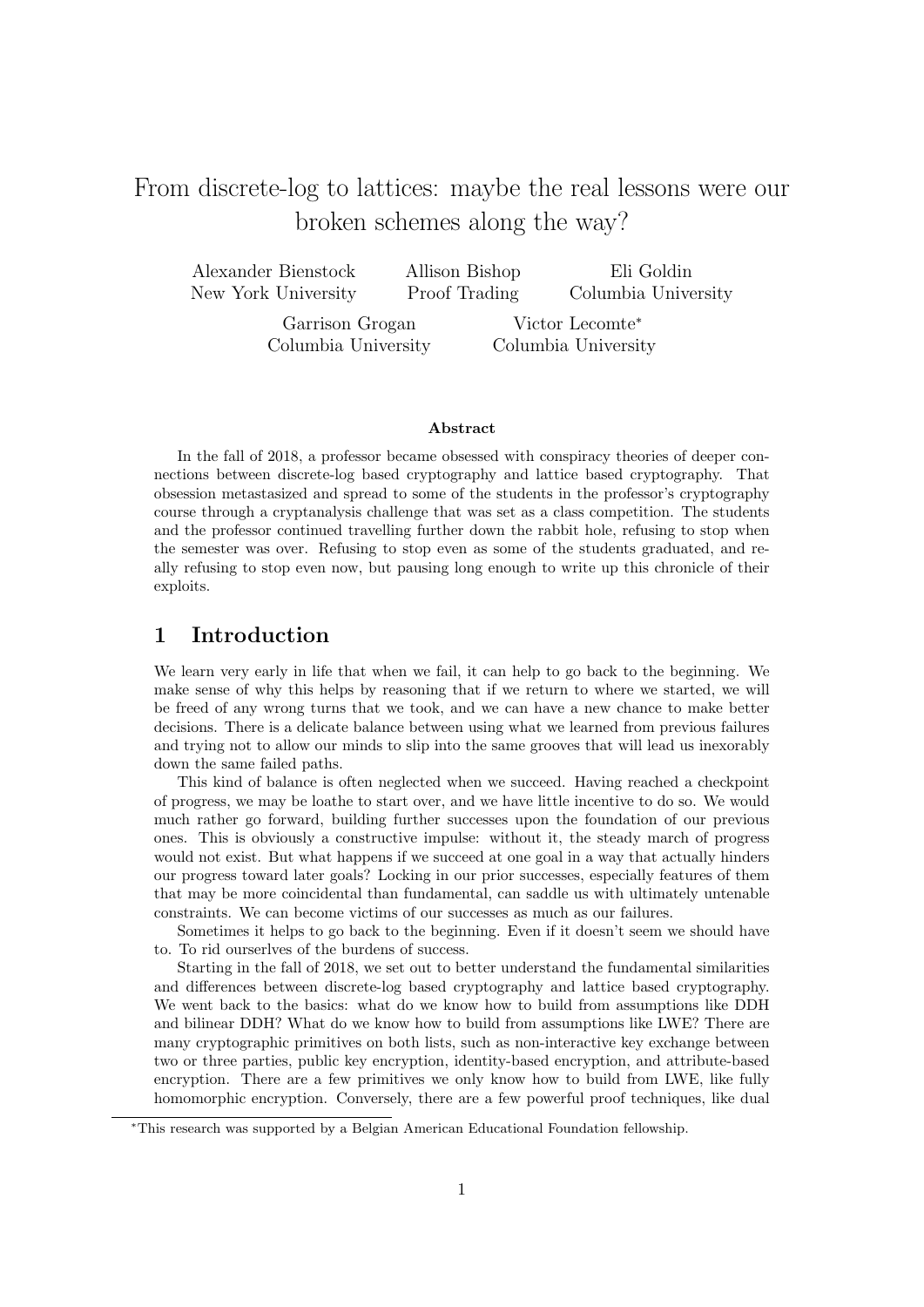system encryption, that we only know how to deploy in the bilinear setting and have no known translations to the LWE setting.

One could spend several years reading through all of the recent papers that present cryptographic schemes in one setting or the other (tracing back to origins like [\[7,](#page-37-0) [17\]](#page-37-1)). In doing so, one would surely notice some implicit but rather naked connections between bilinear map schemes and lattice based ones. One doesn't need to be a conspiracy theorist to see the bones of the Boneh-Boyen bilinear IBE scheme [\[6\]](#page-37-2) inside the Agrawal-Boneh-Boyen lattice IBE scheme [\[1\]](#page-37-3). But it can quickly become unsatisfying to stare at these surface commonalities as they tease a deeper meaning. The recent explosion of research into multilinear map candidates (e.g.  $[15, 13, 8, 10, 11, 28, 12]$  $[15, 13, 8, 10, 11, 28, 12]$  $[15, 13, 8, 10, 11, 28, 12]$  $[15, 13, 8, 10, 11, 28, 12]$  $[15, 13, 8, 10, 11, 28, 12]$  $[15, 13, 8, 10, 11, 28, 12]$  $[15, 13, 8, 10, 11, 28, 12]$  and many subsequent works) can be seen as one ambitious attempt to carve out a deeper connection. But it may not be necessary to build new primitives to shed more light on this subject. In this paper, we explore a different, and hopefully complementary path. We go back to the basic constructions of noninteractive key exchange, public key encryption, and identity-based encryption in both the discrete-logarithm and lattice settings to interrogate their differences, seeking variants that come closer to sharing a common structure. In doing so, we will allow ourselves to create schemes that are explicitly worse in some respects than the ones we started with. In other words, we'll free ourselves from the typical requirement to construct "better" schemes than prior work, and explore constructions that only serve as intermediary points on our quest to understand the deeper connections (if any!) between discrete-log and lattice schemes. We'll even start with a construction approach that is entirely broken, and slowly walk it towards something that is less so.

We will also spend a considerable amount of time building up a structural understanding of how constructions of key exchange, public key encryption, and identity-based encryption relate to each other, and what features of them facilitate these relationships and facilitate various proof techniques. Much of this ground is covered implicitly across prior works, but not all in one place and not quite with the same perspective. Our long term goal is take the ethereal suggestions of connection between discrete-log schemes and lattice schemes and make them flesh. We fail much more than we succeed.

#### 1.1 Roadmap

In section [2,](#page-2-0) we lay some groundwork for our exploration by developing intuition for the two cryptographic settings of groups and lattices. (Yes, we know a lattice is also a group in the mathematical sense. This terminology collision is annoying, but hopefully you know what we mean!) Next in section [3,](#page-5-0) we attempt to build close analogies to Diffie-Hellman key exchange in the lattice setting. This is our first try at probing the fundamental connections between the two settings, and our desired analogy leads us to a broken lattice scheme. In section [4,](#page-10-0) we obtain a more reasonable lattice scheme for key exchange, but with the threads of connection to our group setting already beginning to fray.

We next turn to our core example of proof techniques known in the bilinear group setting that we wish to translate to the lattice setting: dual system encryption. In section [5,](#page-12-0) we give a conceptual overview of dual system encryption techniques, through the lens of identitybased encryption (IBE), which remains one of the simplest and core applications of dual system encryption methodologies. We discuss the primary challenges to implementing dual system encryption in lattices. In section [6,](#page-16-0) we draw what inspiration we can from the original Boneh-Franklin construction of IBE in the bilinear group setting, especially the connection it forges between public key encryption and IBE in the random oracle model. This sends us looking for known lattice PKE constructions that have the particular desirable property of avoiding short vectors as keys, which we expect will be important for building up to a translation of dual system encryption techniques. In section [7,](#page-19-0) we fall down a rabbit hole of making demands on our lattice based sampling that we aren't able to convincingly satisfy.

In section [8,](#page-23-0) we march boldly forward anyway, formulating a few constructions of IBE in the lattice setting that preserve the desired avoidance of short keys, even though we don't yet know how to implement dual system proof techniques on top of their scaffolding. In section [9,](#page-29-0) we consider variants of LWE that could be helpful to reasoning about the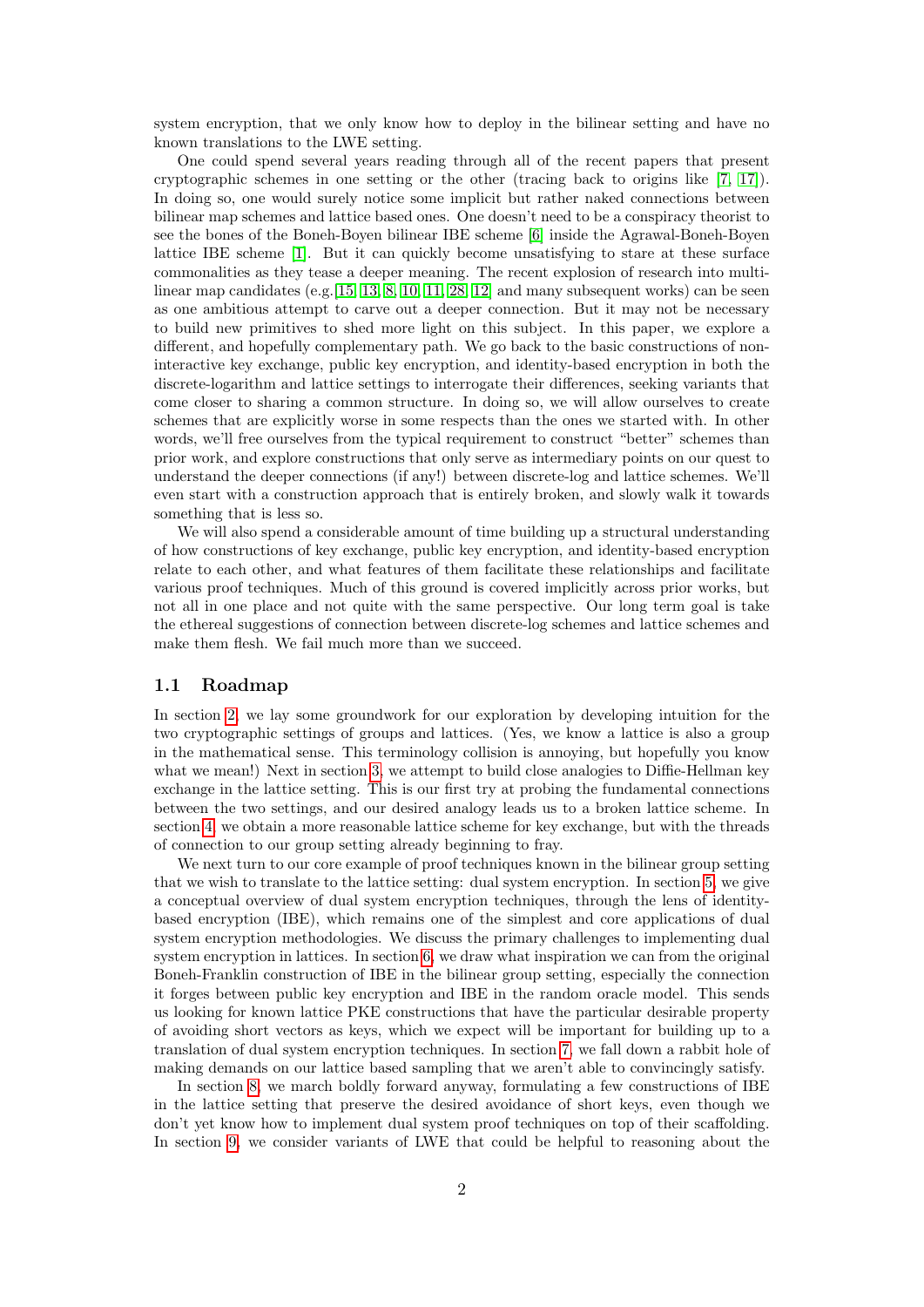security of our proposed schemes, though we are unable to concretely connect them to our IBE constructions. In section [10,](#page-32-0) we show that (unsurprisingly) one of our LWE variants is broken and discuss the implications for our IBE constructions.

In section [11,](#page-33-0) we go back to drawing board once again, and revisit the Boneh-Franklin transformation from PKE to IBE in the random oracle and re-cast it as a transformation from an augmented key exchange protocol to IBE in the random oracle model. We were hoping to connect this to our earlier work on understanding key exchange schemes in the lattice setting, perhaps augmenting with techniques from fully homomorphic encryption (FHE), but this connection continues to elude us. Finally, we offer some concluding thoughts on what we learned along the way.

### <span id="page-2-0"></span>2 Intuition for cryptographic groups and lattices

Before we introduce the formal mathematical notation, let's build some intuition for a basic cryptographic group through an (imperfect) auditory analogy. Imagine we are in a sound studio, surrounded by very complicated audio equipment that we mostly do not understand. There is a selection of pre-made audio tracks (all of the same length), and a few recognizable buttons: "play," "record," and "copy." We can select any subset of the pre-made tracks and hit "play," and what we hear is a superposition of the selected tracks. The sounds on the tracks are somewhat random, and due to constructive and deconstructive interference of the sound waves and automatic processing performed by the equipment, there isn't a fundamental difference in volume or any other basic property between the original tracks and the resulting superpositions. We can hit "record" along with "play" at any time to record one of the superpositions as a new track, and it will then be appended to the list of available tracks. If we select a single track and hit "copy," we get a new copy of the same sounds appearing as a new track in our selection list.

We might choose to remember how a new track was created from the original tracks and a sequence of buttons. But if we leave the room for awhile and someone else comes in to make new tracks using some arbitrary sequence of copying and playing and recording new superpositions, we won't have any idea how their newly created tracks relate to the originals or the ones that we created. We can still easily recognize when two tracks sound exactly the same, but that only allows us to (inefficiently) guess and check the procedures that the mysterious other DJ may have used.

This would be a terrible way to make music, of course, but it is a decent analogy for the properties of a cryptographic group where the discrete-logarithm (and further related problems) are computationally hard. In the cryptographic group setting, the "tracks" are group elements, all of the form  $g^a$  for some generator g, and some unknown exponent a in  $\mathbb{Z}_p$ . The group operation is assumed to be efficiently computable, and it corresponds to addition in the exponent:  $g^a \cdot g^b = g^{a+b}$ . A superposition of tracks corresponds to a sequence of additions in the exponent. The ability to recognize the identity element,  $g^0$ , and hence to test equality of two group elements, corresponds to the ability to recognize when two tracks are exactly the same. The modular  $p$  arithmetic in the exponent corresponds to the cumulative effects of constructive and destructive interference of sound waves as well as the automatic audio processing (which presumably re-normalizes volume, etc.) The difficulty of relating an arbitrary new track back to the original ones corresponds to the discrete logarithm problem, which is the problem of computing the exponent a from the group elements  $g$  and  $g^a$ .

The analogy certainly isn't perfect. In the group case, you also have the ability to efficiently compute inverses,  $(g^a)^{-1} = g^{-a}$ . It feels weirdly contrived in the audio analogy to say there's also an "Inverse" button that say, inverts all of the individual sound waves in a track to produce it's perfect cancellation. But the audio analogy nonetheless provides some useful intuition.

Let's now move to a visual analogy to develop a similar level of intuition for cryptographic lattices. Imagine a treasure map, drawn crudely and not to scale. Each step along the journey is described in terms like "travel  $X$  meters in direction  $Y$ ," and there are landmarks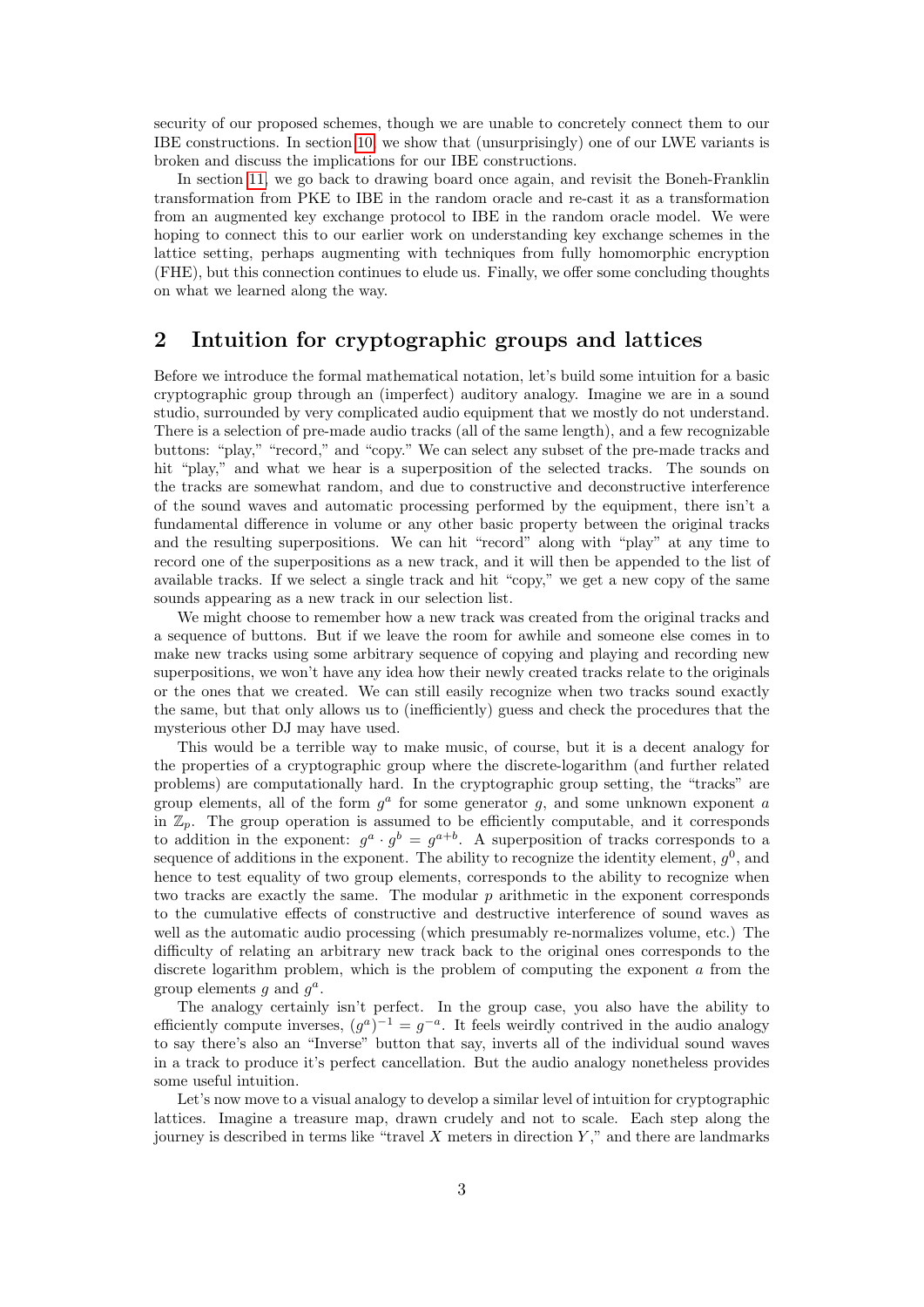drawn at the end of each step. With all of this information, the map is easy enough to follow. We could measure our meters and direction (say with degrees on a compass), and continually confirm our progress by recognizing the landmarks along the way. Now imagine the same map, but with all of the landmarks omitted. We could still follow the map successfully if we are very precise, but we have vastly reduced our margin for error. If we perform some steps slightly wrong and start the next steps from the wrong places, our errors will begin to compound, and eventually we will end up very far away from the desired treasure. Now imagine that in addition to omitting the landmarks, our map has some individually small errors in the values of the meter measurements  $X$  and the direction measurements  $Y$ . Now we are lost - no matter how precisely we follow the map, the intrinsic errors in the directions we are following will compound, and we will not find the treasure. We could try a brute force search where we perform all combinations of all approximations of the individual actions, but this would take an exponential number of attempts, relative to the number of steps in the path to the treasure.

There is a similar effect at work in lattice-based cryptography. In the lattice setting, we start with an (approximately) uniformly random matrix A in  $\mathbb{Z}_a^{m \times n}$ , where  $m >> n$ . We start with an (approximately) uniformly random matrix A in  $\mathbb{Z}_q$ , where  $m >> n$ .<br>If we sample a uniformly random vector  $s \in \mathbb{Z}_q^n$  and compute  $As \in \mathbb{Z}_q^m$ , we get a random linear combination of the *n* columns of *A* inside the larger dimensional space,  $Z_q^m$ . This is recognizable to someone who knows  $A$  but not  $s$ : essentially they can solve for the  $n$  unknown entries of s using the m linear equations over  $\mathbb{Z}_q$  (which are linearly independent with all but negligible probability). We can think of the combination of  $A$  and  $As$  as being like the map with only the exact step descriptions but no landmarks. Now instead let's add some small noise to As to produce  $As + \epsilon$ :  $\epsilon$  here is a vector in  $\mathbb{Z}_q^m$  (the larger dimension) whose entries are "close" to 0 modulo q, where we think of  $\mathbb{Z}_q$  as being represented by a range of integers centered at 0, and equivalence classes modulo q with representatives like  $0, 1, -1, 2, -2, ...$ are considered "small" or "short," while equivalence classes with representatives like  $\lfloor \frac{q}{3} \rfloor$  and  $-\lfloor \frac{q}{3} \rfloor$  are considered "large." Don't worry about the precise divide between large and small for now, as we're just developing high level intuition. The combination of  $A, As + \epsilon$  is more like the map with errors in the directions and no landmarks - if the errors are significant enough and  $n, m$  are sufficiently large, than it might as well be gibberish. The learning with errors assumption asserts that, given  $A$  precisely, we nonetheless can't telll the difference between  $As + \epsilon$  and a uniformly random vector in  $\mathbb{Z}_q^m$ . Note that information-theoretically at least, there is a difference: we will stay within parameter ranges where all the possible values of  $\epsilon$  are not enough when added to all of the  $q^n$  values of As (ranging over all possible s while A is fixed) to fill up the full space of  $\mathbb{Z}_q^m$ , since  $q^m \gg q^n$ .

If we add two vectors of this form,  $As_1+\epsilon_1$  and  $As_2+\epsilon_2$ , we get a new vector of (roughly) the same form:  $A(s_1 + s_2) + (\epsilon_1 + \epsilon_2)$ . It's true that the entries of  $\epsilon_1 + \epsilon_2$  will tend to be a little less small than the entries of  $\epsilon_1, \epsilon_2$  individually, but qualitatively we are still in a similar position if we do this kind of addition a limited number of times. In a vague sense (this is a stretch, but humor me please), this is analogous to following two treasure maps sequentially, where the first is designed to lead to the starting point of the second.

The landmarks in this analogy (imperfectly) correspond to a trapdoor basis  $T$ , which is a basis of short row vectors  $t \in \mathbb{Z}_q^m$  such that  $tA \sim 0 \mod q$  (here we abuse notation and write 0 for the all zero row vector in  $\mathbb{Z}_q^n$ ). Such a basis cannot typically be found after the fact for a randomly sampled A, but there are well-known ways of sampling such an A and T together such that the distribution of A is still statistically close to uniformly random. Note that even one such vector allows us to distinguish  $As + \epsilon$  from random, as for any s,  $t(As + \epsilon) \sim t \cdot \epsilon$  will be small modulo q, where as t dotted with a random vector typically would not be. Having a full basis of such vectors  $t$  is even more powerful. It allows us to solve for a small vector u such that  $uA = v$ , for instance, for any particular target vector  $v$  of our choosing. Without the trapdoor basis, we could find some u with this property, but it would generally not have short entries. Using the trapdoor basis, we can massage an arbitrary solution into a short one by adding/subtracting linear combinations of the vectors in  $T$ , which do not change the product with  $A$  modulo  $q$ .

It is perhaps no coincidence that we have used different senses to build heuristic analogies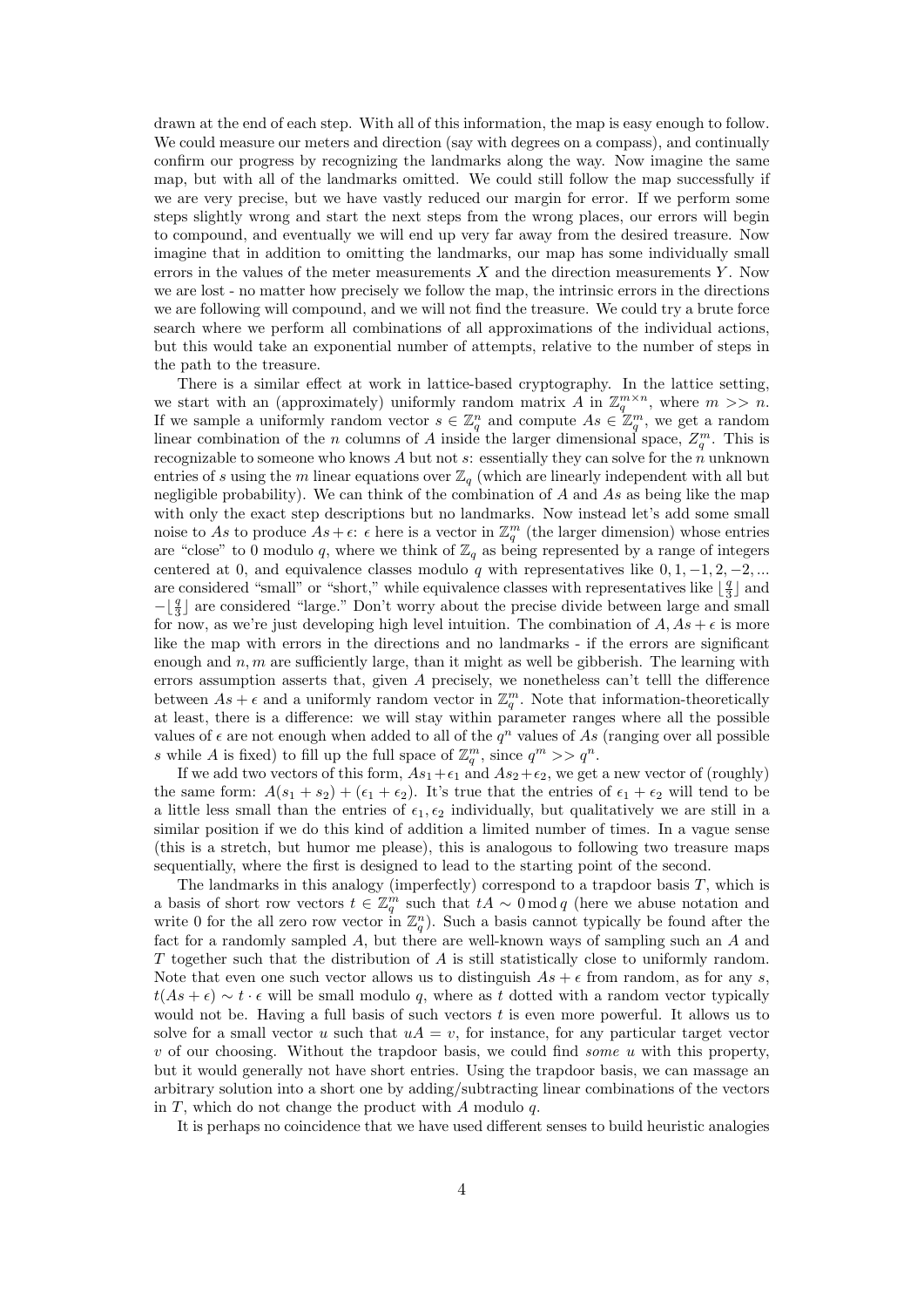for cryptographic groups and lattices. Amusingly, though "noise" is an auditory term, the audio analogy we described above for groups does not fit well for lattices. Adding small "noise" to an audio track is not a very effective way of disguising it (though it can be a huge pain to clean out - just ask any professional sound editor!) And the visual analogy we described for lattices is not a good fit for a typical cryptographic group, where all computations remain exact and there are no "errors." But there is some commonality of structure in the mathematical representation: namely the operation of addition. We can perform the operation  $g^a \cdot g^b = g^{a+b}$  in the group setting, even if we don't know the secret exponents a and b, and we can perform the operation  $As_1 + \epsilon_1 + As_2 + \epsilon_2$  in the lattice setting, even if we don't know the secret vectors  $s_1, s_2$ .

In both cases, there is an underlying structure that can be manipulated additively, but not extracted. The secret underlying structure lives in the exponent in the group case, and in the range of A in the lattice case. More complex cryptographic structures are built on top of these additive foundations by finding (sometimes precarious) ways of extending manipulative capabilities without going so far as to allow efficient extraction of the underlying secret structure. Bilinear maps, for instance, augment the ability to add in the exponent with the ability to perform a single multiplication in the exponent. More precisely, a bilinear map  $e$ takes pairs of elements of the group  $G = \langle q \rangle$  into a new group,  $G_T$ , such that:

$$
e(g^a, g^b) = e(g, g)^{ab}.
$$

The final result here depends precisely upon the multiplied exponent (assuming  $e(g, g)$  is a generating element of  $G_T$ ). But since it is in the new group  $G_T$ , the process is not repeatable. Nor is the exponent ab extractable from the group element  $e(g, g)^{ab}$  - we assume the discrete logarithm problem is hard in  $G_T$  as well. There are further variations of this, e.g. when the map e takes input from  $G_1 \times G_2$  for different groups  $G_1$  and  $G_2$  instead of  $G \times G$ , but this will not be important for our high level purposes. A variation that will be conceptually helpful for us later is that the groups  $G$  and  $G_T$  can be of composite order with prime order subgroups, rather than prime order. [Aside: you might wonder if it's possible to extend the auditory analogy to bilinear groups, or more generally, what a meaningful analogy for bilinear groups might be. We wonder that too! If you come up with a good one (or a bad one that is mildly interesting), please let us know!]

In the lattice setting, we can augment our available operations with multiplication if we set ourselves up to work with matrices of compatible dimensions for multiplication. In the GSW construction of fully homomorphic encryption from LWE, for example, ciphertexts are matrices that can be multiplied and added: this manipulates their underlying content but does not enable decryption. The secret key is an approximate eigenvector of the ciphertexts. The matrix multiplication of the secret key with a single ciphertext matrix creates a noise term that is small on its own, but we might worry what will happen to this term when several ciphertexts are multiplied together. This will give us new "noise" terms that are formed by ciphertext matrices multiplied by original noise terms. The GSW scheme employs a clever trick to make the entries of ciphertext matrices effectively small: it converts them to a bit decomposition, which becomes a "short" matrix in a higher dimension. This matrix can be multiplied by noise terms in the higher dimensional space without the product blowing up to be large. More intuition and details can be found in [\[18\]](#page-38-1).

But for now, let's hold off on thinking about these kind of extensions and spend a little more time with the basic structures of groups and lattices. We've already noted the similar additive structure, and the lack of ability to multiply the underlying secret structures in both basic settings. However, in the group case, there is an ability to multiply an unknown exponent by a known scalar: given group elements g and  $g^a$  and an exponent  $b \in \mathbb{Z}_p$ , we can compute  $g^{ab}$ . We can do this by computing a binary decomposition of b, and using repeated squaring to produce  $(g^a)^{2^j}$  for all the powers  $2^j$  that appear in the decomposition of b. We can then add these together in the exponent (using the group operation) to form  $g^{ab}$ .

This operation, and the beautiful symmetry of the resulting  $g^{ab}$  is the core of Diffie-Hellman key exchange for two parties in a cryptographic group [\[14\]](#page-37-10): Alice chooses a and publishes  $g^a$ . Bob chooses b and publishes  $g^b$ . Alice can compute the shared secret key  $g^{ab}$  by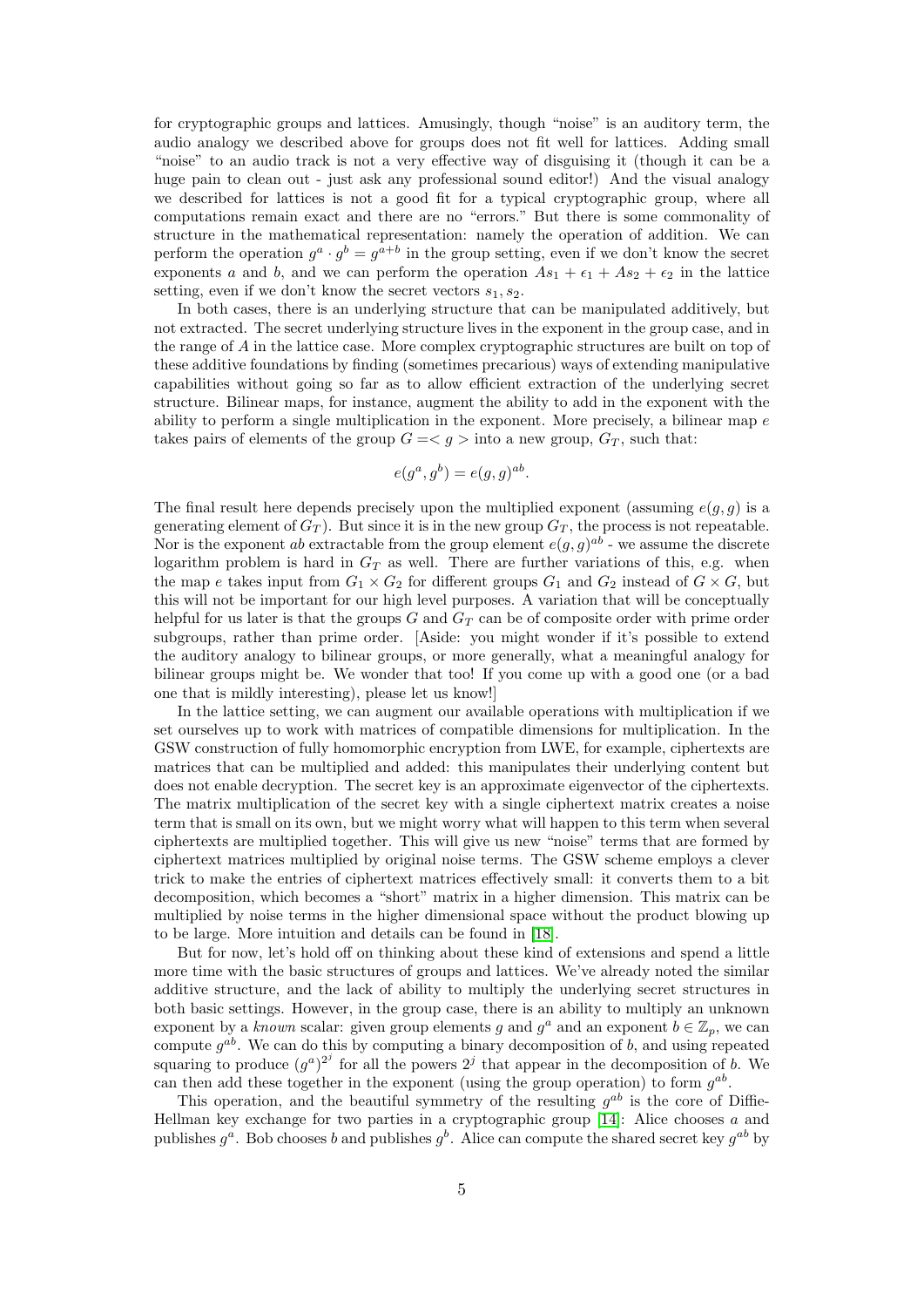taking  $g^b$  and raising it to her known exponent a, and Bob can compute it by taking  $g^a$  and raising it to his known exponent b. However, someone who only sees the published values  $g, g^a, g^b$  and does not know *either* secret exponent, is presumed to be unable to compute  $g^{ab}$ .

This naturally raises the question: is there a clean analog of this capability to "raise to a known power" in the lattice setting? In the next section, we will explore that topic in detail.

### <span id="page-5-0"></span>3 A twice-broken key-exchange scheme

While it is instructive to think about analogies between cryptographic groups and lattices at an operation level, it is also helpful for us to ground our exploration in fundamental applications such as key exchange, public key encryption, and identity-based encryption. Since no connection we draw between groups and lattices is likely to be immediately perfect, we need to use such applications as tests of how effective our proposed analogies may be, and guides to show us what we must improve.

#### <span id="page-5-1"></span>3.1 Paying tribute to Diffie-Hellman

And so, our journey started with the following question: what would be the dumbest possible translation of the Diffie-Hellman key exchange in the lattice world? If we want to translate this into lattice lingo, there are three questions we need to answer: what are the secrets ( $a$ and b), what is published  $(g^a \text{ and } g^b)$ , and what is the key  $(g^{ab})$ .

For the secrets, let's go for the simplest thing: let's pick a prime  $q$  and say that Alice and Bob draw integers  $a, b$  uniformly in  $\mathbb{Z}_q$ , where q is a very large prime. What is published should give some information about  $a$  and  $b$ , but not reveal them completely. The simplest way to do this in the lattice world is to add some noise: let's say that Alice publishes  $a + \epsilon$ (mod q) and Bob publishes  $b + \delta$ , where  $\epsilon, \delta$  are small noise values chosen in an interval  $[-N, N]$  with  $N \ll q$ .

Now, what should the key be, that is, what combination of  $a$  and  $b$  should Alice and Bob try to compute? First, it seems inevitable that whichever result is computed won't be computed exactly. Indeed, in the absence of a clean, irreversible operation (the foundation of discrete-log cryptography), if Alice were able to compute some combination of a and b exactly, she would be able to recover b.

Let's see what operations we have at our disposal. How about the sum  $a + b$ ? Alice can easily approximate it as  $a + (b + \delta)$ , but outside observers could do almost as well with  $(a + \epsilon) + (b + \delta)$ . That won't do. What about the product ab? The attack won't work anymore, but legitimate computation also fails. Let's say Alice computes  $a(b+\delta) = ab + a\delta$ . Since a can be large (on the same order of magnitude as q),  $a\delta$  can also be large, which means that  $ab + a\delta$  could be arbitrarily far from ab.

It seems like multiplying a noisy value will always produce an explosion of errors, so should we give up? Not necessarily: what if we were able to decompose the multiplication into a small series of additions?

On Alice's side, we can use the binary decomposition of  $a$ : imagine that we approximately know the product  $2^{i}b$  for each i such that  $2^{i} < q$ , then we can sum up all the terms that correspond to 1s in a's binary decomposition, and obtain an estimate for ab whose error is only log q bigger than the errors for the individual products  $2^{i}b$ .

Concretely, Alice and Bob will need to send out the following information. Let  $\lambda =$  $\lfloor \log_2 q \rfloor$ . Alice will generate a secret  $a \in \mathbb{Z}_q$  uniformly at random, as well as noise values  $\epsilon_0, \ldots, \epsilon_\lambda \in [-N, N]$  with some appropriate distribution. She will then output the following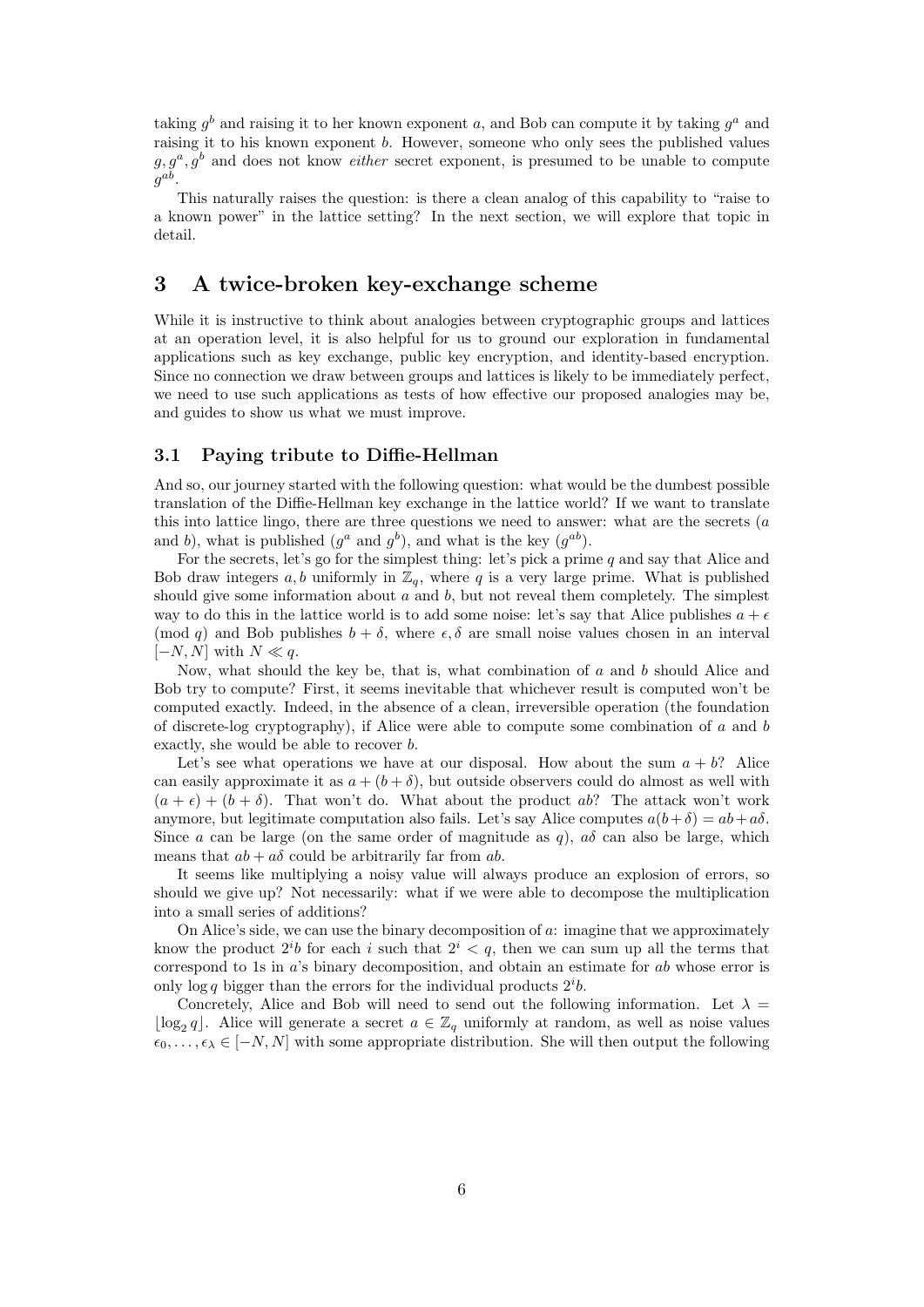values modulo q.

$$
\begin{cases}\n\alpha_0 \leftarrow a + \epsilon_0 \\
\alpha_1 \leftarrow 2a + \epsilon_1 \\
\alpha_2 \leftarrow 2^2a + \epsilon_2 \\
\cdots \\
\alpha_{\lambda} \leftarrow 2^{\lambda}a + \epsilon_{\lambda}\n\end{cases}
$$

Similarly, Bob will generate  $b \in \mathbb{Z}_q$  and noise  $\delta_0, \ldots, \delta_\lambda \in [-N, N]$ , and output the following modulo q.

$$
\begin{cases}\n\beta_0 \leftarrow b + \delta_0 \\
\beta_1 \leftarrow 2b + \delta_1 \\
\beta_2 \leftarrow 2^2b + \delta_2 \\
\cdots \\
\beta_{\lambda} \leftarrow 2^{\lambda}b + \delta_{\lambda}\n\end{cases}
$$

Then both Alice and Bob are able to approximate  $ab$  up to error  $N \log q$ , while any attempts by an outside observer to multiply Alice's and Bob's outputs together will result in an explosion of errors.

Is this scheme secure? Is it the perfect translation we're looking for? As we all know, the best way to make sure of this is to reduce it to a well-known security assumption abuse one's professor position and offer extra credit to any student who finds a break.

Unbeknownst to us at the time, it turns out that this is closely related to the "Hidden Number Problem with Chosen Multipliers." In common variants of that problem, we suppose an attacker has access to an unreliable oracle for a function of the form  $f_b(x) := f(bx)$ . This is not an exact match to our use case, where the equivalent x values are fixed in advance and not under the attacker's control. Hidden number problems with chosen multipliers and hidden number problems more generally have a rich history, and a good recent and comprehensive source is Barak Shani's thesis on hidden number problems [\[34\]](#page-38-2) and the references for the chosen multiplier variant therein [\[4,](#page-37-11) [3,](#page-37-12) [36,](#page-38-3) [2,](#page-37-13) [19\]](#page-38-4).

Admittedly, we did not search the literature very thoroughly, as we did not know what exactly to search for, and also, our core purpose was to build intuition for ultimately constructing dual system encryption style proofs from LWE. For this purpose, trying to break it ourselves from first principles was a more appealing exercise than doing an extensive literature search. Here we present what we learned from that effort. It is quite possible that what we discovered can be derived from the known results on hidden number problems with chosen multipliers or other related problems, but we feel it is worthwhile to detail it here nonetheless for self-containment, as it certainly influenced our thinking going forward.

#### 3.2 Using powers of two as a ladder

As expected, a student took the bait and found a break. In fact, it turns out that the information given by Alice suffices to determine her secret  $a$  exactly in polynomial time, that is, polynomial in  $\log q$ .

The intuition is as follows. If we were given the values  $\alpha_i = 2^i a + \epsilon_i$  as integers in Z instead of just their remainder modulo  $q$ , it would be pretty easy to find  $a$ : we would know that  $2^{\lambda}a$  lies in interval  $[\alpha_{\lambda} - N, \alpha_{\lambda} + N]$ , and therefore a lies in interval

$$
\left[\frac{\alpha_{\lambda}-N}{2^{\lambda}}, \frac{\alpha_{\lambda}+N}{2^{\lambda}}\right].
$$

This interval has size  $2N/2^{\lambda}$ , which is less than 1, so there would be the only one integer in it: the correct value of a.

However, this doesn't work well when we're working in  $\mathbb{Z}_q$ . One way to see this is that, because q is odd, for any value  $v \in [\alpha_{\lambda} - N, \alpha_{\lambda} + N]$ , there is some x such that  $2^{\lambda}x \equiv v$ (mod q).<sup>[1](#page-6-0)</sup> So unfortunately we would still have  $2N + 1$  values to consider.

<span id="page-6-0"></span><sup>&</sup>lt;sup>1</sup>This is because a multiplicative inverse for  $2^{\lambda}$  exists: just set  $x = v \cdot (2^{\lambda})^{-1}$ .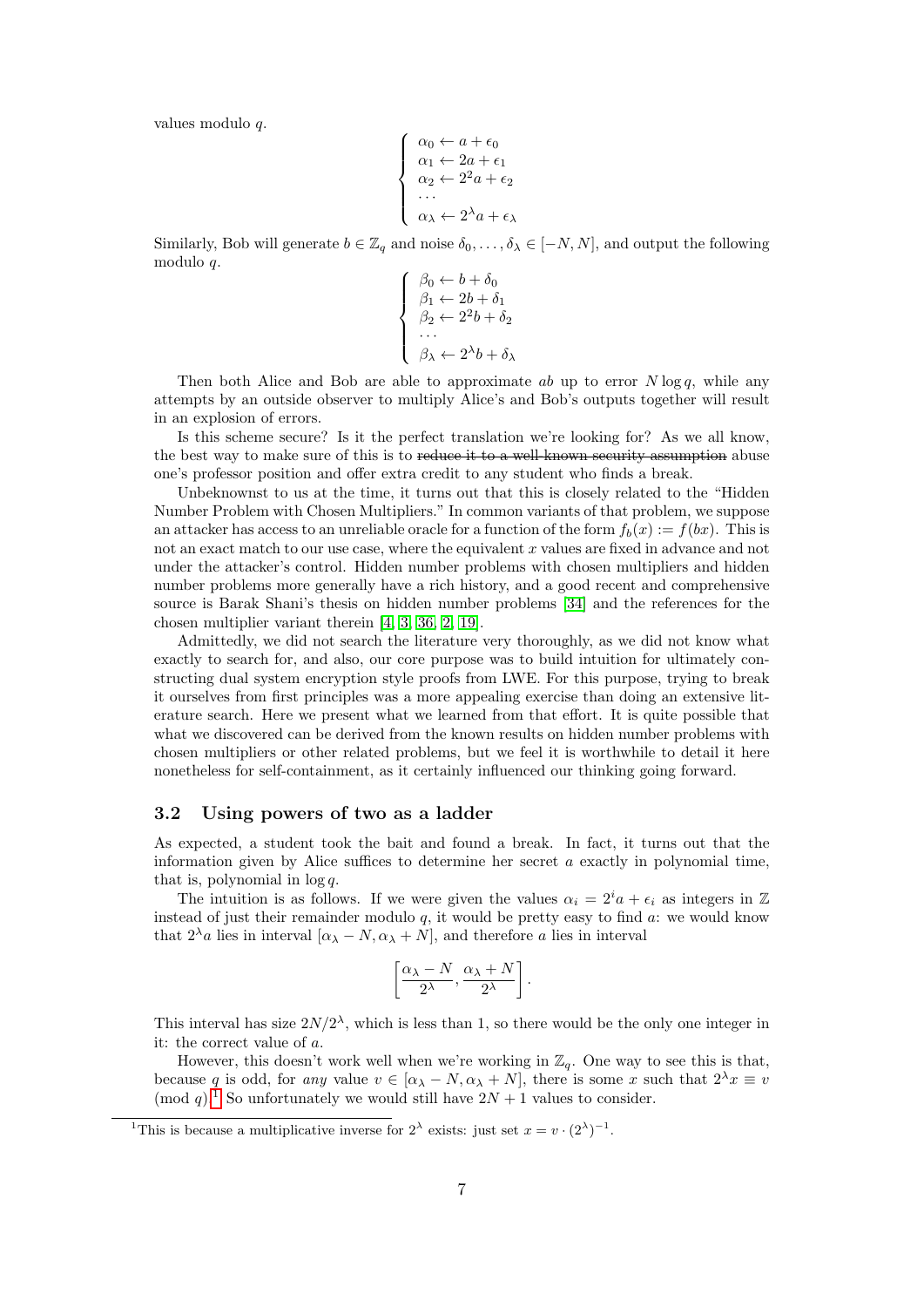Let's take the particular case of division by two. Imagine we know that  $2x \in [l, r]$  for some  $x, l, r \in \mathbb{Z}_q$ . What can we say about x? To get a sense of what's happening, let's fix  $q = 31$  and  $[l, r] = [10, 20].$ 



we know that  $2x \in [10, 20]$ 

Clearly, if  $x \in [5, 10]$ , then  $2x \in [10, 20]$ . But is that all? No: again, since q is odd, for any  $v \in \mathbb{Z}_q$  there must exist some x such that  $2x = v$ . But we have only found this for  $2x \in \{10, 12, \ldots, 20\}$ . So where are the 5 missing x's? They are on the other side of the circle! For example, if  $x = 21$ , then  $2x = 42 \equiv 11 \pmod{q}$ .



the possible values for  $x$ 

This is because operations in  $\mathbb{Z}_q$  wrap around if the result exceeds q. So in general, if we want to find x such that  $2x \in [l, r]$ , we should either have

$$
l \le 2x \le r \quad \text{or} \quad l + q \le 2x \le r + q,
$$

when doing computations in  $\mathbb{Z}$ . Therefore, we should have

$$
x \in \left[ \left\lceil \frac{l}{2} \right\rceil, \left\lfloor \frac{r}{2} \right\rfloor \right]
$$
 or  $x \in \left[ \left\lceil \frac{l+q}{2} \right\rceil, \left\lfloor \frac{r+q}{2} \right\rfloor \right]$ 

where the divisions and roundings are performed in Q.

So the bad news is that we have two intervals now, but the good news is that they are smaller. So what if we could tell which one of these is the one that actually contains  $x$ ? Let's see how we can do that.

From Alice's output, we know an interval of length 2N that contains  $2^{\lambda}a$ : just take  $[\alpha_{\lambda} - N, \alpha_{\lambda} + N]$  as mentioned before. This means that we can find two possible intervals of length N for  $2^{\lambda-1}a$ . The nice thing is that we also know an interval of length 2N for  $2^{\lambda-1}a$ : just take  $[\alpha_{\lambda-1} - N, \alpha_{\lambda-1} + N].$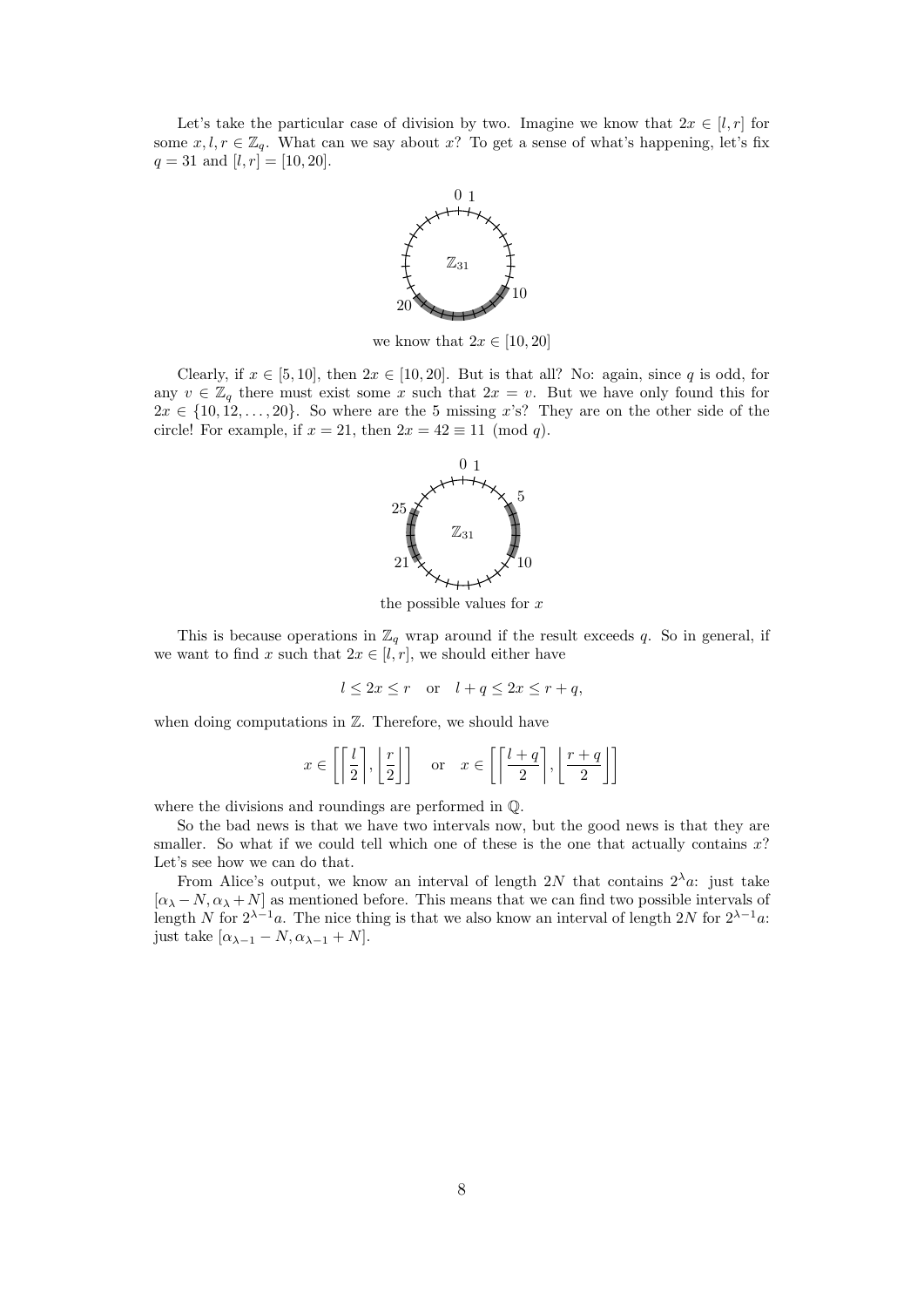

Because  $N$  is small compared to  $q$ , the two intervals of length  $N$  are very far apart, and therefore our interval of length [2](#page-8-0)N for  $2^{\lambda-1}a$  can't intersect with both of them.<sup>2</sup> So we just have to look at which one it intersects with, and pick that one.

Now that we know an interval of length N for  $2^{\lambda-1}a$ , why stop there? We can repeat the exact same process and find an interval of length  $\lfloor N/2 \rfloor$  for  $2^{\lambda-2}a$ , then use that to find an interval of length  $\lfloor N/4 \rfloor$  for  $2^{\lambda-3}a$ , etc. If we repeat this until we get to a, we will find an interval of length  $\lfloor N/2^{\lambda-1} \rfloor$  for a. Since  $N < 2^{\lambda-1}$ , this length is 0, so we have determined a exactly.

The number of operations needed to go down one power of two is constant, so in total the attack runs in  $O(\log q)$  integer operations.

#### 3.3 If life doesn't give you a ladder, start chopping wood

At first sight, it seems that the attack described above relies heavily on the fact that Alice and Bob used representations in terms of powers of 2. If we don't have this convenient structure that allows us to reduce interval sizes by dividing by a small factor every time, the attack falls apart. So maybe this is what needs to change in the scheme?

Consider a more general framework where instead of giving approximate values for  $2^i a$ for all *i*, Alice gives approximate values for  $c_i a$  for some arbitrary coefficients  $c_1, \ldots, c_m \in \mathbb{Z}_q$ that are decided in advance and publicly known. The errors  $\epsilon_1, \ldots, \epsilon_m$  are still assumed to be distributed in  $[-N, N]$ . Note that m doesn't necessarily have to be close to  $\log_2 q$ .

Let's assume we are still using the same trick for the legitimate computation of the key. Then once Bob has chosen his b, he must be able to efficiently find a linear combination of the  $c_i$ 's that sums to b, in order to compute his estimate of ab. Therefore, we have to assume that there is an efficient procedure or oracle that, given some  $b$ , returns  $m$  integer weights  $w_1, \ldots, w_m$  such that

$$
\sum_{i=1}^{m} w_i c_i = b \quad \text{and} \quad \sum_{i=1}^{m} |w_i| \leq W.
$$

The first part ensures correctness, while the second part ensures that the error made when computing ab from the  $c_i a \cdot w_i$  will be bounded by WN. If the weights were too big, they would amplify the errors in the approximations of  $c_i a$  given by Alice, and the error on ab would cease being small.

<span id="page-8-0"></span><sup>&</sup>lt;sup>2</sup>More precisely, because of our assumption that  $2(3N+1) \leq q$ , the gaps separating the two intervals of length N have length bigger than  $2N$ . An interval of length  $2N$  cannot span such a large gap, and therefore cannot touch both intervals at the same time.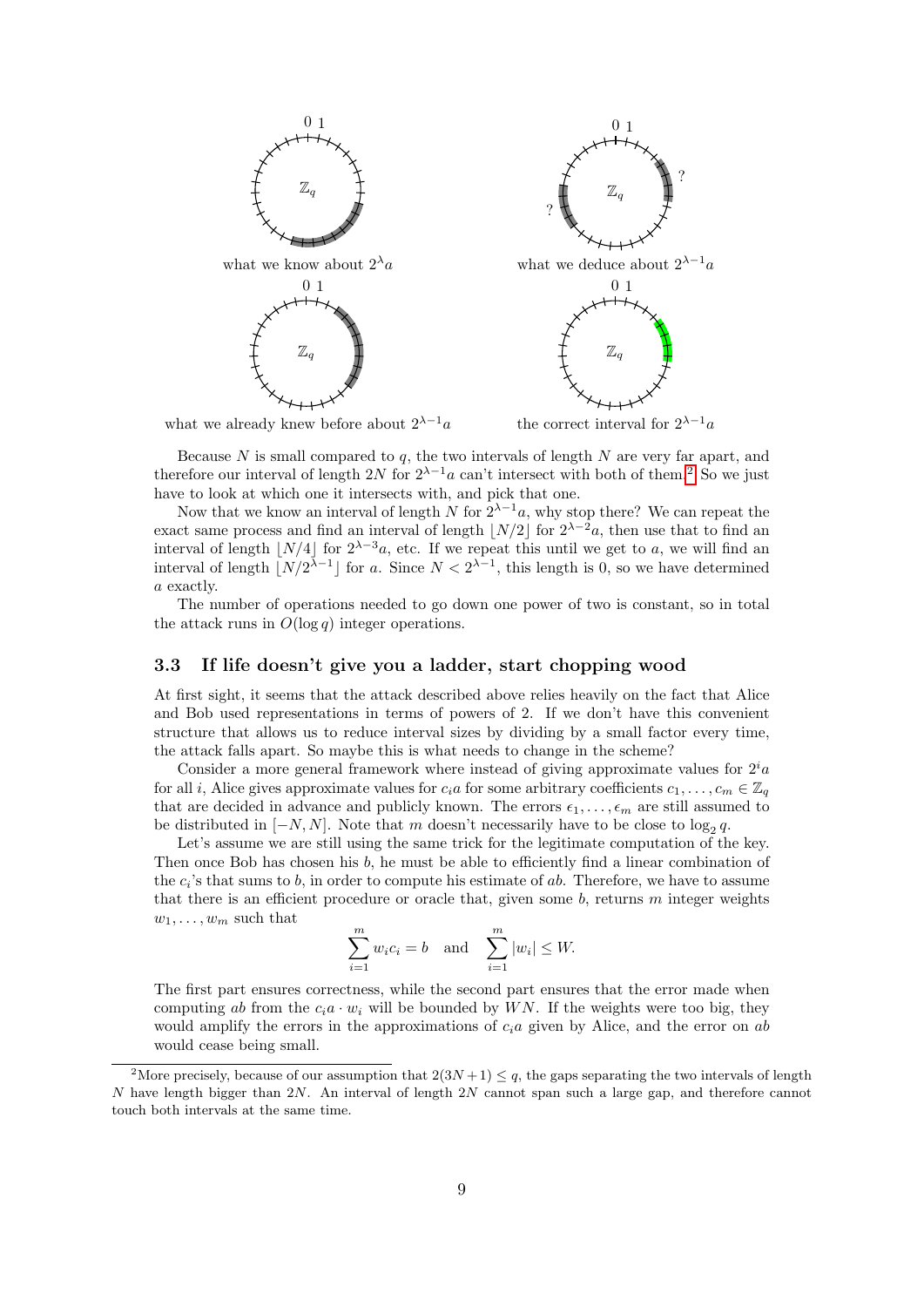Perhaps the aforementioned student wasn't solely motivated by the extra credit, because he kept going and extended the attack to also cover schemes of this type. It uses the same division-based technique as the first attack, but is unfortunately not quite as intuitive.

The core idea is the following. Assume we currently know intervals of length  $\leq L$  for all  $c_i a$ , and we want to find an interval of length  $L/2$  for a specific  $c_k a$ . Call the oracle on  $b \coloneqq 2W c_k$ , and compute an estimate for  $ba = 2W c_k a$  using the weights that are returned. Because  $\sum |w_i| \leq W$ , the interval that we obtain for  $2Wc_ka$  has length at most LW. By "dividing this interval by 2W", we can find an interval of size  $\frac{LW}{2W} = L/2$  for  $c_k a$ , as desired.

Let's look at how division by  $2W$  would work. More generally, assume that we know  $kx \in [l, r]$  for some small integer k. What can we say about x? For  $k = 2$  we saw that the possible values for  $x$  lay in two diametrically opposite intervals. In general, the possible values for x will lie in k intervals evenly spread around  $\mathbb{Z}_q$ .



More precisely, if  $kx \in [l, r]$ , then x lies in one of the k intervals

$$
\left[ \left\lceil \frac{l+iq}{k} \right\rceil, \left\lfloor \frac{r+iq}{k} \right\rfloor \right]
$$

for some  $i = 0, \ldots, k - 1$ . Again, the division and rounding are performed in  $\mathbb{Q}$  here.

In our case, we have an interval of length LW for  $2W c_k a$ , so dividing by 2W gives us 2W possible intervals of length at most  $\lfloor L/2 \rfloor$  for  $c_k a$ . As for the first attack, we will use the interval of length  $L$  we already know to determine which one of the  $2W$  smaller intervals is the correct one.



what we already knew before about  $c_k a$  the correct interval for  $c_k a$ 

Initially, we have  $L = 2N$ . In order to be sure that we can determine the correct interval uniquely, we need the  $2W$  intervals to be spaced by more than  $2N$ , so we need  $2W(3N + 1) \leq q$ . This is quite a reasonable assumption to make: since the error made by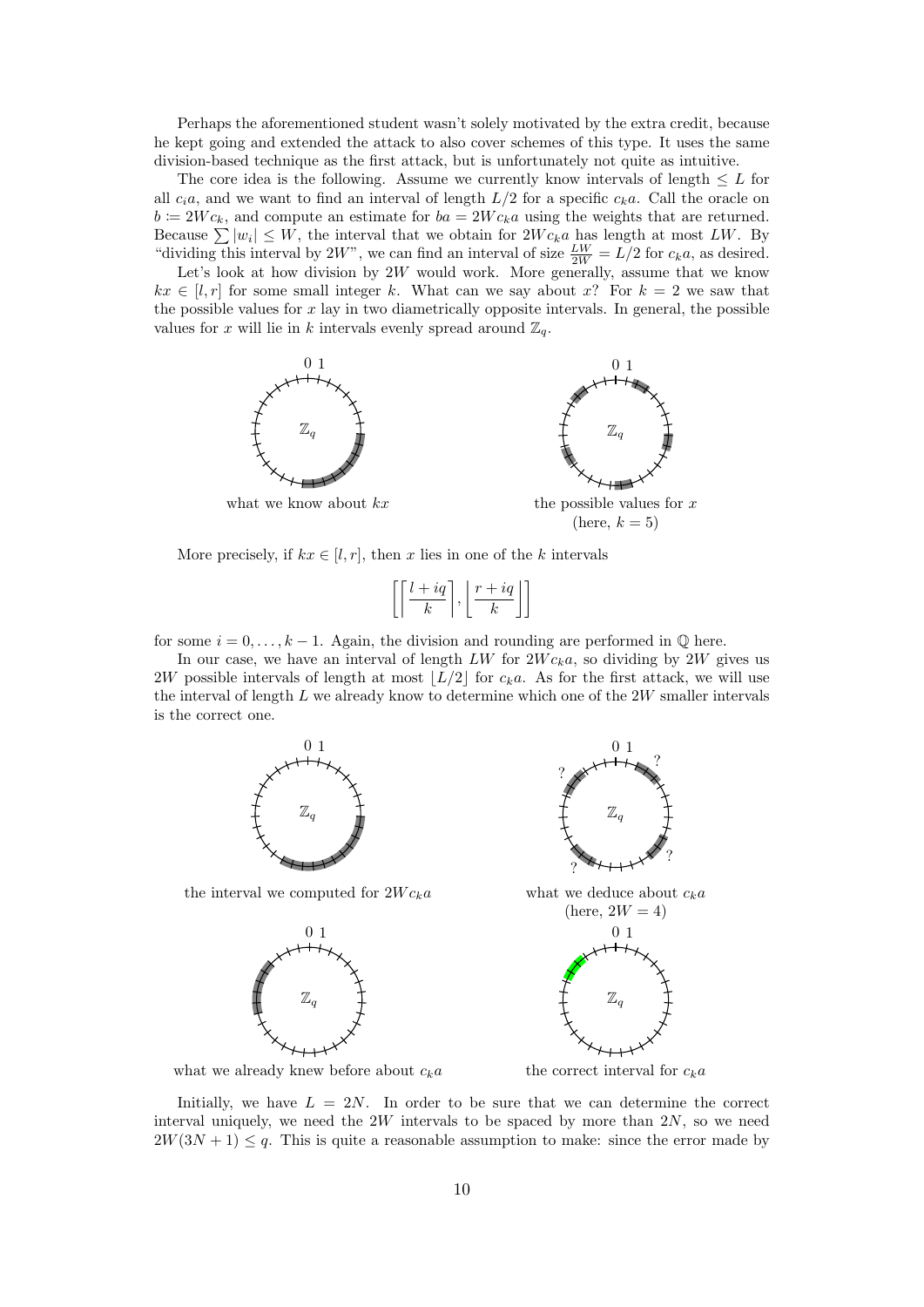Alice and Bob can be as large as  $NW$ , the interval in which a successful value of ab lies has size 2NW. So if q were smaller than  $2W(3N+1)$ , then the attacker would have a roughly  $1/3$  probability of getting the key right by just randomly guessing an element in  $\mathbb{Z}_q$ , which is not great from a security standpoint.

If we apply this operation for all  $k$ , we go from intervals of size 2N to intervals of size at most N for all  $c_k a$ . Then, since the precision we get depends on the current interval sizes for all  $c_k a$ , we can run it on all k again to get intervals of size  $\lfloor N/2 \rfloor$ , then  $\lfloor N/4 \rfloor$ , etc. Once an exact value is obtained for all  $c_k a$ , we can compute a as  $c_1 a c_1^{-1}$ .

A single division step can be implemented in  $O(m)$  operations, and we need to do  $O(m \log N)$  of them, so the running time of this attack is  $O(m^2 \log N)$  integer operations.

#### 3.4 LWE with varying secret dimension

This kind of attack does not apply, however, if we remove the oracle to compute an arbitrary b as a suitable sum of the coefficients  $c_i$ , and instead choose the  $c_i$ 's uniformly at random. Let's put aside for a moment the not-so-minor problem that this kills our intended functionality and note the relationship between our problem and LWE.

The standard decisional-LWE assumption is defined in terms of a matrix A uniform random in  $\mathbb{Z}_q^{m \times n}$  and a secret vector s uniform random in  $\mathbb{Z}_q^n$ . It is assumed that given A, it is hard to distinguish between  $As+\varepsilon$ , where  $\varepsilon$  is an m-dimensional vector with entries drawn from an error distribution, and r, a vector drawn uniformly at random from  $\mathbb{Z}_q^m$ . For the purposes of the cryptanalysis challenge, and our subsequent constructions of cryptographic primitives, we wanted to know under what values of the dimension n of the secret vector would the decisional-LWE assumption possibly still hold.

By consulting Oded Regev, the founder of LWE, we were able to find an answer. Although most lattice cryptography papers only give a hint of what  $n$  can be, the actual conjecture is that the hardness of LWE scales with  $\exp(n \log q)$ , i.e. an attacker's advantage in distinguishing the two distributions is  $1/(\exp(n \log q))$ , and thus negligible. This means for sufficient n (e.g. linear in the security parameter), q only need be polynomially large, as most cryptography papers state. However, if we take  $n$  to be a constant value, namely  $n = 1$ , then we can boost q to be exponentially large in the security parameter (and thus  $log q$  polynomially large) and still conjecture hardness. More specifically, the value of the secret scalar s in this case still takes on only one of exponentially many values in  $\mathbb{Z}_q$ . Furthermore, since we can represent values in  $\mathbb{Z}_q$  using a compact binary representation of length polynomial in the security parameter, for example, this change does not incur a fatal loss in efficiency.

With this knowledge in hand, we confidently constructed a final cryptanalysis challenge, namely LWE with  $n = 1$ , and brazenly conjectured it to be hard. Now we just needed to return to the pesky problem of correctness.

[Aside:] We did not know this at the time, but it was pointed out to us that LWE with  $n = 1$  is also known as the "Approximate GCD problem." This assumption was introduced by Howgrave-Graham [\[20\]](#page-38-5), and has been studied in the context of FHE [\[35\]](#page-38-6). Cheon and Stehle [\[9\]](#page-37-14) provide a reduction from LWE to approximate GCD.

### <span id="page-10-0"></span>4 A secure Diffie-Hellman-esque key exchange

Although the student's efforts finally paid off and they got the reward of extra credit and self-satisfaction, the original goal was still a constructive one. What would be the key exchange in the lattice world that looked most like Diffie-Hellman's group-based exchange? There are already known constructions of non-interactive 2-party key exchange from LWE (e.g. [\[21,](#page-38-7) [30\]](#page-38-8)), but we purposely didn't look at these and tried to develop our own intuition for a Diffie-Hellman analog from scratch. In doing so, we basically recreated [\[21\]](#page-38-7), but we'll describe it below in the way we developed it, to show how its structure arises from the ashes of our broken cryptanalysis challenge.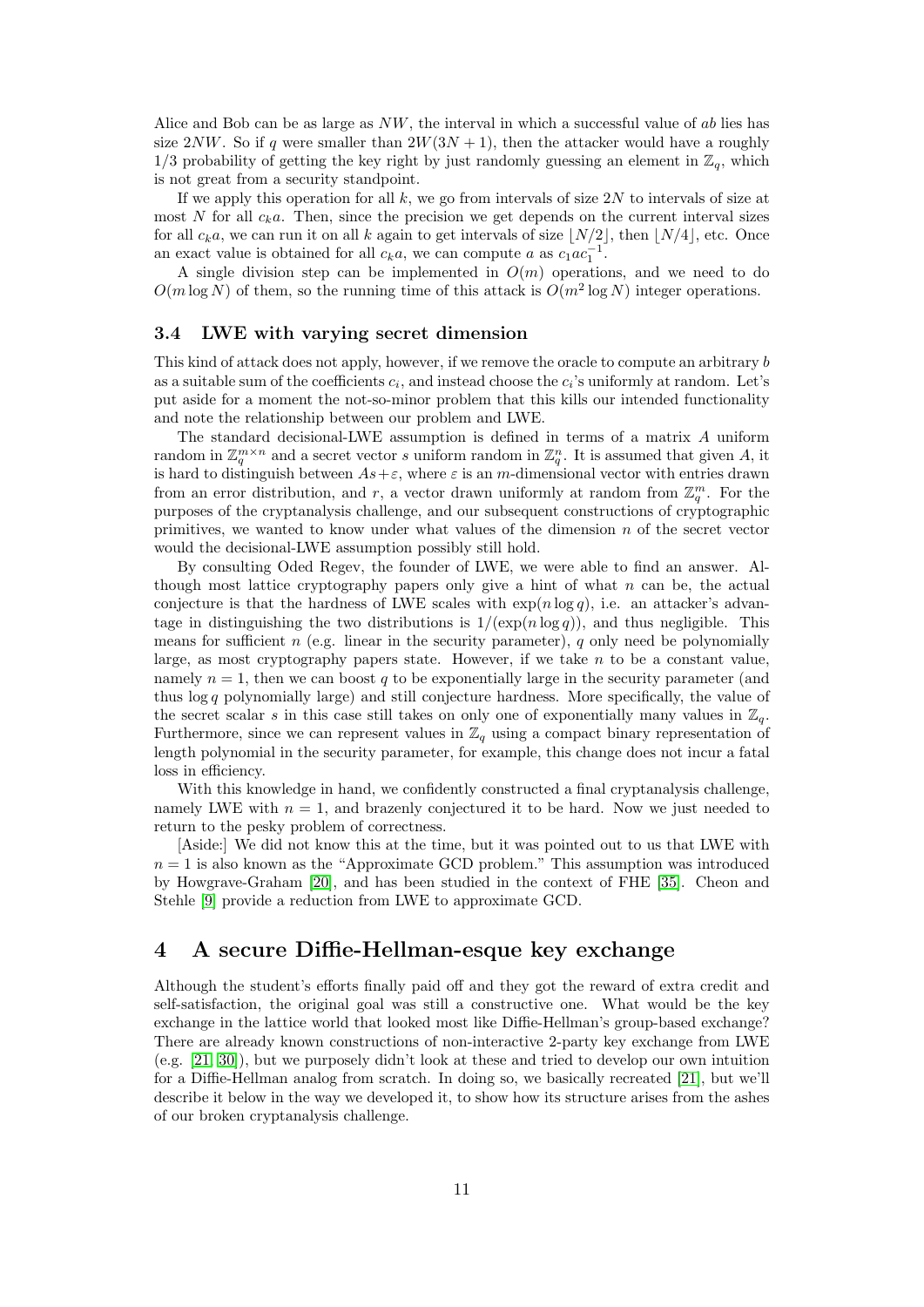<span id="page-11-0"></span>
$$
A,B \leftarrow \mathbb{Z}_q^{n \times m}
$$



Figure 1: Lattice-based key exchange that is similar in nature to the Diffie-Hellman key exchange.

#### 4.1 The key exchange

One thing that we learned from this journey is that linear algebra is hard; both from the perspective of an attacker trying to uncover some secret, as well as from the perspective of cryptographers trying to squeeze out any information that can be obtained from the inherently noisy world of lattice cryptography. Fortunately, in this case, we were able to obtain the first perspective without the second.

We learned from our attacker's perspective that having a oracle to compute small weights to express an arbitrary b in terms of coefficients  $c_i$  is deadly to security. But without this, how will Bob know how decompose his secret element b as such a sum? A simple answer is: he cheats! He *chooses* b by choosing small weights  $w_i$ , and defines b as  $\sum_i w_i c_i$ . In this sense, his real secret becomes the weights  $w_i$ , rather than b. This trick gets us to a key exchange protocol relying on the hardness of LWE with  $n = 1$ , a plausible assumption as we discussed above. Though it turns out we can also easily expand from scalars  $a, b$  to vectors  $v_a, v_b$ , and have the shared secret be derived from their approximate dot product. This way, we can rely directly on the more general hardness of LWE without needing to force  $n = 1$ .

We depict this key exchange in Figure [1.](#page-11-0) It proceeds as follows:

- 1. In the setup phase, we start by choosing a prime  $q$  super-polynomially large in the security parameter. Then, two public matrices  $A, B$  are chosen uniformly from  $\mathbb{Z}_q^{n \times m}$ , where  $m > n \log q$ .
- 2. Alice chooses her secret vector  $s_a$  uniformly from  $\{0,1\}^m$ , and then sets  $v_a := As_a \in \mathbb{Z}_q^n$ and draws a noise vector  $\varepsilon_a$  from  $\mathbb{Z}_q^m$ . She then publishes  $o_a := B^t v_a + \varepsilon_a$ .
- 3. Bob simultaneously generates  $s_b, v_b, \varepsilon_b$  symmetrically  $(v_b = Bs_b)$ , and outputs  $o_b :=$  $A^t v_b + \varepsilon_b$ .
- 4. The extra added layer of complexity here is that Alice's and Bob's shared secret will actually be an approximation of  $v_a \cdot v_b$ , two vectors that contain the information from their secrets. To approximate this value, Alice will compute  $s_a \cdot o_b$  and Bob will compute  $s_b \cdot o_a$ .

Observe that our key exchange very much resembles that of Diffie and Hellman. Alice and Bob act in an exactly symmetric manner, only using A and B for opposite purposes.

In the end, Alice and Bob will both select a bit  $\{0, 1\}$  for this exchange, corresponding to whichever of 0 or  $\lfloor \frac{q}{2} \rfloor$  their approximation is closer to. We will now show that if Alice and Bob repeat this exchange  $n$  times, using the same matrices  $A, B$  but different vectors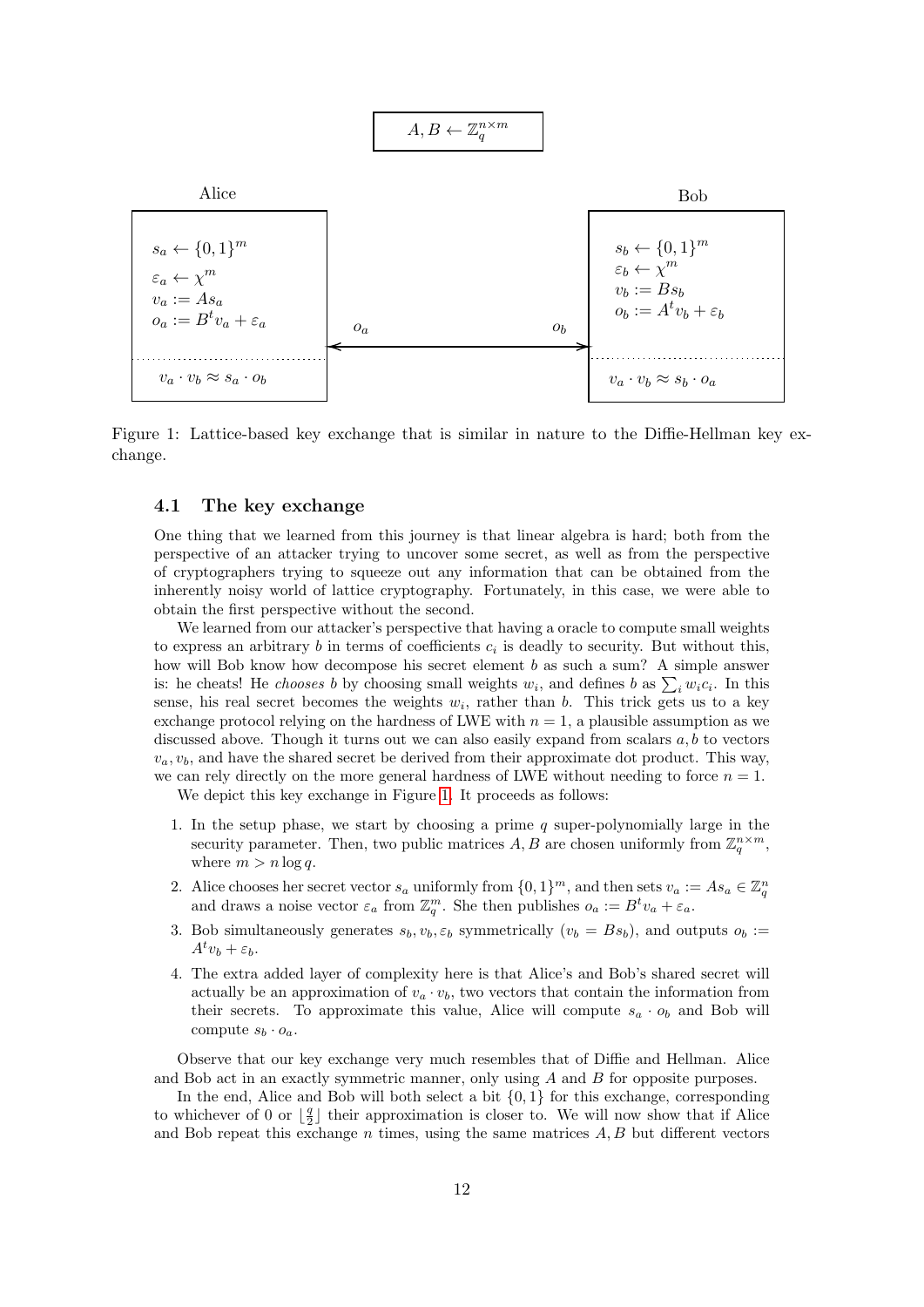$s_a^i, s_b^i, \varepsilon_a^i, \varepsilon_b^i$ , then with all but negligible probability in n, they will obtain  $u_a, u_b \in \{0, 1\}^n$ such that  $u_a = u_b$ .

Lemma 1 (Correctness). The probability that Alice and Bob do not agree on the same value  $u \in \{0,1\}^n$  is negl(n).

*Proof.* After a given key exchange round, Alice obtains  $s_a \cdot o_b = v_a \cdot v_b + s_a \cdot \varepsilon_b$  and Bob obtains  $s_b \cdot o_a = v_a \cdot v_b + \varepsilon_a \cdot s_b$ . Thus the approximations of Alice and Bob only differ by some sum of small error terms,  $e_a$  and  $e_b$ , drawn from a discrete Gaussian distribution. Observe that Alice and Bob will with all but negligible probability only round their approximations to different values if  $e_a$  and  $e_b$  are of different signs (or in the modulo q world, one is small and the other is big). Moreover, this will only happen if  $v_a \cdot v_b$  is close to some cutoff for the rounding (i.e.,  $q/4$  or  $3q/4$ ).

Therefore, we can select  $q$  to be super-polynomial and the parameters for our discrete Gaussian such that with only negligible probability,  $v_a \cdot v_b$  is in a subset of  $\mathbb{Z}_q$  such that the sums of small error terms  $e_a$  and  $e_b$  could result in Alice and Bob rounding differently.

Since there are only  $n$  rounds, the probability that Alice and Bob do not agree on the same value u is  $n \cdot$  negl $(n)$  = negl $(n)$ .  $\Box$ 

For the security proof, we show that, under the LWE assumption, given the public parameters A, B and the communicated vectors  $o_a^1, o_b^1, \ldots, o_A^n, o_b^n$ , there is no polynomial probabilistic time (PPT) adversary that can distinguish between  $u$ , the *n*-dimensional bit vector that Alice or Bob computes given their noisy approximations of  $v_a^i \cdot v_b^i$  for  $i \in [n]$ , and a random  $n$ -dimensional bit vector  $r$ .

<span id="page-12-1"></span>Lemma 2. [Security] Assuming there is no PPT attack on LWE, there exists no PPT adversary A that given  $(A, B, o_a^1, o_b^1), \ldots, (A, B, o_a^n, o_b^n)$  can distinguish between the shared key  $u \in \{0,1\}^n$  and a random value  $r \in \{0,1\}^n$  with non-negligible probability.

The proof of this lemma is rather straightforward, and can be found in appendix [A.](#page-38-9)

# <span id="page-12-0"></span>5 Identity based encryption and dual system proof techniques

Two party key exchange is a good initial sanity check for any approach to building grouplike schemes in lattices, but as such schemes with satisfying features and security proofs are already known, it is not a goal in itself. Identity based encryption (IBE), however, offers a more serious test. There are already IBE schemes known in the lattice setting, and [\[1\]](#page-37-3) in particular we will discuss below. But the flexible and adaptive toolkit of dual system encryption techniques which yields more satisfying trade-offs between efficiency and security guarantees in bilinear groups for IBE schemes and further applications has yet to be smoothly replicated in lattices. (We have not yet had time to digest and contrast the contemporaneous work of [\[37\]](#page-38-10), which claims to do this for a particular kind of attribute based encryption.) Here we will give a quick overview of identity based encryption, how dual system encryption proof techniques work, and why it is challenging to instantiate them in lattices.

At first glance, identity based encryption may look like a small step from public key encryption. There are public parameters that can be used to encrypt to any particular identity, and for each identity there is an secret key, derived from a master secret key. Each secret key is only capable of decrypting the ciphertexts prepared precisely for it. But unlike basic public key encryption, the identity-parameterized secret keys of an IBE scheme are tied together by a common origin, the master secret key. Somehow, each individual secret key must have targeted decryption capabilities inherited from the master secret key that allow it to decrypt ciphertexts intended for its associated identity, but it must be too weak to decrypt ciphertexts intended for other identities. Crucially, this must remain true even when an arbitrary polynomial number of secret keys are collected together: they still should not combine to decrypt ciphertexts for any identity not in the set of associated identities.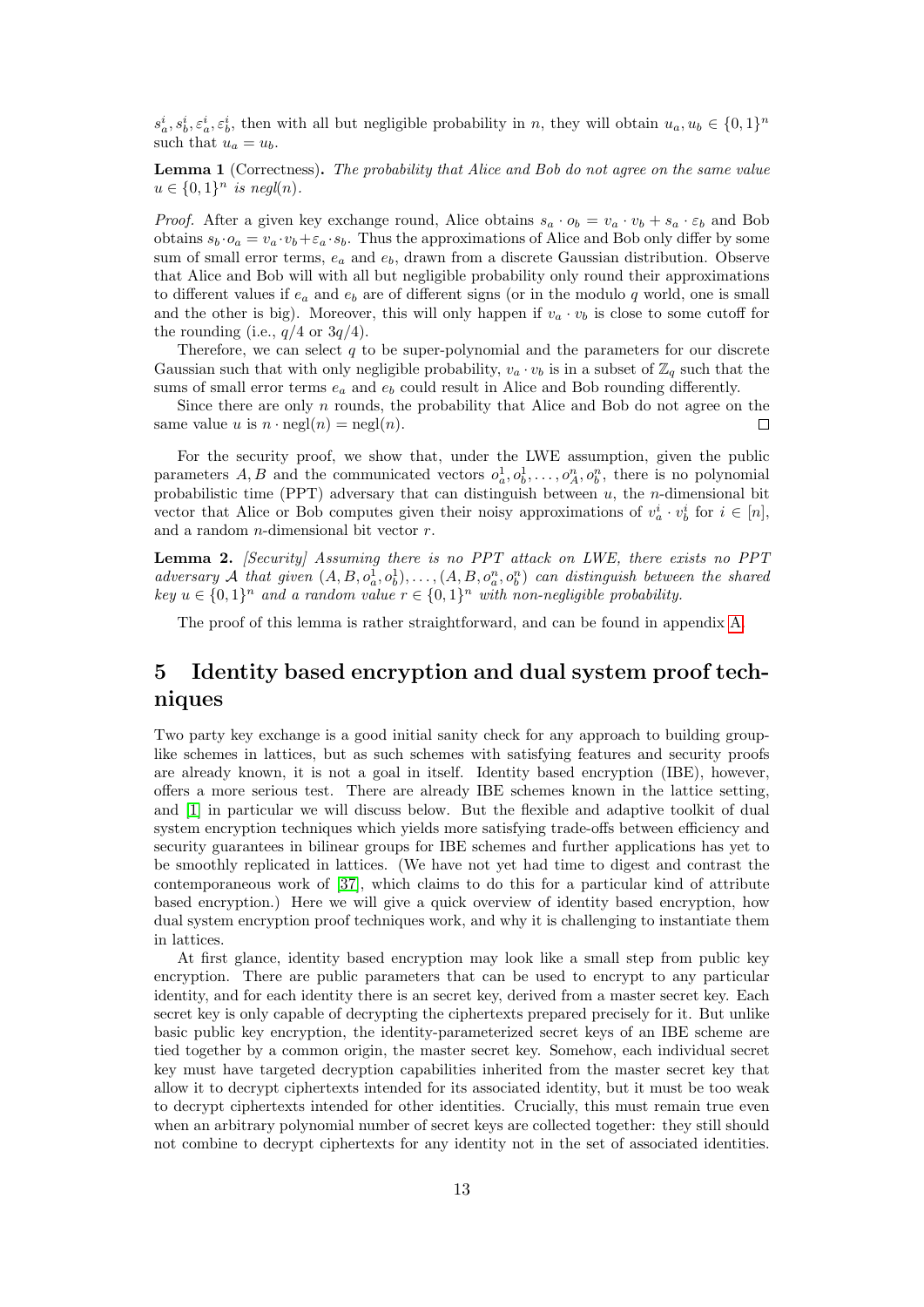In this way, collections of secret keys in an IBE system must never be greater than the sum of their parts.

This creates a fundamental challenge for proving security of IBE schemes that is avoided in proving, say, IND-CPA security for PKE schemes. To model an attacker's ability to amass secret keys for a dynamic set of legitimate identities while attacking a ciphertext intended for a particular identity not in the set, it seems the security reduction must know the master secret key in order to produce secret keys for arbitrary identities upon request, but should not know the master secret key, so it cannot trivially solve the challenge itself. This apparent paradox is similar to the challenge faced in proving existential unforgettability in public key signature schemes, where the reduction must be able to provide valid signatures for arbitrary messages upon request. A natural approach to resolving this paradox is to partition the space of identities. Informally, we'll refer to an identity as "easy" when the security reduction can produce a corresponding secret key that functions appropriately, and we'll refer to an identity as "hard" when this is not the case. For a party who knows the master secret key, all identities will be easy. For the security reduction, we seem to need most identities to be easy, but the identity that is ultimately attacked to be hard. It is important for the IBE attacker to be oblivious to this partition of keys so it cannot thwart our efforts by purposefully requesting a secret key for a hard identity or purposefully attacking an easy identity. The public parameters keep the security reduction honest, as they allow the attacker to test the functionality of the secret keys it receives against ciphertexts of its own creation.

We can only speculate, but the difficulty in balancing this tension may be substantially to blame for the relatively long gap between the definition of IBE functionality by Shamir in 1984 [\[33\]](#page-38-11) and the first proposed constructions of IBE schemes in 2001 [\[7\]](#page-37-0). It is no coincidence that the Boneh-Franklin IBE scheme uses bilinear groups, and is roughly contemporaneous to the use of bilinear groups to construct non-interactive three party key exchange. (Later in this paper, we formalize a connection between IBE schemes and three party key exchange protocols with certain properties.) The Boneh-Franklin scheme resolved the apparent paradox using the random oracle heuristic, a maneuver similar in spirit to random oracle proofs of security for signature schemes. The security reduction uses the ability to program the random oracle in order to create perfectly functional secret keys for identities on demand in an alternate way, without needing the master secret key. However, for one random oracle query, the actual computational challenge is embedded, and the reduction cannot generate a corresponding secret key for itself. The reduction essentially has the freedom to decide dynamically for each identity whether it wants to use the oracle programming to make the identity easy or the computational challenge to make the identity hard. The success of the reduction therefore depends upon guessing correctly which of the polynomially many identities that are referenced by the attacker will turn out to be the attack target, and to embed the computational challenge there.

Random oracle proofs are a bit unsatisfying to champions of theoretical rigor, as the random oracle model is only a heuristic. Since real hash functions are not idealized oracles, a security reduction in the random oracle model cannot be used to make a clean statement of the form "an attack on this scheme using resources  $X$  to achieve success probability  $Y$ must correspond to an attack on a standard computational assumption using resources Z and success probability  $\geq V$ ." As a result, cryptographers continued to search for an IBE scheme similar to the Boneh-Franklin scheme, but with an accompanying security proof not relying on the random oracle heuristic. A next approach was to design a security reduction to implicitly commit to a fixed partition of which identities would be easy and which would be hard in the design of the public parameters, thereby eliminating the reliance on the random oracle for dynamically defining the key partition. The partition must be hidden from the attacker. The selective security model, used to prove the security of the Boneh-Boyen IBE in [\[6\]](#page-37-2), for example, makes this partitioning easier for the reduction by asserting that the attacker must declare the attack target identity immediately, without first seeing the public parameters. This restriction on the attacker is somewhat arbitrary, and makes the obtained security guarantee therefore weaker. The subsequent scheme of Waters [\[38\]](#page-38-12) avoids this by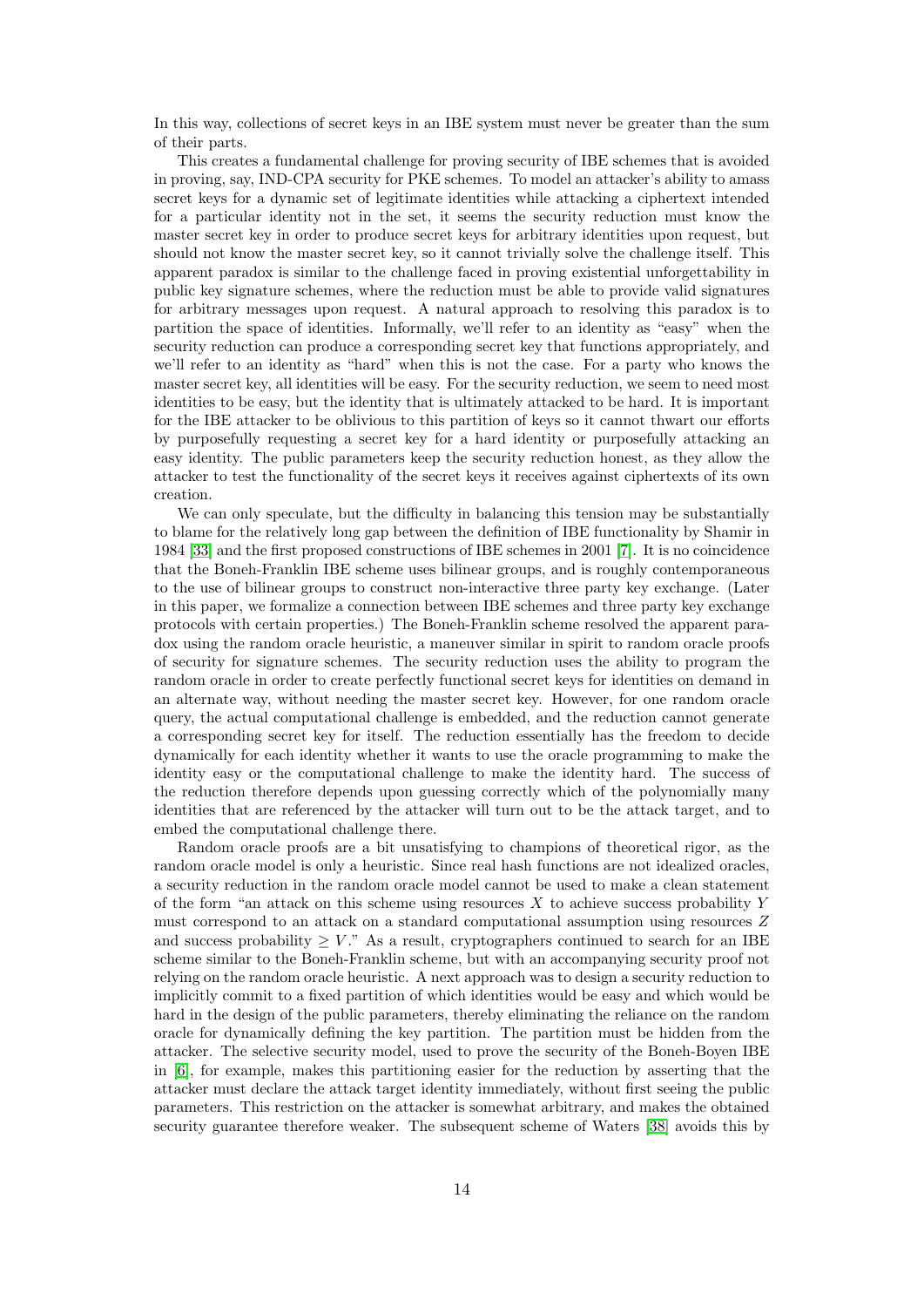carefully choosing a proportion of identities to randomly make hard, so that it's reasonably likely that a dynamically chosen attack target will happen to be hard, while also reasonably likely that all dynamically requested identity secret keys will happen to be easy to produce.

This partitioning approach has been successfully employed for both bilinear group based IBE constructions as well as lattice based constructions. In fact, there is a strong connection between the Boneh-Boyen IBE in [\[6\]](#page-37-2) based on bilinear groups, and the Agrawal-Boneh-Boyen in [\[1\]](#page-37-3) based on lattices. Let's take a quick look at the core structure of each.

**Boneh-Boyen IBE** We let  $G = \langle g \rangle$  be a group of prime order p, with a bilinear map  $e: G \times G \to G_T$ . Our identities ID are assumed to be elements of  $\mathbb{Z}_p$ . We define  $u = g^a$ ,  $h = g^b \in G$ , where a, b are randomly chosen during setup, as is the master secret key,  $g^{\alpha}$ , for a randomly chosen exponent  $\alpha$ . The public parameters are

$$
PP := g, u, h, e(g, g)^{\alpha}.
$$

To generate a secret key  $SK_{ID}$ , we choose a random exponent r and compute:

$$
SK_{ID} := g^{\alpha} (u^{ID} h)^r, g^r.
$$

To encrypt a message  $M \in G_T$  to an identity ID, we choose a random exponent s and compute:

$$
CT := Me(g, g)^{\alpha s}, g^s, (u^{ID}h)^s.
$$

When the identities for a secret key and a ciphertext match, we can decrypt by first computing:

$$
e(g^{\alpha}(u^{ID}h)^r, g^s)e(g^r, (u^{ID}h)^s)^{-1} = e(g, g)^{\alpha s},
$$

and then dividing this from the ciphertext element in  $G_T$  to reveal the message M.

**Agrawal-Boneh-Boyen IBE** The public parameters consist of:  $A_0, A_1, B \in \mathbb{Z}_q^{m \times n}$ , and the master secret key is a trapdoor basis for  $A_0$ . Identities are hashed to matrices  $H_{ID} \in \mathbb{Z}_q^{n \times n}$ . Ciphertexts for an identity ID as well as the secret key for ID revolve around the matrix

$$
F_{ID} := (A_0|A_1 + H(ID)B) \in \mathbb{Z}_q^{n \times 2m},
$$

which clearly has echoes of the structure  $u^{ID}h = g^{a+IDb}$  in it.

A key insight (pun intended!) is that a trapdoor basis for  $A_0$  can be used to generate a trapdoor basis for  $F_{ID}$ . Thus, basically  $F_{ID}$  becomes suitable for use as the "public key" in a typical lattice-based PKE structure, where the secret key  $SK_{ID}$  is a single short vector derived from that basis. For full details of the construction and security proof, see [\[1\]](#page-37-3).

The security proofs for Boneh-Boyen in the bilinear group setting and Agrawal-Boneh-Boyen in the lattice setting rely on a similar trick relating to the  $aID + b$  structure. In the bilinear reduction, a, b are carefully chosen functions of the attack target identity  $ID^*$ , so that  $(aID + b)r$  for a strategically chosen r can be used to cancel out the unknown term in the master secret key in the exponent to produce a suitable  $SK_{ID}$  for any  $ID \neq ID^*$ . When  $ID = ID^*$ , the unknown term cancels out inside the computation of  $aID^* + b$ , hence there is no value of r that can allow  $r(aID^* + b)$  to compensate for its appearance in  $\alpha$ .

Similarly in the lattice setting, the parameters are carefully chosen functions of  $H(ID*)$ so that a trapdoor for B, rather than  $A_O$ , can be used to generate an trapdoor for  $F_{ID}$  if and only if  $F_{ID} \neq F_{ID}$ . This is also arranged through a cancellation that occurs only when  $ID = ID^*$ .

While this works well in both the bilinear and lattice settings, partitioning methods for security reductions tend to require either unnatural restrictions on the attacker's choices (i.e. forcing the attacker to commit to the target immediately), or security loss in terms of parameters that grow unacceptably for increasingly complex cryptosystems like IBE, HIBE, ABE, etc. This motivated the search for security reductions that could transcend the partitioning paradigm. The dual system encryption technique, first developed in [\[39\]](#page-38-13) and further evolved in [\[24,](#page-38-14) [23,](#page-38-15) [29,](#page-38-16) [26,](#page-38-17) [25\]](#page-38-18) (e.g.), manages to accomplish this. Instead of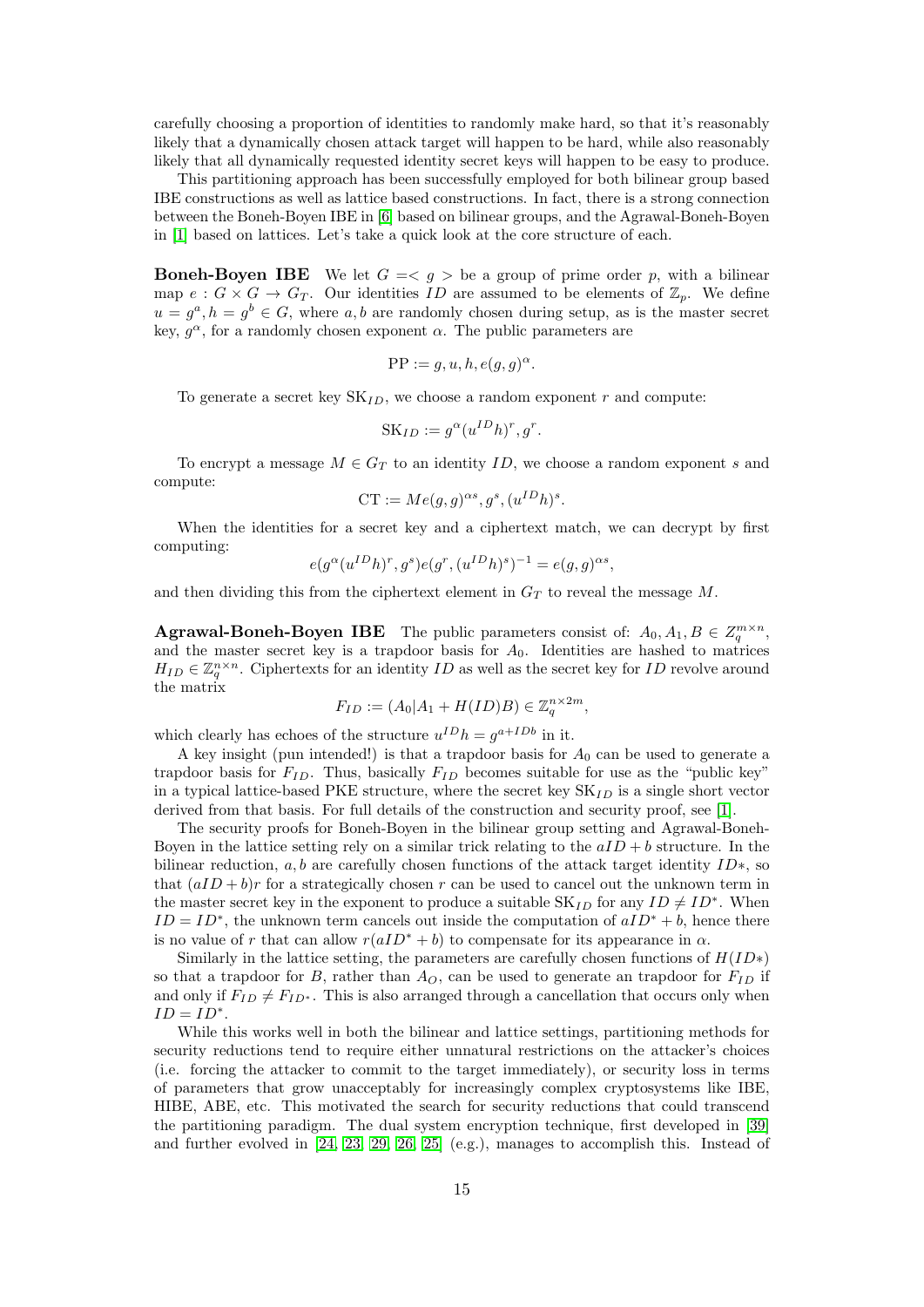partitioning keys into easy and hard, it begins with the thought experiment: what if there were no public parameters? Schemes in a world without public parameters would be like teenagers in a world without parents: drastically under-supervised. In a world without public parameters, the burden on the security reduction would be greatly reduced, as the so-called keys it gave to the attacker upon request could not as meaningfully be tested against legitimate ciphertexts.

Of course, we live in a polite society and not a world of IBE without public parameters. The trick of dual system encryption is that we can prove that our real world with public parameters is computationally indistinguishable from an alternate universe effectively without public parameters. The basic trick works like this. We start in a bilinear group where subgroup decision problems are hard. In other words, our bilinear group secretly decomposes into a few different subgroups that behave independently, and are mutually orthogonal under the bilinear map. (For a more thorough exposition of subgroup structures, see [\[5\]](#page-37-15).) Subgroup decision problems concern the ability to discern which subgroups are non-trivially represented in which distributions of group elements. Some subgroup decision problems are trivially easy, like recognizing the difference between the identity element (which is trivial in all subgroups), and an element that is non-trivial in at least one subgroup. In some instantiations of bilinear groups, many non-trivial subgroup decision problems are believed to be hard: like recognizing the difference between a random element of one subgroup and a random element of of the whole group (as long as you aren't given an element with the relevant subgroup absent, as pairing this element against your challenge would result in the identity element in one case and not in the other). Essentially, pulling the different subgroup pieces apart is presumed to be hard, and we only get hints as to which subgroups are present by whether the results of pairings turn out to be trivial or non-trivial.

We can use one or more subgroups to execute our IBE scheme, while reserving one or more subgroups to be active only in the security reduction. Crucially, the public parameters will not contain any non-trivial contributions in the reserved subgroups. The security reduction uses the hardness of subgroup decision problems to iteratively attach non-trivial components in these reserved subgroups to the secret keys and challenge ciphertext given to the attacker. This effectively creates a "shadow" copy of the scheme that operates in parallel correctly in the reserved subgroups, but does not have corresponding public parameters in these subgroups to keep the reduction honest. In this way, the hardness of subgroup decision problems allows us to argue that our scheme is indistinguishable from a scheme that is less accountable to the public parameters, and this makes it easier for us to resolve the paradox without partitioning keys. Admittedly, we're simplifying quite liberally here. Often it is still challenging to prove security in a world with a no public parameters when there are many keys still floating around. However, this is typically addressable by a hybrid argument which effectively reduces the burden to the case of a single key or some other smaller unit for which security can be argued directly by other means.

The Bishop-Waters IBE scheme in [\[24\]](#page-38-14) executes this on top of the base structure of the Boneh-Boyen IBE. Ignoring some additional subgroups that exist for purposes of the hybrid argument, ciphertexts and keys in the Bishop-Waters scheme that have been transformed to include the shadow copy look like:

$$
SK_{ID} := g_1^{\alpha} (u_1^{ID} h_1)^{r_1} (u_2^{ID} h_2)^{r}_2, g_1^{r_1} g_2^{r_2}
$$

$$
CT_{ID} := g_1^{s_1} g_2^{s_2}, (u_1^{ID} h_1)^{s_1} (u_2^{ID} h_2)^{s}_2
$$

Here, the group elements with subscript 1 are one subgroup, while the group elements with subscript 2 are in a different subgroup. The two subgroups behave orthogonally under the bilinear map, so we basically get two copies of the scheme, operating independently in the two subgroups. However, the parameters  $g_2, u_2, h_2$  are not part of the public parameters, which only include  $g_1, u_1, h_1$ . As a result, the second subgroup copy of the scheme is unmoored, and it is easier to argue its security.

No one has yet put forward an effective instantiation of this kind of shadow world in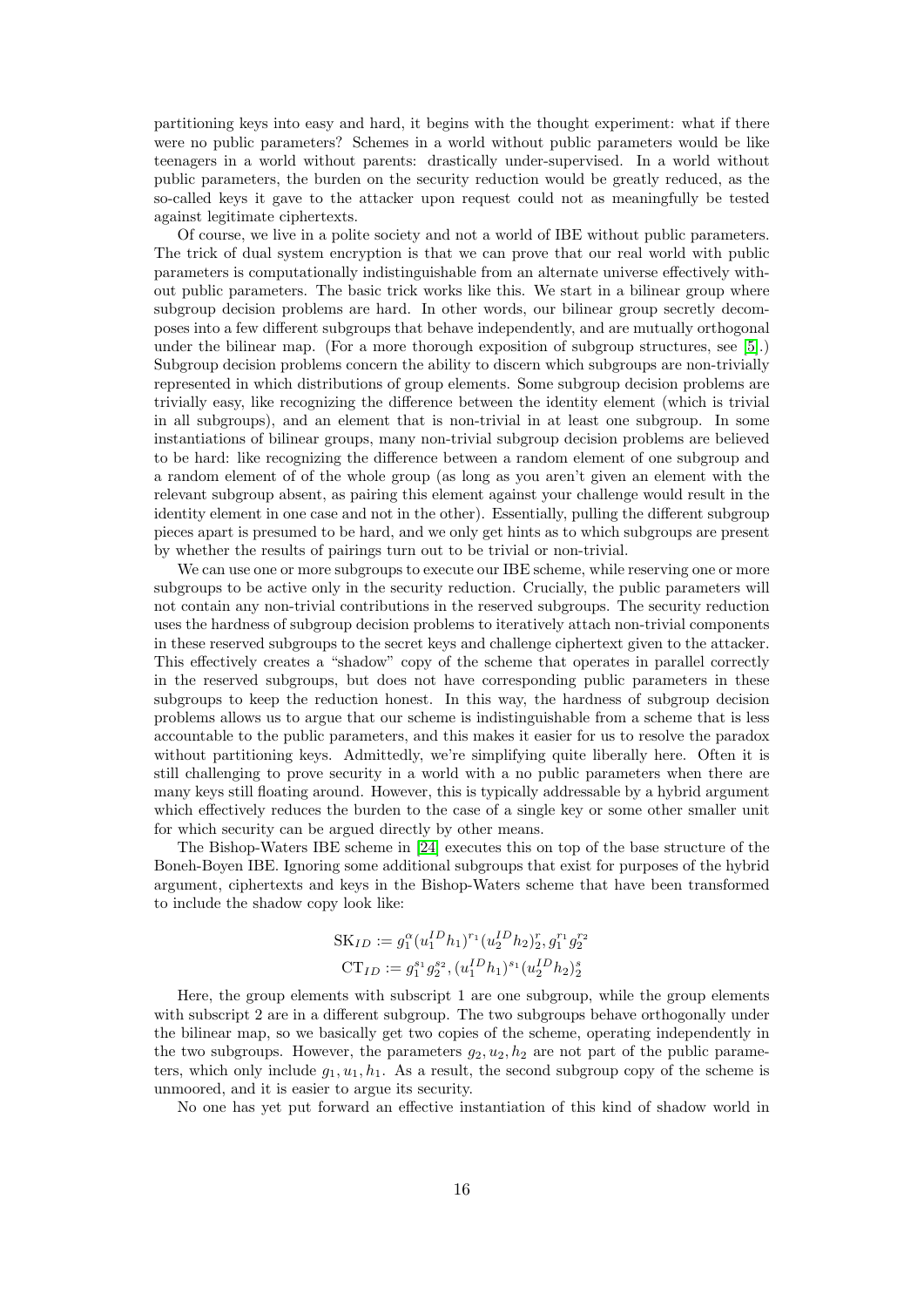the lattice setting[3](#page-16-1) . In particular, a hybrid security reduction that iteratively activates the reserved subgroup components on secret keys provided to the attacker seems incompatible with typical lattice constructions, which have short vectors/matrices as their secret keys. The Agrawal-Boneh-Boyen IBE we examined above, for instance, has secret keys that are comprised of short vectors. Shortness is a noticeable feature that we cannot hide from the attacker. And we do not know of a useful computational assumption in the lattice setting that argues computational indistinguishability for two distributions of short vectors. Recall that in LWE, the challenge vector  $As + \epsilon$  has a short noise vector  $\epsilon$ , but the overall value of  $As + \epsilon$  is not a vector with short entries. As similar as they may look at first, the Boneh-Boyen IBE in bilinear groups and the Agrawal-Boneh-Boyen IBE in lattices diverge in a critical way: in the bilinear setting, the secret keys and ciphertexts are both made of group elements, things that additional subgroups can be attached to using computational assumptions. But in the lattice setting, the secret keys are short vectors and the ciphertexts are large vectors. We can hope to change the distribution of ciphertexts using computational assumptions like LWE, but we cannot really hope to change the distributions of short secret keys.

We should also mention here that the  $k$ -LWE assumption introduced in [\[27\]](#page-38-19) has some potential to illuminate a path to a lattice notion of a "shadow." In this assumption, a matrix  $A \in \mathbb{Z}_q^{m \times n}$  is sampled, along with k short vectors  $x_1, \ldots, x_k$  such that  $x_i A$  is the all zero vector for each *i*. Both *A* and  $\{x_i\}_{i=1}^k$  are given out, along with a challenge vector. Now, if the challenge vector were of the form  $As + noise$  or uniformly random, one could distinguish by taking any  $x_i$  times the challenge vector and observing whether the result is short. So the challenge is modified to be of the form  $As + noise$  or  $Tz + noise$ , where T spans the space of vectors orthogonal to the collection of  ${x_i}_{i=1}^k$ . Now the same distinguishing approach fails, as the product with each  $x_i$  will be short either way. This assumption is shown to hold under the typical LWE assumption for some eminently reasonable values of  $k$  [\[27\]](#page-38-19).

The additional space between the span of  $A$  and the larger span of  $T$  could be a fertile ground for a "shadow" copy of some lattice objects, but the challenge remains that correct behavior is defined though multiplication with short vectors. Unsuprisingly, the traitor tracing application of this assumption in [\[27\]](#page-38-19) uses short vectors as secret keys. We have yet to figure out an effective way to use k-LWE in our quest to build lattice schemes more amenable to dual system techniques. Admittedly though, we were unable to truly internalize the sampling techniques in the security reduction in  $[27]$  that proves a k-LWE attacker can be leveraged to attack traditional LWE, and these sampling techniques may prove to be useful elsewhere, even if the black-box statement of  $k$ -LWE proves less so.

All of this motivated us to try to construct an IBE scheme in the lattice setting whose secret keys are *not* comprised of short vectors, but rather employ structures more similar to the structures employed in ciphertexts. Such a goal is not well-motivated on its own in terms of the performance of a scheme, but we hope that it may serve as a first step towards instantiating dual system proof techniques in the lattice setting.

### <span id="page-16-0"></span>6 A PKE and a random oracle walk into a bar...

Before jumping into the task of constructing an IBE scheme, we decided to survey some of the most direct techniques for proving security of IBE systems, so that we could keep them in mind to guide our construction efforts. The most natural starting point is the first IBE construction of Boneh-Franklin [\[7\]](#page-37-0), which employed a security reduction in the random oracle model. Interestingly, the Boneh-Franklin construction and accompanying security proof is developed around a public key encryption scheme at its core. Security is proven for the base PKE scheme first, and then a random oracle is used to boost the functionality and security of the base PKE scheme to a secure IBE scheme. It's really kind of magical. It's like a PKE found an oracle in a bottle that granted it's one wish to become an IBE.

<span id="page-16-1"></span><sup>3</sup>Again, we are not passing judgement on [\[37\]](#page-38-10), which came out too recently for us to have read before preparing this paper.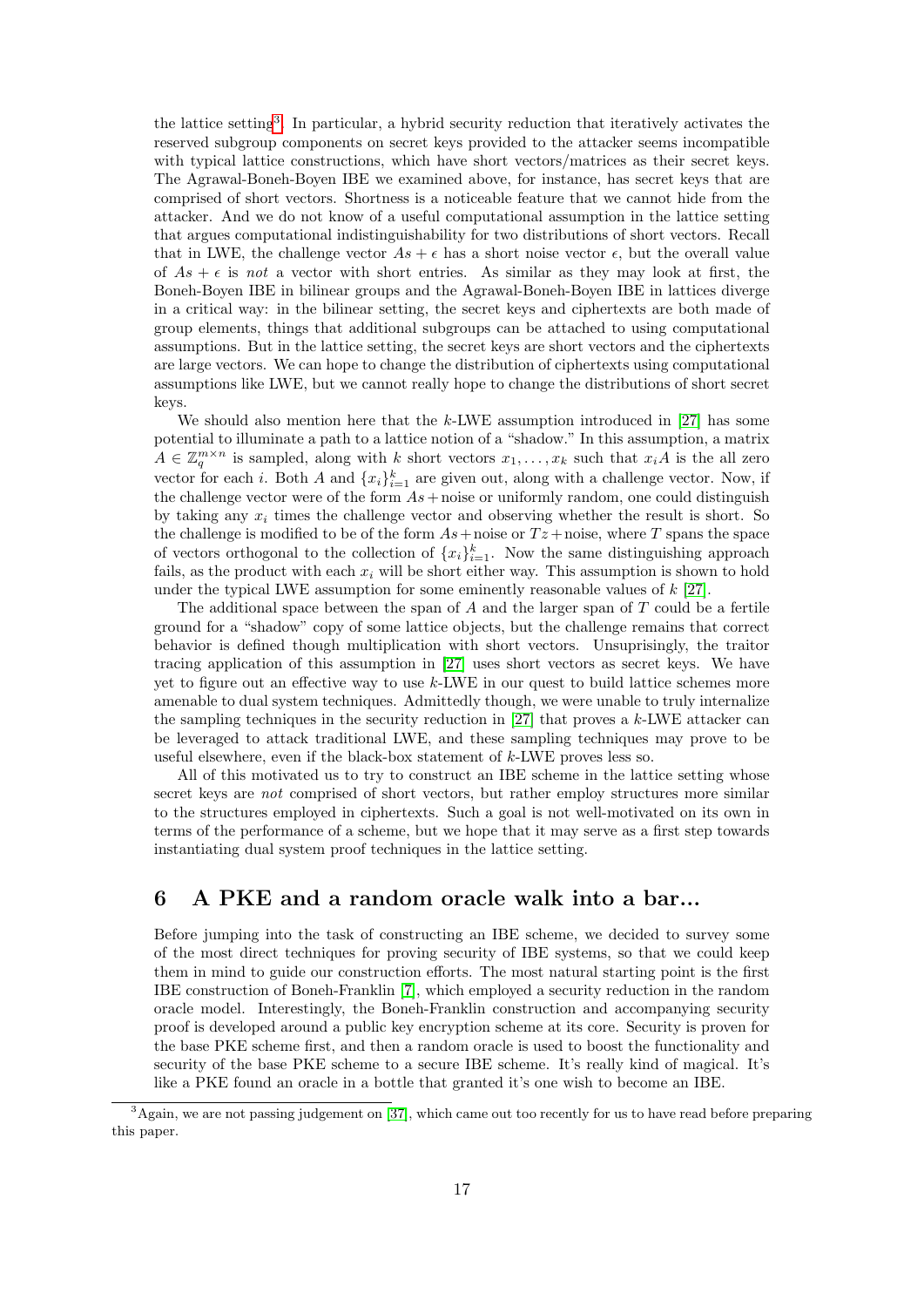This is a tantalizing example to study, as there are already known PKE schemes in lattices that avoid having short secret keys. Here we'll give a quick tutorial on the heart of Boneh-Franklin PKE/IBE and its basic security reduction in the random oracle model. This will give us the proper context in which to consider a PKE in lattices without short keys, and study to what extent the same strategy might be used to boost it to an IBE without short keys.

#### 6.1 The Boneh-Franklin base PKE construction

First we'll define the core PKE scheme:

Setup The Setup algorithm fixes a bilinear group  $G = \langle g \rangle$  of prime order p, with bilinear map  $e: G \times G \to G_T$ . It selects two uniformly random exponents  $s, v \in \mathbb{Z}_p$  and defines  $P := g^s$  and  $Q := g^v$ . The public key is:

$$
PK := (g, P, Q, H_1),
$$

where  $H_1$  is a hash function from  $G_T$  to  $\{0,1\}^n$ . The secret key is:

$$
SK := Q^s = g^{sv}.
$$

Encrypt To encrypt a message  $m \in \{0,1\}^n$ , the encryptor chooses a random exponent  $r \in \mathbb{Z}_p$  and computes the ciphertext as:

$$
\mathbf{CT} := (g^r, m \oplus H_1(e(P, Q)^r))
$$

 $Decrypt$  To decrypt a ciphertext CT, the decryptor computes

$$
e(g^r, SK) = e(g, g)^{rsv} = e(P, Q)^r,
$$

and then computes  $H_1(e(P,Q)^r)$ . By taking this  $\oplus$  the second component of CT, the decryptor obtains the message m.

#### 6.2 The Boneh-Franklin IBE construction

Now we give the basic IBE construction. It won't be hard to spot the PKE scheme inside it:

Setup Similarly to the setup algorithm of the PKE above, the IBE Setup algorithm first fixes a bilinear group  $G = \langle g \rangle$  of prime order p, with bilinear map  $e : G \times G \rightarrow G_T$ . It selects a uniformly random exponent  $s \in \mathbb{Z}_p$  and defines  $P := g^s$ . The public parameters are:

$$
PP := (g, P, H_0, H_1),
$$

where  $H_1$  is a hash function from  $G_T$  to  $\{0,1\}^n$ , and  $H_0$  is a hash function from  $\{0,1\}^*$  to G. The master secret key is s.

KeyGen Given the master secret key s and an identity  $ID \in \{0,1\}^*$ , the key generation algorithm computes  $Q_{ID} := H_0(ID)$ , and then computes the secret key as:

$$
SK_{ID} := Q_{ID}^s.
$$

Encrypt To encrypt a message  $m \in \{0,1\}^n$  to an identity ID, the encryptor first chooses a random exponent  $r \in \mathbb{Z}_p$ . It computes the ciphertext as:

$$
\mathrm{CT} := (g^r, m \oplus H_1(e(P, H_0(ID))^r).
$$

We note that  $e(P, H_0(ID))^r = e(P, Q_{ID})^r$ .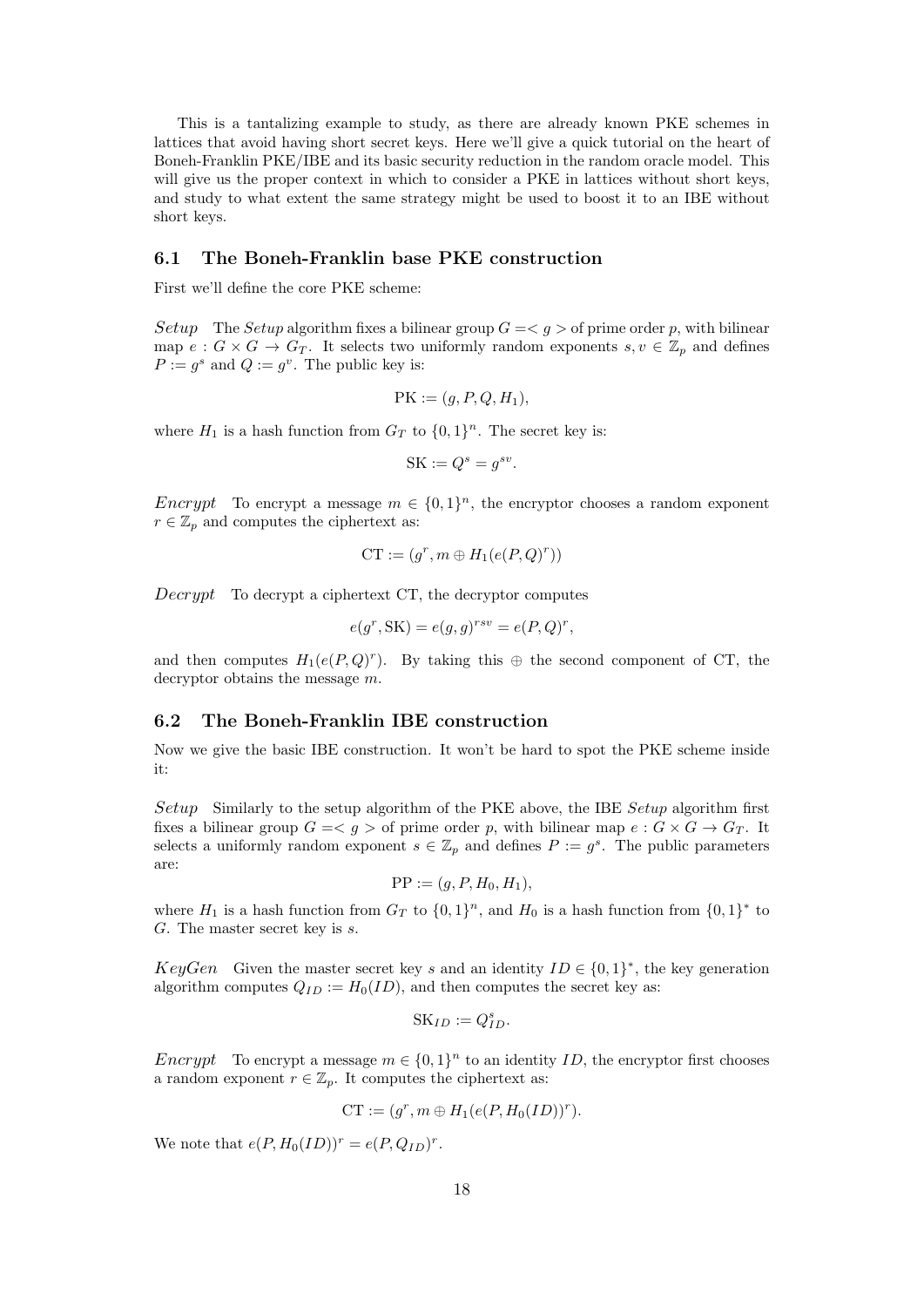Decrypt To decrypt a ciphertext CT for  $ID$ , the decryptor computes:

$$
e(g^r, \mathbf{SK}_{ID}) = e(g, Q_{ID})^r s = e(P, Q_{ID})^r.
$$

The decryptor can then apply  $H_1$  to this, and  $\oplus$  with the second component of the ciphertext to obtain the message m.

### 6.3 The Boneh-Franklin security reduction in the random oracle model

The paper [\[7\]](#page-37-0) goes on to provide a further IBE scheme with chosen-ciphertext security, but the most basic security argument that [\[7\]](#page-37-0) provides for this simple IBE scheme is a reduction of the IBE security to PKE security, where both hash functions are treated as random oracles. The details of this, as well as the straightforward proof of the PKE security under the bilinear diffie-hellman assumption in the random oracle model, can be found in [\[7\]](#page-37-0). Here we will briefly sketch the reduction of IBE security to PKE security, as that is most relevant to our purposes. The security guarantee we will consider, for both IBE and PKE, will be the weak notion of one-way encryption. This requires that an attacker cannot recover the plaintext when a randomly chosen message is encrypted under a randomly generated public key. In the IBE setting, the attacker can adaptively query for secret keys for various identities, and declares a target identity for the random message to be encrypted to.

Let's suppose we have an attacker  $A$  on the IBE scheme in this sense, and we wish to attack the underlying  $PKE$  scheme. Our reduction algorithm  $B$  gets to simulate the random oracle for  $H_0$ , which A can query. (The fact that  $H_1$  is modeled as a random oracle is not relevant to this reduction, but is rather used in the security argument for the underlying PKE scheme.) Now, the PKE challenger gives  $\mathcal{B}$  a public key PK including g, P, Q.  $\mathcal{B}$  forwards g, P to A as the PP for the IBE scheme. When A makes a query ID to  $H_0$ , B essentially guesses whether this will turn out to be the attack target or not. If  $\beta$  guesses it is not the attack target, it will choose a random exponent  $v \in \mathbb{Z}_p$  and set  $H_0(ID) := Q_I D := g^v$ . This enables B to later respond with  $P^v = g^{vs}$  as the secret key for this identity if A requests it. However, if B guesses that this is the attack target identity, it will set  $Q_{ID} := Q$  from its on challenge, perfectly aligning an encryption under this identity with an encryption in the underlying PKE.

The core of this argument is that the programming of the random oracle, in this case setting  $Q_{ID} := g^v$  for a known exponent v, enables the computation of a corresponding secret key  $g^{vs}$  without knowledge of the master secret key s. This is an elegant use of the basic symmetry of s and v in the element  $g^{vs}$ : there are two ways of getting to the element  $g^{vs}$ . Either one can know  $g^s$  and v, or one can know  $g^v$  and s. In this way, the ability to program the random oracle can be substituted for the knowledge of the master secret key, dynamically at the reduction's will for each identity.

If we want to build a secure IBE in the random oracle model from a lattice PKE in a similar way, we need to have two different ways of computing a secret key - the legitimate way that uses knowledge of the master secret key, and an alternate way that uses the ability of the reduction to program the random oracle.

We'll come back to discussing this challenge of how to design two paths to the secret key, but for now we'll describe a reasonable candidate for the base PKE scheme in lattices. There are several known PKE schemes from LWE (starting with [\[31\]](#page-38-20)), some of which have short vectors as secret keys and some of which do not. We choose here to look at one as an extreme simplification of the PKE inside the Gentry-Sahai-Waters FHE construction [\[18,](#page-38-1) [16\]](#page-37-16), as we try later on to draw further inspiration from homomorphic techniques. In fact, we have (unsuccessfully) tried to draw inspiration from FHE already, as one can view our initial formulation of the cryptanalysis challenge with the powers of 2 as a failed attempt to use bit decomposition tricks to build a secure analog of "exponentiation to a known power" in the lattice setting.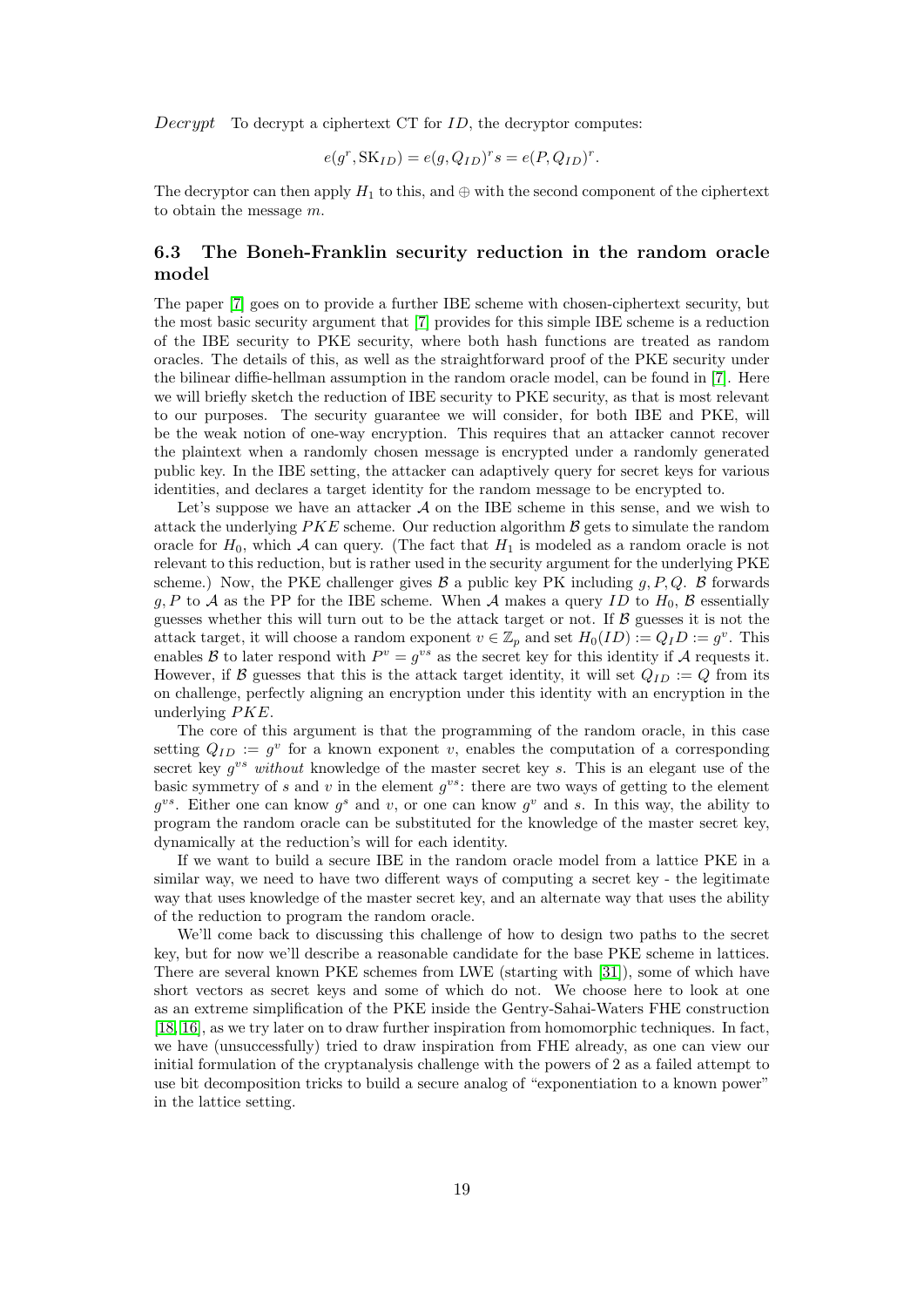#### <span id="page-19-1"></span>6.4 A Simple PKE without short keys

If you squint at the GSW FHE scheme as described in [\[16\]](#page-37-16), and you strip off the trappings that are only relevant to homomorphic operations, you get something like:

1. Setup: Sample  $B \leftarrow_r \mathbb{Z}_q^{m \times (n-1)}$ ,  $s \leftarrow \mathbb{Z}_q^{n-1}$ ,  $\varepsilon \leftarrow \mathbb{Z}_q^{m \times 1}$  such that  $\varepsilon$  is composed of small entries.

Set the public key  $PK := A := [B|Bs + \varepsilon]$  and the secret key  $SK := t := \lceil \frac{-s}{1} \rceil$ 

$$
\uparrow m \rightarrow A
$$
\n
$$
\downarrow m \rightarrow A
$$
\n
$$
\downarrow m \rightarrow B|B_{s+\varepsilon}, \quad \uparrow m \rightarrow B
$$
\n
$$
\downarrow m \rightarrow B
$$
\n
$$
\downarrow m \rightarrow B
$$
\n
$$
\downarrow m \rightarrow B
$$
\n
$$
\downarrow m \rightarrow B
$$
\n
$$
\downarrow m \rightarrow B
$$
\n
$$
\downarrow m \rightarrow B
$$
\n
$$
\downarrow m \rightarrow B
$$
\n
$$
\downarrow m \rightarrow B
$$
\n
$$
\downarrow m \rightarrow B
$$
\n
$$
\downarrow m \rightarrow B
$$
\n
$$
\downarrow m \rightarrow B
$$
\n
$$
\downarrow m \rightarrow B
$$
\n
$$
\downarrow m \rightarrow B
$$
\n
$$
\downarrow m \rightarrow B
$$
\n
$$
\downarrow m \rightarrow B
$$
\n
$$
\downarrow m \rightarrow B
$$
\n
$$
\downarrow m \rightarrow B
$$
\n
$$
\downarrow m \rightarrow B
$$
\n
$$
\downarrow m \rightarrow B
$$
\n
$$
\downarrow m \rightarrow B
$$
\n
$$
\downarrow m \rightarrow B
$$
\n
$$
\downarrow m \rightarrow B
$$
\n
$$
\downarrow m \rightarrow B
$$
\n
$$
\downarrow m \rightarrow B
$$
\n
$$
\downarrow m \rightarrow B
$$
\n
$$
\downarrow m \rightarrow B
$$
\n
$$
\downarrow m \rightarrow B
$$
\n
$$
\downarrow m \rightarrow B
$$
\n
$$
\downarrow m \rightarrow B
$$
\n
$$
\downarrow m \rightarrow B
$$
\n
$$
\downarrow m \rightarrow B
$$
\n
$$
\downarrow m \rightarrow B
$$
\n
$$
\downarrow m \rightarrow B
$$
\n
$$
\downarrow m \rightarrow B
$$
\n
$$
\downarrow m \rightarrow B
$$
\n
$$
\downarrow m \rightarrow C
$$
\n
$$
\downarrow m \rightarrow C
$$
\n
$$
\downarrow m \rightarrow C
$$
\n
$$
\downarrow m \rightarrow C
$$
\n
$$
\downarrow m \rightarrow C
$$
\n
$$
\downarrow m \rightarrow C
$$
\n
$$
\downarrow m \rightarrow C
$$
\n
$$
\downarrow m \rightarrow C
$$
\n
$$
\downarrow m \rightarrow
$$

Note that At is now a vector of small entries and that  $A \in \mathbb{Z}_q^{m \times n}$ .

- 2. Encrypt(Message  $m \in \{0,1\}$ ): If  $m=0$  sample a matrix of small entries  $R \leftarrow \mathbb{Z}_q^{m \times n}$ and set the ciphertext  $CT := RA$ . If  $m = 1$  send a random ciphertext  $CT \underset{r}{\leftarrow} \mathbb{Z}_q^{m \times n}$
- 3. Decrypt $(CT \in \mathbb{Z}_q^{m \times n})$ : test if  $CT * t$  is small.

Correctness easily follows from seeing that  $At$  is a vector of small entries, thus so is  $CT * t$ , while if  $CT$  is a matrix of large random entries, it is highly unlikely that  $CT * t$  is composed of small entries. Security also follows simply from Matrix-LWE.

This PKE seems suitable as a structure that could live inside an IBE with non-short secret keys. The further goal of such an IBE construction would be to execute a dual system proof strategy, but we will first set a more modest goal of getting *any kind of provable security* for any lattice IBE scheme without short keys. Even this more modest goal continues to elude us, but in the next sections we will detail what we have learned so far in our attempts.

# <span id="page-19-0"></span>7 Misadventures in sampling and the quest for twofaced keys

As we saw above, the structure that enables the random oracle boost from PKE to IBE in the Boneh-Franklin scheme is the two-faced nature of the secret keys. The keys  $g^{sv}$  can be computed either by knowing by  $s$  (the true key generation procedure) or by knowing  $v$ (the cheat allowed in the random oracle model). It is not at all clear how to accomplish an analog of this in the lattice setting. This is closely related to the necessity of avoiding efficient reconstruction of the master secret key from any collection of IBE secret keys. This suggests that keys themselves should be noisy objects in relation to the master secret key, since any non-noisy linear derivation would be reversible with enough equations in terms of the underlying unknowns.

Having both secret keys and ciphertexts be large, noisy objects would bode well for ultimately executing dual system encryption techniques, but it poses a challenge to achieving correctness in decryption. Decryption will likely involve some kind of multiplication between keys and ciphertexts, so the difficulty resides in controlling noise through this kind of operation. (See why we have kept close to FHE schemes as a guide?)

Attempts to understand the shape of this challenge sent us on a long digression into possible sampling algorithms in the lattice setting. We embarked on a general search for ways to jointly sample objects like  $(B, t)$  above such that Bt is small. An extreme generalization of this question becomes: what are all the ways to non-trivially sample noisy objects with small products over  $\mathbb{Z}_q$ ? Below, we give some answers and some non-answers to this question.

[Aside:] We should note here that the bit decomposition trick in FHE [\[18,](#page-38-1) [16\]](#page-37-16) is a clever way to solve a tantalizingly related problem: when you have one secret key  $t$  and multiple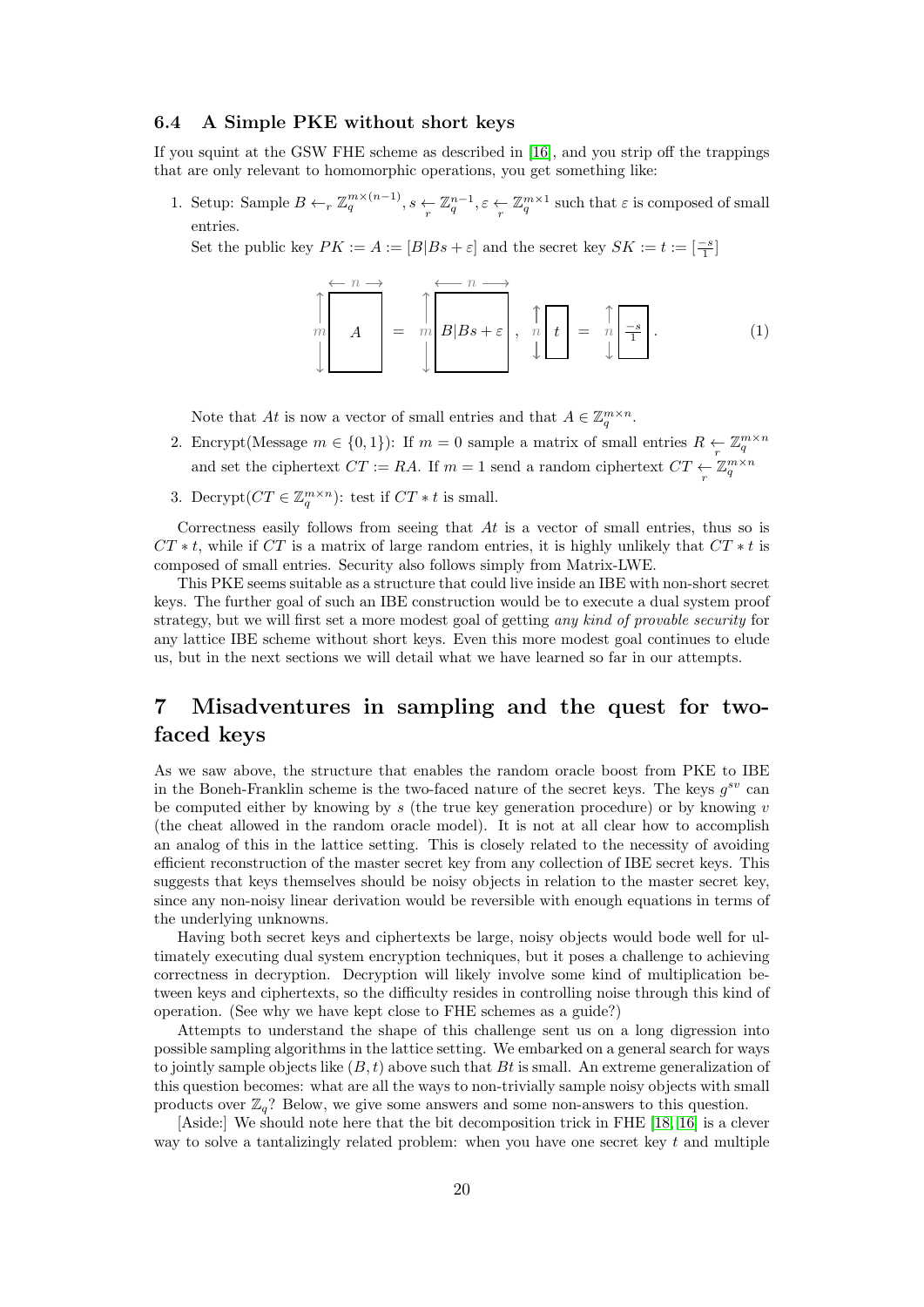ciphertext matrices, say  $B$  and  $C$ , how can you control the noise in products like  $BCt$ , as well as individually controlling the noise in  $Bt$  and  $Ct$ ? The bit decomposition trick accomplishes this by expanded t to  $PowersOf2(t)$ , a redundant version of t that repeats each entry of  $t$  multiplied by each power of  $2$  (up to an appropriate bound), and then computes  $BitDecomp(B), BitDecomp(C)$  as the concatenated bit decompositions of each entry of B and C respectively. This preserves the matrix products  $Bt$  and  $Ct$ , which are now occurring over a higher dimensional space. It also allows a direct multiplication of  $BitDecomp(B)$  and  $BitDecomp(C)$  to take place in this higher dimension without blowing up the noise uncontrollably, as all of their entries are small. Making  $t$  an approximate eigenvector of each of  $B, C$  can then make the joint product  $B C t$  still meaningful. (We are glossing over many details here, but this is the main jist.)

It it not clear (at least not to us!) how to apply this to our case of IBE, where we don't have a single secret key  $t$  as an anchor. In the FHE setting, the two noisy ciphertexts that are being multiplied have a preserved relationship with a single secret key, not with each other. If one of them is essentially replaced by an identity-specific secret key, it's not clear how to accomplish decryption without needing the master secret key itself. We would love to be wrong on this: if you see a way to make bit decomposition work as a strategy for allowing noisy IBE keys to interact meaningfully with noisy IBE ciphertexts, we'd love to see it! In fact, you can view our basic construction with powers of 2 in Section [3.1](#page-5-1) as a (broken) attempt to do something like this.

#### 7.0.1 Small cross terms: forget about scalars

Don't you just hate it when you multiply things and the product isn't small? We do. Say that in your scheme you want to multiply to (large) values  $A, B \in \mathbb{Z}_q$  but all you have is noisy versions of them:  $A + \delta$  and  $B + \epsilon$ , where  $\delta$  and  $\epsilon$  are small. If you directly multiply them, you get

$$
(A + \delta)(B + \epsilon) = AB + A\epsilon + B\delta + \delta\epsilon.
$$

Since  $\delta$  and  $\epsilon$  are small,  $\delta \epsilon$  is also (fairly) small. But the cross terms  $A\epsilon$  and  $B\delta$  can be arbitrarily large! Now, sometimes that's good: see Section [4](#page-10-0) where we use this precise phenomenon to build a key-exchange scheme. But cryptography is all about wanting contradictory things, and sometimes you really want those cross terms to be small.

Of course, if you sample A uniformly at random in  $\mathbb{Z}_q$ , and  $\epsilon$  uniformly in, say,  $\{0, \ldots, s\}$ for  $s \ll q$ , then with high probability, their product  $A\epsilon$  will be large. But maybe it is possible to sample A and  $\epsilon$  in a coordinated way so that they somehow "cancel out" and their products are always small? We proceed to stifle that hope.

Concretely, say that we are trying to generate many different values for A and  $\epsilon$  in  $\mathbb{Z}_q$ such that all products  $A\epsilon$  are small, i.e.  $|A\epsilon| \leq s$  for some small  $s \in \mathbb{N}^4$  $s \in \mathbb{N}^4$ . We prove that in a sense you can't do better than to just have both A and  $\epsilon$  be small.

**Lemma 3.** Let  $S_A$  and  $S_{\epsilon}$  be two subsets of  $\mathbb{Z}_q$  with at least 2 elements (the sets of all possible values that A and  $\epsilon$  could take). Assume that for all  $A \in S_A$  and  $\epsilon \in S_{\epsilon}$ , we have  $|A\epsilon| \leq s \in \mathbb{N}$ . Then there is a factor  $f \in \mathbb{Z}_q^*$  such that

- (i) for all  $A \in S_A$ ,  $|f^{-1}A| \leq 4s^2 \log_2(2s)$ ;
- (ii) for all  $\epsilon \in S_{\epsilon}$ ,  $|f\epsilon| \leq s$ .

This means that there is a way to divide all values in  $S_A$  and multiply all values in  $S_\epsilon$  by a constant f so that all their possible values are small, and assuming  $4s^3 \log_2(2s) < q$ , such that their products are smaller than q even in  $\mathbb{Z}$  (not  $\mathbb{Z}_q$ ). In other words, any sampling procedure that manages to always keep  $A\epsilon$  small is just a scaled version of the trivial strategy which consists in making both A and  $\epsilon$  always small. The proof also shows the scaling factor f is easy to find: you can first set f to be the difference of any two elements of  $S_A$ , then divide it by the GCD of the possible values for  $|f \epsilon|$ .

<span id="page-20-0"></span> $\mathbb{Z}_4[x]$  is a function from  $\mathbb{Z}_q$  to N defined as  $\min(x, q-x)$  if x is viewed as an integer in  $\{0, \ldots, q-1\}$ . It retains basically the same properties as with regular integers (in particular, the triangle inequality).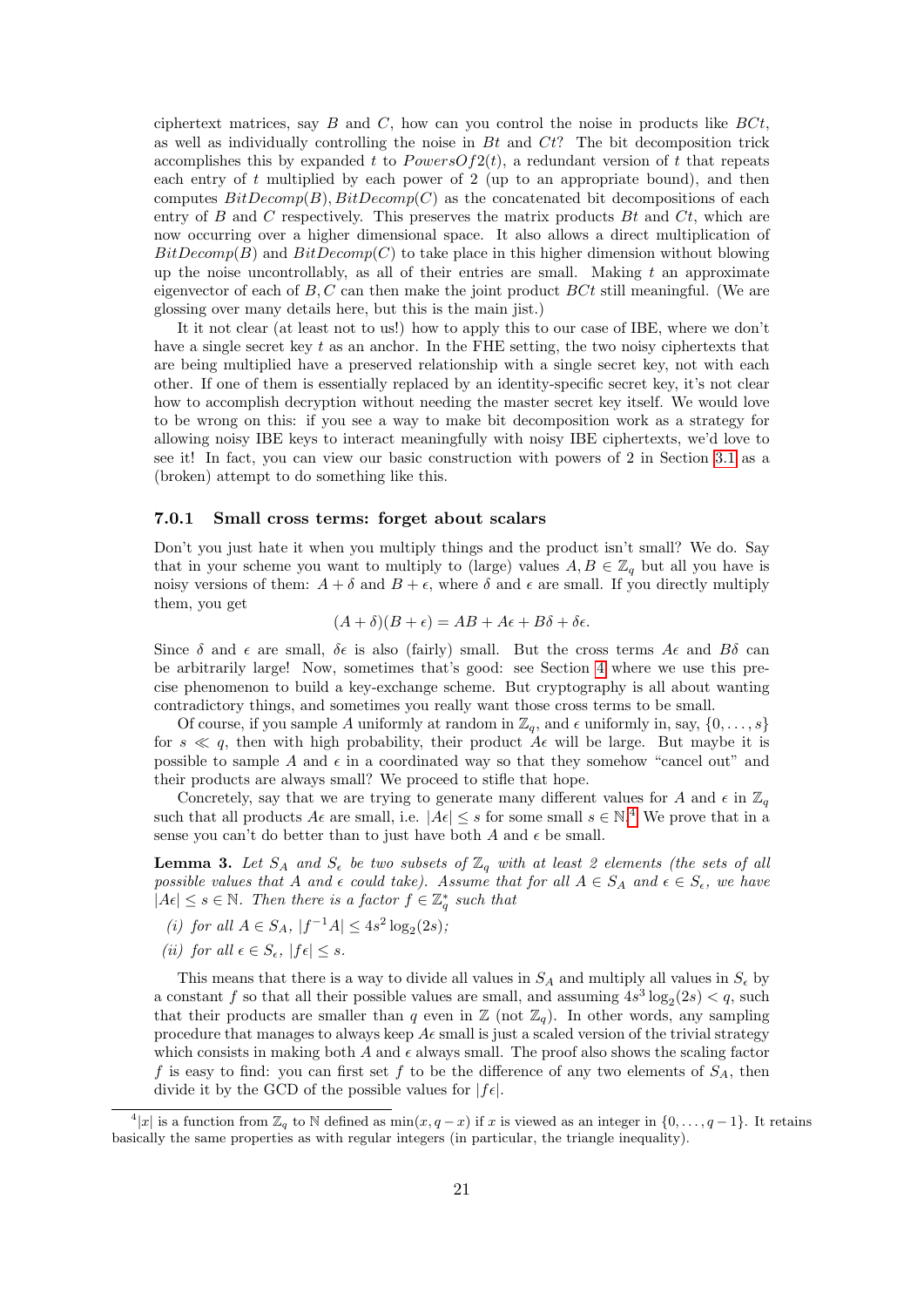*Proof.* Let  $A_1$  and  $A_2$  be distinct elements from  $S_A$ . Fix  $f = A_2 - A_1$ . Multiply all elements of  $S_A$  by  $f^{-1}$  and all elements of  $S_{\epsilon}$  by f. After this change we have  $A_2 - A_1 = 1$ , so for all  $\epsilon$  we have

<span id="page-21-1"></span>
$$
|\epsilon| = |(A_2 - A_1)\epsilon| = |A_2\epsilon| + |A_1\epsilon| \le 2s,
$$
\n(2)

i.e. all  $\epsilon$  are small. Now, forget about  $S_A$  for a moment and assume that the GCD of all  $|\epsilon|$  $(\epsilon \in S_{\epsilon})$  is 1.<sup>[5](#page-21-0)</sup> If instead the GCD is  $g \neq 1$ , then we can multiply f by  $g^{-1}$ , which will make it 1, while maintaining inequality [\(2\)](#page-21-1) (since this divides the value of each  $|\epsilon|$  by g in N, not in modular arithmetic).

In particular, we can find a subset  $T \subseteq S_{\epsilon}$  of size at most  $m = \log_2(2s) + 1$  that has GCD 1: just start with the smallest (by | · |) non-zero element of  $S_{\epsilon}$  and then greedily add any element that will decrease the value of the GCD. Each addition divides the value by at least 2, so we get to 1 in  $\leq \log_2(2s)$  steps. Let  $T = \{\epsilon_1, \ldots, \epsilon_m\}.$ 

Now, by Bézout's identity, there are some weights  $w_i \in \mathbb{Z}$  such that  $\sum_i w_i |\epsilon_i| = 1$ .

**Claim 4.** We can choose those weights such that  $\sum_i |w_i| \leq 4s \log_2(2s)$ .

*Proof.* Start with arbitrary  $w_i$ 's. While there is  $w_i$  with  $i \geq 2$  such that  $w_i \notin [0, |\epsilon_1|]$ , add/remove  $|\epsilon_1|$  to it to fix that, and add/remove  $|\epsilon_i|$  accordingly to  $w_1$  to keep  $\sum_i w_i |\epsilon_i|$ unchanged.

We now have all  $w_i$  with  $i \geq 2$  non-negative and  $\sum_{i=2}^{m} w_i \leq (m-1)|\epsilon_1|$ . On the other hand,  $w_1|\epsilon_1| + \sum_{i=2}^m w_i|\epsilon_i| = 1$ , so

$$
|w_1| \le \frac{-1 + \sum_{i=2}^m w_i |\epsilon_i|}{|\epsilon_1|} \le \frac{\sum_{i=2}^m w_i |\epsilon_1|}{|\epsilon_1|} = \sum_{i=2}^m w_i.
$$

So overall, we have

$$
\sum_{i} |w_i| \le |w_1| + \sum_{i=2}^{m} w_i \le 2 \sum_{i=2}^{m} w_i \le 2(m-1)|\epsilon_1|
$$
  

$$
\le 2(\log_2(2s) + 1 - 1) \times 2s
$$
  
= 4s log<sub>2</sub>(2s)

We now use this linear combination to bound the size of the A's. First, adapt the signs of the  $w_i$ 's to match the signs of the  $\epsilon_i$ 's, which gives us  $\sum_i w_i \epsilon_i = 1$ . Then for any A, we have

$$
|A| = \left| \sum_{i} w_i A \epsilon_i \right| \le \sum_{i} |w_i| |A \epsilon_i| \le \left( \sum_{i} |w_i| \right) s \le 4s^2 \log_2(2s).
$$

 $\Box$ 

Of course, this impossibility result for sampling only applies to the case when  $A$  and  $\epsilon$ are scalars (single elements of  $\mathbb{Z}_q$ ), and leaves open the existence of a meaningful sampling scheme for  $A, \epsilon \in \mathbb{Z}_q^n$  such that  $A \cdot \epsilon$  is always small. Can linear algebra save us this time? Stay tuned.

#### <span id="page-21-2"></span>7.1 Out of the scalar pot and into the dimension fire

Let's see what happens if we expand the dimension of our objects. We want to understand how we might sample a single matrix  $A \in \mathbb{Z}_q^{m \times n}$  and many vectors  $\gamma \in \mathbb{Z}_q^{n \times 1}$  such that  $A\gamma$ is small. We are interested in the regime where  $m \gg n$ , so choosing A randomly and then simply choosing a small vector  $\epsilon$  and trying to solve for  $\gamma$  such that  $A\gamma = \epsilon$  will not work.

<span id="page-21-0"></span><sup>&</sup>lt;sup>5</sup>Here, we're using  $|\epsilon|$ , not  $\epsilon$ , because  $|\epsilon|$  is in N, so the GCD is well defined.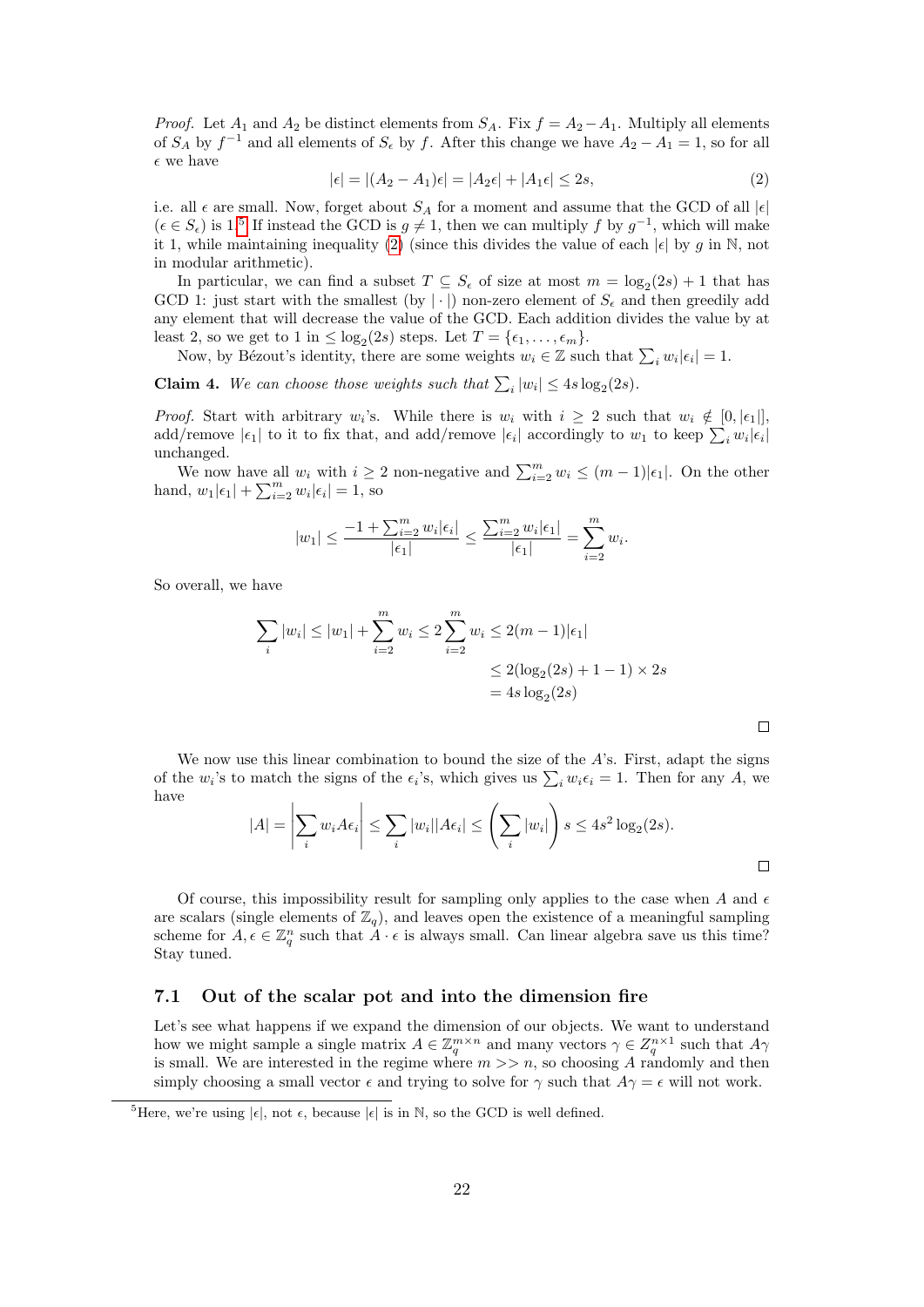Reformulating the PKE sampling We observe that our lattice PKE above contains a base case of this where precisely one such  $\gamma$  is produced. In that sampling, we can define  $n := 1 + n'$ , first sample  $B \in Z_q^{m \times n'}$  at random,  $s \in Z_q^{n' \times 1}$  at random, and  $\epsilon \in Z_q^{m \times 1}$  to be small. We can then define:

$$
A := [Bs + \epsilon | B]
$$

$$
\gamma := \begin{bmatrix} -1 \\ s \end{bmatrix}
$$

We can think of B as a collection of m row vectors, which we'll denote by  $b_1, \ldots, b_m$ . We will also refer to rows (i.e. entries) of  $\epsilon$  as  $\epsilon_1, \ldots, \epsilon_m$ . We can thus rewrite the above as:

$$
A := \begin{bmatrix} b_1 \cdot s + \epsilon_1 & b_1 \\ b_2 \cdot s + \epsilon_2 & b_2 \\ \vdots & \vdots \\ b_m \cdot s + \epsilon_m & b_m \end{bmatrix}
$$

We can see in this format that the first entry of each row of  $A$  is being used to make the dot product with  $\gamma$  be precisely what we want it to be.

One thing to note here is that the  $-1$  as the first entry of  $\gamma$  is not important. We could sample any constant  $\alpha$  for that entry and then choose the first column of A to be  $\frac{-1}{\alpha}$  times its values of above to make things work out to be the same.

**Generalizing to multiple vectors** If we want to sample multiple vectors  $\gamma$  in a similar way, we can use more entries in each row of A to satisfy more desired linear relationships.

We can set  $n = d + n'$  for some value d for instance, sample B uniformly as before, and now sample  $\gamma_1, \ldots, \gamma_d$  uniformly at random from  $\mathbb{Z}_q^n$ . For notational convenience, we'll write  $\alpha_i$  to denote the first d entries of  $\gamma_i$  and  $s_i$  to denote the remaining n' entries of  $\gamma_i$ . (So  $\gamma_i$ is a vertical concatenation of  $\alpha_i$  over  $s_i$ .) We'll also sample m-dimensional vectors  $\epsilon_i$  to be small, and we'll use the notation  $\epsilon_{i,j}$  to denote the j<sup>th</sup> entry of  $\epsilon_i$ .

Now, for each j from 1 to m, we can solve for a d-dimensional row vector  $c_j$  such that

$$
c_j \cdot \alpha_i = -b_j \cdot s_i + \epsilon_{i,j}
$$

for all i from 1 to d. This is possible because there are d equations here in the d unknown entries of  $c_i$ .

We then define

$$
A := \begin{bmatrix} c_1 & b_1 \\ c_2 & b_2 \\ \vdots & \vdots \\ c_m & b_m \end{bmatrix}
$$

We then have for each  $j$  from 1 to  $m$  and each  $i$  from 1 to  $d$ :

$$
c_j \cdot \alpha_i + b_j \cdot s_i = \epsilon_{i,j},
$$

Hence  $A\gamma_i = \epsilon_i$  for each i from 1 to d.

**Limitations** The above allows us to sample A and  $\gamma_1, \ldots, \gamma_d$  such that  $A\gamma_i$  is small for each i. But obviously d must be polynomial here, and also must be  $\lt n$ . We can generate more such vectors  $\gamma$  by taking subset sums of  $\{\gamma_i\}$ , or more generally linear combinations with short coefficients, but these will still come from a subspace of rank  $d$ . It is unreasonable to hope, for example, that linear combinations of  $\epsilon_i$ 's will "look like" random noise, as random noise would not be rank  $d \ll m$ . It is also not immediately clear if our sampling of A here is suitable for LWE.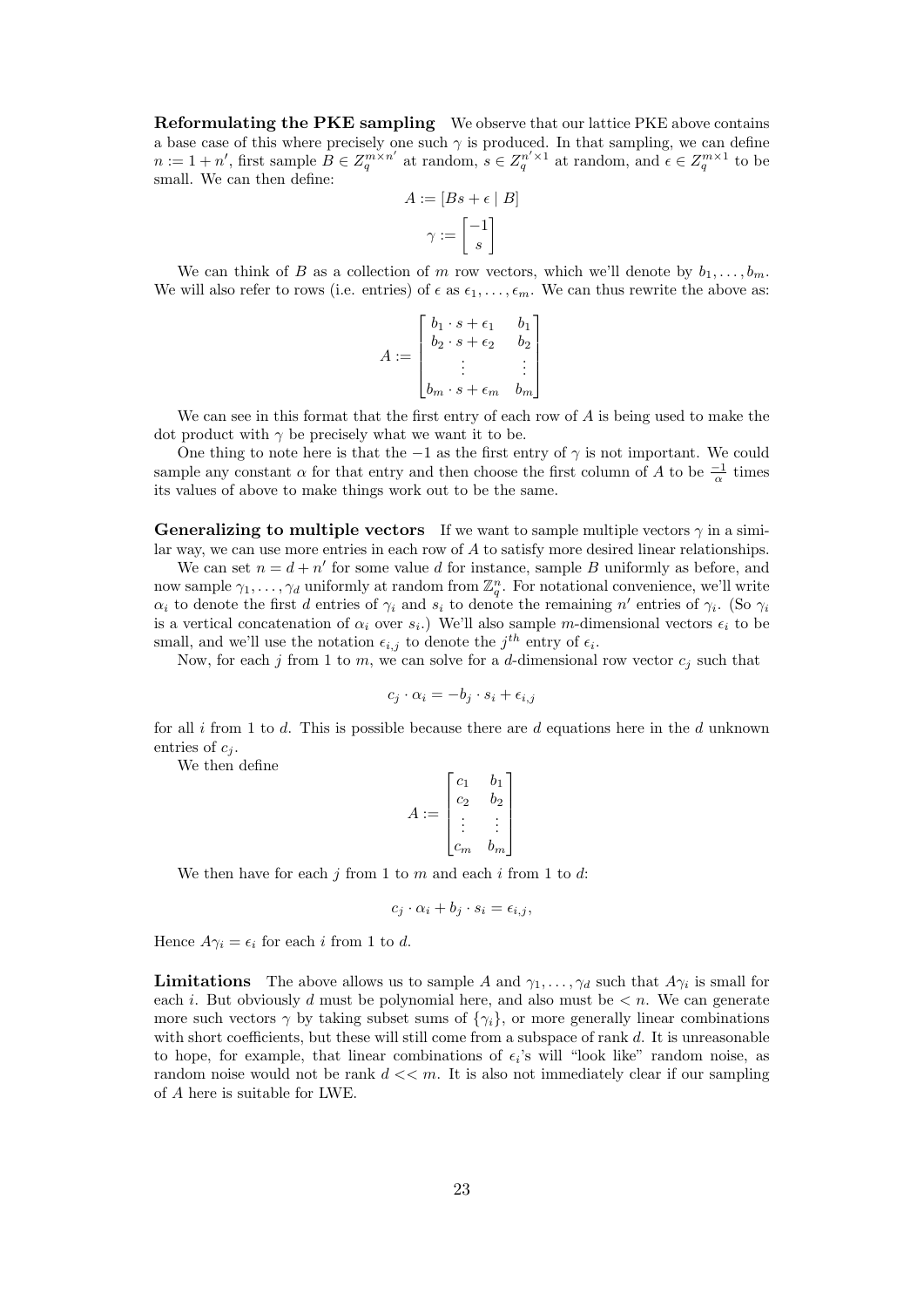### <span id="page-23-0"></span>8 A few proposed constructions for IBE in lattices

In parallel to our bottom-up exploration of sampling algorithms, we also worked on constructing IBE schemes in a top-down way, hoping to make the two efforts meet in the middle. This mythical union has not yet occurred, but we describe here our attempts at IBE constructions and what we know about them so far. Our initial goal was simply to write down correct IBE schemes with non-short keys that we could not immediately attack ourselves.

#### 8.1 Our first scheme

Our first approach was to figure out how to inject a master secret key into our GSW-based PKE scheme as described above. The simplest way we could see to do this was to add another instance of LWE in order to hide the master secret key. That is, we would make a scheme based off of the same cancellation as GSW but where one half of the cancellation is a separate approximation. Taking  $m$  and  $n$  to be the same as in the GSW scheme, one of our early iterations of this idea is as follows:

• The setup algorithm samples two  $m \times n$  matrices A and B and one  $n \times n$  matrix S uniformly at random over a field  $\mathbb{Z}_q$ . It then samples a  $m \times n$  matrix with small coefficients  $\Sigma$  from an appropriate distribution<sup>[6](#page-23-1)</sup>. It also selects some collision-resistant hash function  $H : ID\text{-SPACE} \to \mathbb{Z}_q$ .

$$
\uparrow m \rightarrow A \rightarrow m \rightarrow B \rightarrow m \rightarrow B \rightarrow m \rightarrow A \rightarrow B \rightarrow A \rightarrow B \rightarrow A \rightarrow B \rightarrow A \rightarrow B \rightarrow A \rightarrow B \rightarrow A \rightarrow B \rightarrow A \rightarrow B \rightarrow A \rightarrow B \rightarrow A \rightarrow B \rightarrow A \rightarrow B \rightarrow A \rightarrow B \rightarrow A \rightarrow B \rightarrow A \rightarrow B \rightarrow A \rightarrow B \rightarrow A \rightarrow B \rightarrow A \rightarrow B \rightarrow A \rightarrow B \rightarrow A \rightarrow B \rightarrow A \rightarrow B \rightarrow A \rightarrow B \rightarrow A \rightarrow B \rightarrow A \rightarrow B \rightarrow A \rightarrow B \rightarrow A \rightarrow B \rightarrow A \rightarrow B \rightarrow A \rightarrow B \rightarrow A \rightarrow B \rightarrow A \rightarrow B \rightarrow A \rightarrow B \rightarrow A \rightarrow B \rightarrow A \rightarrow B \rightarrow A \rightarrow B \rightarrow A \rightarrow B \rightarrow A \rightarrow B \rightarrow A \rightarrow B \rightarrow A \rightarrow B \rightarrow A \rightarrow B \rightarrow A \rightarrow B \rightarrow A \rightarrow B \rightarrow A \rightarrow B \rightarrow A \rightarrow B \rightarrow A \rightarrow B \rightarrow A \rightarrow B \rightarrow A \rightarrow B \rightarrow A \rightarrow B \rightarrow A \rightarrow B \rightarrow A \rightarrow B \rightarrow A \rightarrow B \rightarrow A \rightarrow B \rightarrow A \rightarrow B \rightarrow A \rightarrow B \rightarrow A \rightarrow B \rightarrow A \rightarrow B \rightarrow A \rightarrow B \rightarrow A \rightarrow B \rightarrow A \rightarrow B \rightarrow A \rightarrow B \rightarrow A \rightarrow B \rightarrow A \rightarrow B \rightarrow A \rightarrow B \rightarrow A \rightarrow B \rightarrow A \rightarrow B \rightarrow A \rightarrow B \rightarrow A \rightarrow B \rightarrow A \rightarrow B \rightarrow A \rightarrow B \rightarrow A \rightarrow B \rightarrow A \rightarrow B \rightarrow A \rightarrow B \rightarrow A \rightarrow B \rightarrow A \rightarrow B \rightarrow A \rightarrow B \rightarrow A \rightarrow B \rightarrow A \rightarrow B \rightarrow A \rightarrow B \rightarrow A \rightarrow B \rightarrow A \rightarrow B \rightarrow A \rightarrow B \rightarrow A \rightarrow B \rightarrow A \rightarrow B \rightarrow A \rightarrow B \rightarrow A \rightarrow B \rightarrow A \rightarrow B \rightarrow A \rightarrow B \rightarrow A \rightarrow B \rightarrow A \rightarrow B \rightarrow A \rightarrow B \rightarrow A \rightarrow B \rightarrow A \rightarrow B \rightarrow A \rightarrow B \rightarrow A \rightarrow B \rightarrow A \rightarrow B \rightarrow A \rightarrow B \rightarrow A \rightarrow B \rightarrow A \rightarrow B \rightarrow A \rightarrow B \rightarrow A \rightarrow B \rightarrow A \rightarrow B \rightarrow A \rightarrow B \rightarrow A \rightarrow B \rightarrow A \rightarrow B \rightarrow A \rightarrow B \rightarrow A \rightarrow B \rightarrow A \rightarrow B \rightarrow A \rightarrow B \rightarrow A \rightarrow B \rightarrow A \rightarrow B \rightarrow A \rightarrow B \rightarrow A \rightarrow B \rightarrow A \rightarrow B \rightarrow A \rightarrow B \rightarrow A \rightarrow B \rightarrow A \rightarrow B \rightarrow A \rightarrow B \rightarrow A \rightarrow B \rightarrow A \rightarrow B \rightarrow A \rightarrow B \rightarrow A \rightarrow B \rightarrow A \rightarrow B \rightarrow A \rightarrow B \rightarrow A \rightarrow B \rightarrow A \rightarrow B \rightarrow A \rightarrow B
$$

- S, B are stored as the master secret key.  $A, \widetilde{A} = AS + \Sigma$ , and H are published as the public parameters.
- When any user requests a secret key for some identity  $ID$ , the master key generation algorithm first samples two  $n \times m$  matrices with small coefficients  $\Gamma, \Gamma'$ . It also samples a small  $m \times m$  matrix R from the appropriate distribution. It then computes

$$
SK_{ID} = \begin{pmatrix} -B^T \\ \Gamma' + (SB^T + \Gamma)H(ID) \end{pmatrix} R
$$

and sends  $SK_{ID}$  to the user.

- To encrypt a message  $M = 1$  to send to ID, we first sample a small  $m \times m$  matrix R' and a small  $m \times n$  matrix  $\Sigma'$  from the appropriate distributions. Then we compute  $CT_{ID} := R' \left[ \widetilde{A}H(ID) + \Sigma' | A \right]$  to *ID*.
- To encrypt  $M = 0$  to send to ID, we simply sample a random  $m \times 2n$  matrix as  $CT_{ID}$

To summarize in a more visual form,

• Master Secret Key

$$
\uparrow \qquad \qquad \uparrow \qquad \qquad \uparrow \qquad \qquad \uparrow \qquad \qquad \uparrow \qquad \qquad \uparrow \qquad \qquad \uparrow
$$
\n
$$
\downarrow \qquad \qquad \downarrow \qquad \qquad \qquad \uparrow \qquad \qquad \qquad \uparrow
$$
\n
$$
\downarrow \qquad \qquad \downarrow \qquad \qquad \qquad \qquad \uparrow
$$
\n
$$
\downarrow \qquad \qquad \qquad \uparrow
$$
\n
$$
\qquad \qquad \downarrow
$$
\n
$$
\qquad \qquad \downarrow
$$
\n
$$
\qquad \qquad \downarrow
$$
\n
$$
\qquad \qquad \downarrow
$$
\n
$$
\qquad \qquad \downarrow
$$
\n
$$
\qquad \qquad \downarrow
$$
\n
$$
\qquad \qquad \downarrow
$$
\n
$$
\qquad \qquad \downarrow
$$
\n
$$
\qquad \qquad \downarrow
$$
\n
$$
\qquad \qquad \downarrow
$$
\n
$$
\qquad \qquad \downarrow
$$
\n
$$
\qquad \qquad \downarrow
$$
\n
$$
\qquad \qquad \downarrow
$$
\n
$$
\qquad \qquad \downarrow
$$
\n
$$
\qquad \qquad \downarrow
$$
\n
$$
\qquad \qquad \downarrow
$$
\n
$$
\qquad \qquad \downarrow
$$
\n
$$
\qquad \qquad \downarrow
$$
\n
$$
\qquad \qquad \downarrow
$$
\n
$$
\qquad \qquad \downarrow
$$
\n
$$
\qquad \qquad \downarrow
$$
\n
$$
\qquad \qquad \downarrow
$$
\n
$$
\qquad \qquad \downarrow
$$
\n
$$
\qquad \qquad \downarrow
$$
\n
$$
\qquad \qquad \downarrow
$$
\n
$$
\qquad \qquad \downarrow
$$
\n
$$
\qquad \qquad \downarrow
$$
\n
$$
\qquad \qquad \downarrow
$$
\n
$$
\qquad \qquad \downarrow
$$
\n
$$
\qquad \qquad \downarrow
$$
\n
$$
\qquad \qquad \downarrow
$$
\n
$$
\qquad \qquad \downarrow
$$
\n
$$
\qquad \qquad \downarrow
$$
\n

<span id="page-23-1"></span> ${}^{6}$ Don't worry, the underspecification of such details will be the least of our problems.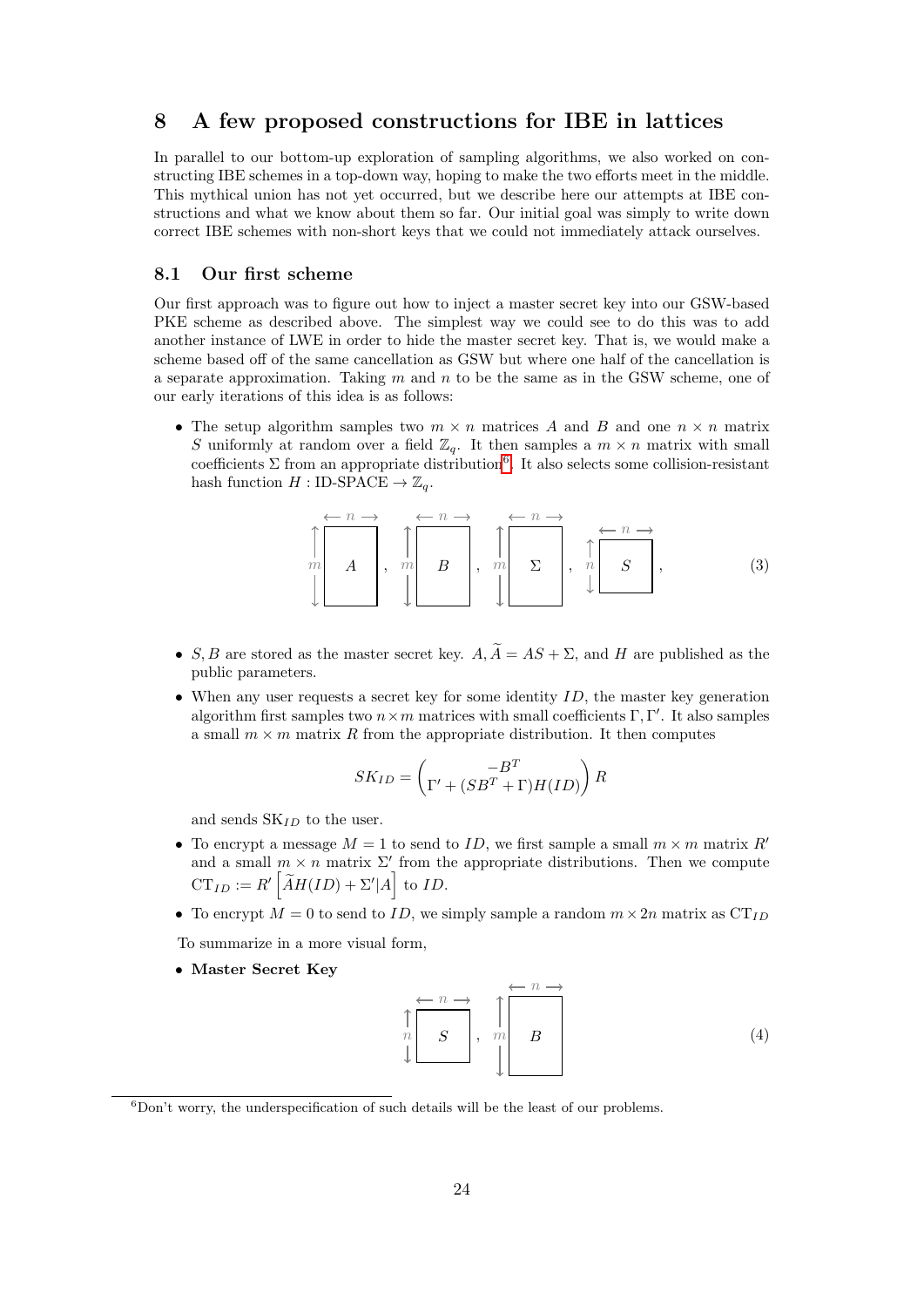• Public Parameters



$$
\prod_{m}^{n} \boxed{CT_{ID}} = \prod_{m}^{n} \boxed{R'} \boxed{\prod_{m}^{n} \boxed{\widetilde{A}} \boxed{H(ID) + \prod_{m}^{n} \boxed{\Sigma'}} \boxed{\prod_{m}^{n} \boxed{A}}
$$
\n(7)

We note that the matrix  $B$  here is hidden randomness that is shared across the individual key generations. One could certainly make it a fresh matrix per key generation, but we left it shared on the principle that we would want to understand why the sharing would be problematic before choosing to refresh it per key.

#### 8.1.1 On decryption and correctness

As stated, this scheme is not correct, and possibly not secure. Similarly to GSW-encryption, the idea of this scheme is that multiplying the ciphertext and secret key should cancel out everything but the noise. However, in practice, decryption would look like the following. Decryption:

$$
CT_{ID} \cdot SK_{ID}
$$
  
=  $R' \left( -(AS + \Sigma)H(ID)B^T - \Sigma'B^T + A\Gamma' + ASB^TH(ID) + A\Gamma H(ID) \right) R$  (8)  
=  $R' \left( -H(ID)\Sigma B^T - \Sigma'B^t + A\Gamma' + A\Gamma' + H(ID)A\Gamma \right) R$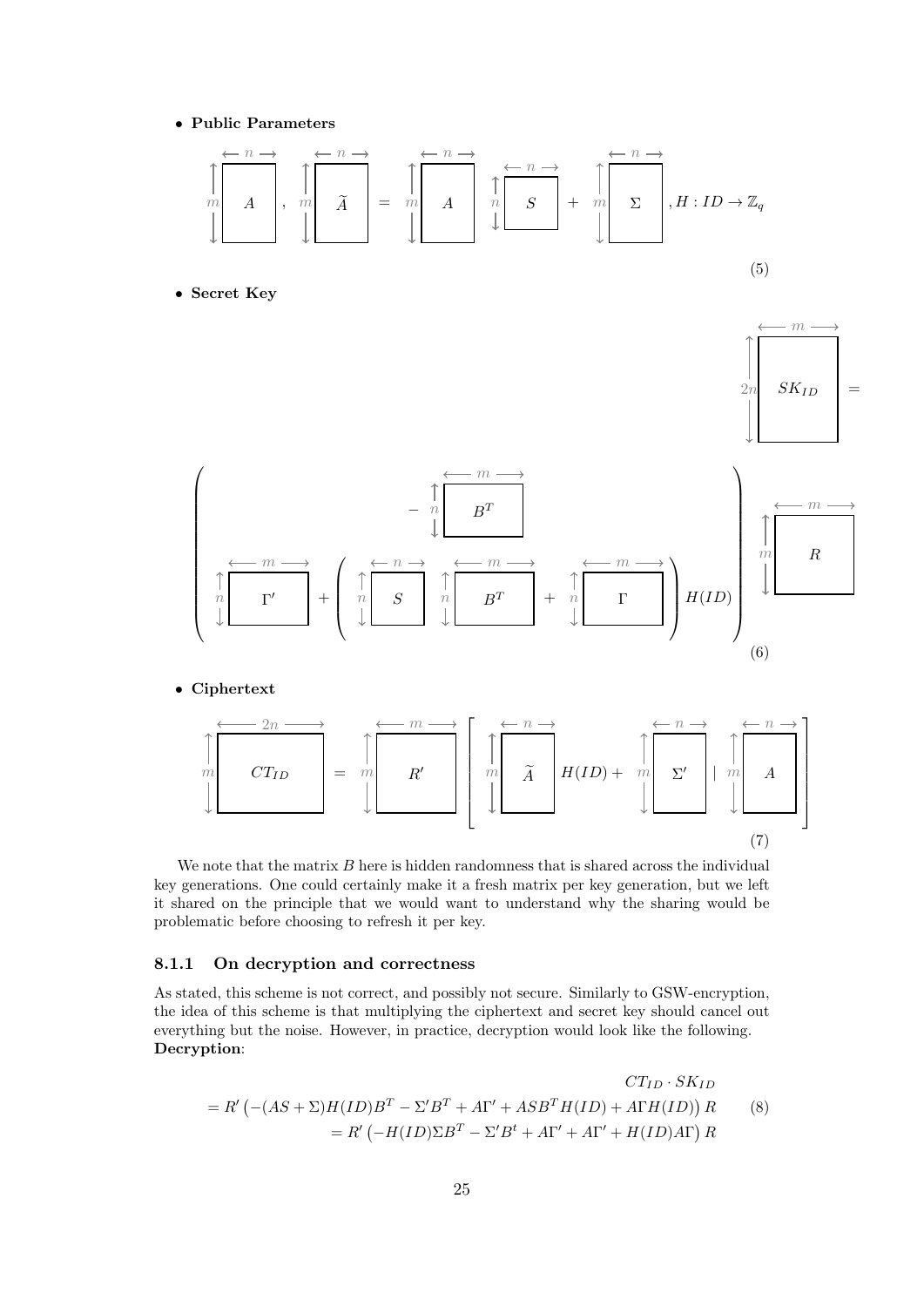Unlike in GSW, not every element here is small, and so decryption as stated above would not work. However, if A and B and  $H(ID)$  are instead sampled to have small entries, then this entire product is small as long as  $CT_{ID}$  is an encryption of 1. However, for an encryption of 0 the product is uniformly random and so therefore small with negligible probability.

#### 8.1.2 On security

One would hope that the IBE security of this scheme would stem from the LWE assumption. Note that under the LWE assumption, both  $AS + \Sigma$  and  $SB^T + \Gamma$  should, separately, look sufficiently random. While there are many problems with this scheme, there are two key issues that must be addressed before attempting to prove security.

The fundamental issues here are as follows:

- We know that the LWE assumption holds even when multiple samples are given as this is essentially the same as increasing the value of  $m$ . However, does the LWE assumption hold when giving LWE samples operating on both the rows and columns of S separately, as we have here? Note that if the LWE assumption holds for symmetric secrets  $S$  then we can simply modify the scheme to sample  $S$  as a random symmetric matrix. This variant of LWE we call "Symmetric LWE," and is discussed in the next section of this paper.
- In order to achieve correctness, we required that  $A$  be small. However, the LWE assumption requires that A have uniformly random entries. In order to hope for a proof of security in this case, we would need to prove that the LWE assumption still holds with this added restriction. This variant on LWE is known as "Compact LWE," and is also discussed in the next section.

[Spoiler alert: the combination of small A and symmetric S yields insecurity! Read on to find out how.] Note that there are many other, less fundamental, issues. First of all, it is not clear that the ciphertext is sufficiently random. Note that  $\tilde{A}$  is public and  $\Sigma'$  is small, so it is conceivable that the leftover hash lemma does not provide enough entropy to protect the ciphertext. Furthermore, it seems that we are not extracting enough entropy from the ID space. Here,  $H(ID)$  is a scalar, and so it seems unlikely that the various secret keys would be sufficiently different so as to protect from attack. Finally, the scheme is overly complex and does not seem to be an intuitive way to approach the problem.

However, the amount of power that this double-sided use of LWE gives when combined with the cancellation of GSW is a very promising technique if the fundamental issues can be somehow addressed. Thus, we continued to perform further experimentation and simplification until we arrived at a new scheme which we feel represents the same core ideas, but is a little easier to study.

### <span id="page-25-1"></span>8.2 A simpler IBE construction

When you find yourself faced with a complicated scheme that seems to work, it is often useful to drop some parts and see if it breaks.[7](#page-25-0) In the worst case, it does break and now you know what that part was for. In the best case, it doesn't (immediately) break and you have a new, simpler scheme! This is one of those cases.

Let's first take a step back and understand what we're doing. What makes the GSW-style

<span id="page-25-0"></span><sup>7</sup>We do not recommend applying this advice to any real-life device.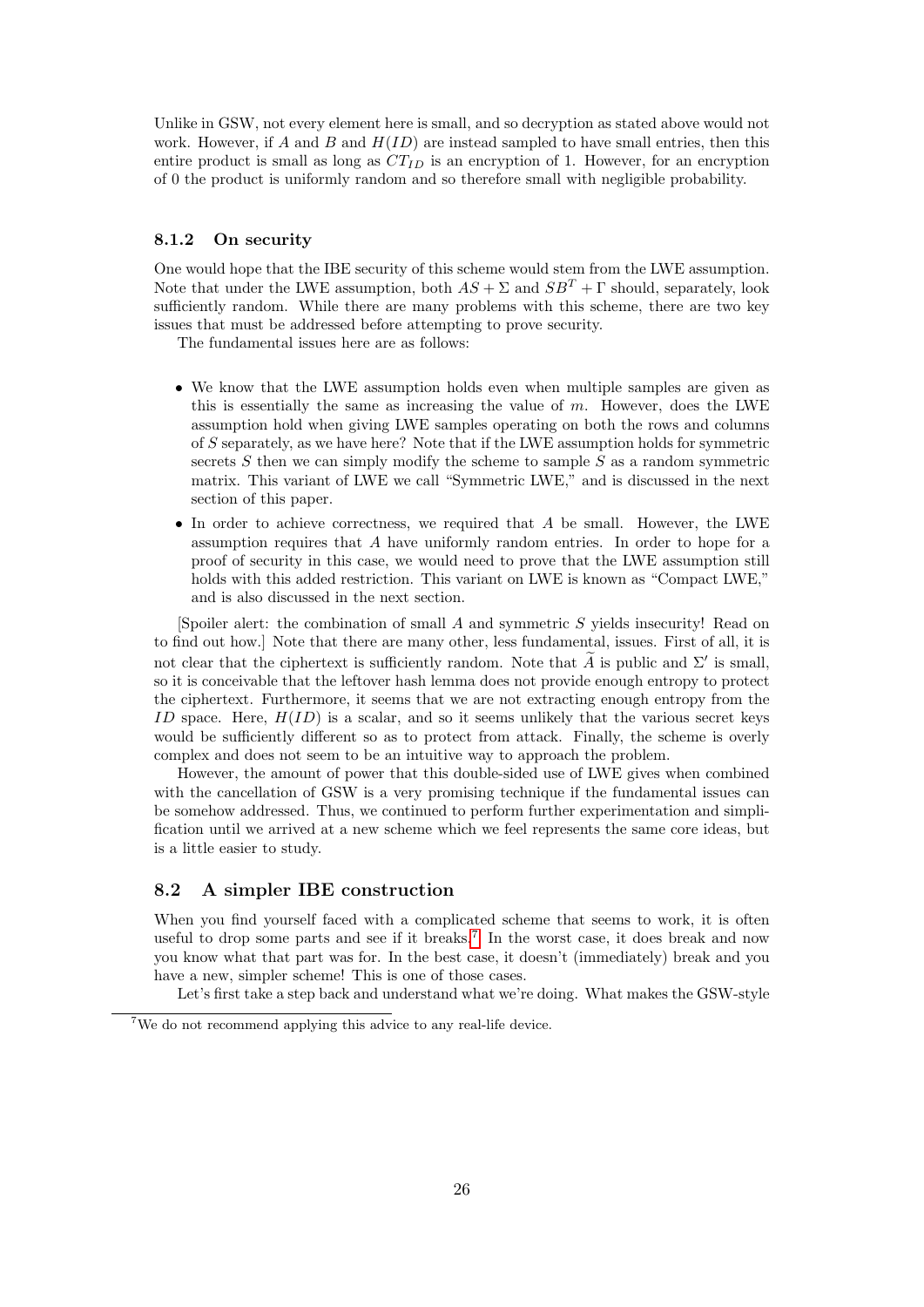encryption presented in Section [6.4](#page-19-1) work is that when we generate



this creates a hidden relationship between  $A$  and  $b$ , where  $b$  is nearly a linear combination of the columns of  $A$  (something that is unlikely to happen by chance). Secret  $s$  is the key to this relationship. Let's call it a backdoor for b.

The relationship can then be used when both A and b are left-multiplied by a small random vector r:

$$
\begin{array}{c}\n\leftarrow m \longrightarrow \\
\begin{array}{c}\n\uparrow \\
\uparrow\n\end{array} & m \\
\downarrow \\
\downarrow\n\end{array}\n\quad \text{and} \quad\n\begin{array}{c}\n\leftarrow m \longrightarrow \\
\uparrow \\
\uparrow\n\end{array} & m \\
\downarrow\n\end{array}\n\quad\n\begin{array}{c}\n\uparrow \\
\uparrow \\
\downarrow\n\end{array}\n\quad\n\begin{array}{c}\n\downarrow \\
\downarrow\n\end{array} \tag{10}
$$

Indeed, we can use our backdoor to cancel out everything in  $rb$  except for the noise:

$$
(rb) - (rA)s = r(As + \sigma) - rAs = r\sigma.
$$
\n<sup>(11)</sup>

In IBE, we want to do the same thing, but we need to give partial backdoors. We can't give our whole secret away to the first random stranger who comes by and asks for a key. Instead we only want to give some partial view on the backdoor, which can only be used on particular kinds of ciphertext.

Of course, in our world, "partial view" means LWE samples. So we need to make our backdoor bigger, in order to be able to sample views of it. Instead of a single column s, it will be a matrix  $S$ , where each column is a backdoor for a particular b. And a view of  $S$  is a particular noisy linear combination of those backdoor columns.

Concretely, we would compute

<span id="page-26-2"></span>m B n n := m A n n n S n + m Σ n n . (12)

The n columns of B give us n times more hidden relationships to work with than before. However, key owners are only given LWE samples<sup>[8](#page-26-0)</sup> of  $S$ , not  $S$  itself:

<span id="page-26-3"></span>
$$
\prod_{n=1}^{\infty} \frac{1}{n} \mathbb{E} \left[ \mathbf{S} \right] = \prod_{n=1}^{\infty} \left[ \mathbf{S} \right] \prod_{n=1}^{\infty} \left[ \mathbf{S} \right] + \prod_{n=1}^{\infty} \left[ \mathbf{S} \right]. \tag{13}
$$

If we ignore  $\gamma$  for a moment,<sup>[9](#page-26-1)</sup> it turns out that this gives a backdoor only for one specific "subspace" of B: product  $Bh_{ID}$ . Therefore when encrypting, in order to ensure that ID

<span id="page-26-0"></span><sup>&</sup>lt;sup>8</sup>Note that the LWE product is written in a different order in [\(12\)](#page-26-2) and [\(13\)](#page-26-3). In (12), the coefficients  $A$  are on the left and the secret S is on the right, while in [\(13\)](#page-26-3), the coefficients  $h_{ID}$  are on the right and the secret S is on the left. Don't get confused and think that we're actually sampling  $h_{ID}$ !

<span id="page-26-1"></span><sup>&</sup>lt;sup>9</sup>As you can see, this sentence is full of sin.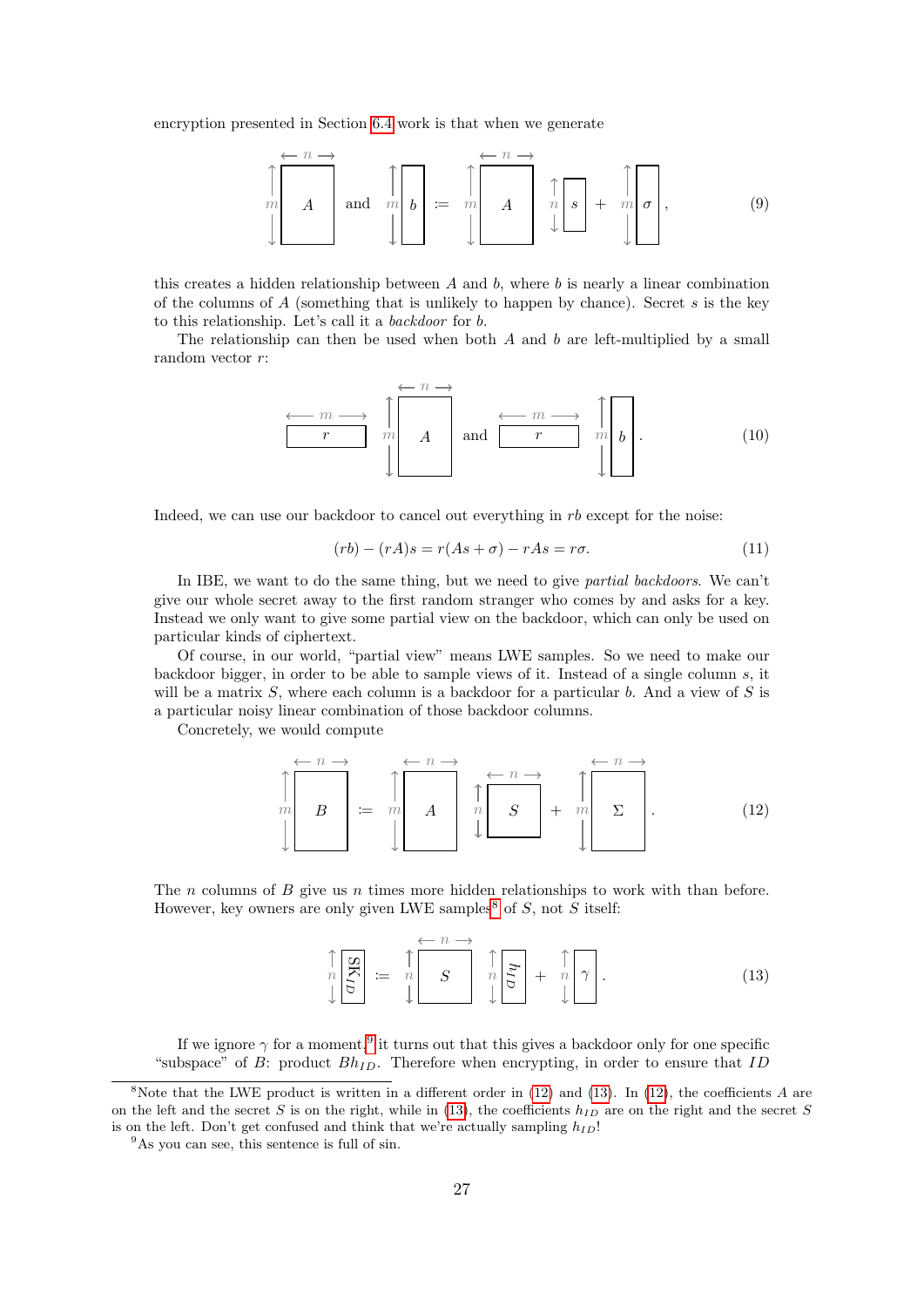and only  $ID$  can decrypt our message, we give our product by  $r$  in that subspace:

$$
\begin{array}{c}\n\begin{array}{c}\n\longleftarrow & m \longrightarrow \\
\hline\nr & m \\
\end{array}\n\end{array}\n\begin{array}{c}\n\begin{array}{c}\n\longleftarrow & n \longrightarrow \\
\hline\nA & \text{and} \\
\end{array}\n\end{array}\n\begin{array}{c}\n\longleftarrow & m \longrightarrow \\
\hline\nr & \text{and} \\
\end{array}\n\begin{array}{c}\n\begin{array}{c}\n\longleftarrow & n \longrightarrow \\
\hline\nm & B \\
\end{array}\n\end{array}\n\begin{array}{c}\n\uparrow \\
\hline\n\uparrow \\
\end{array}\n\begin{array}{c}\n\downarrow \\
\end{array}\n\end{array} \tag{14}
$$

So what if that's all there is to it? Let's go more concretely through the details of the scheme.

Generation The authority starts by sampling

m A n , n S n n , m Σ n . (15)

It computes

$$
\left\| \begin{array}{c} \leftarrow n \rightarrow \\ m \\ B \end{array} \right\| \coloneqq m \left\{ A \begin{array}{c} \leftarrow n \rightarrow \\ n \\ A \end{array} \right\} \left\| \begin{array}{c} \leftarrow n \rightarrow \\ S \end{array} \right\| + m \left\{ \begin{array}{c} \leftarrow n \rightarrow \\ \Sigma \end{array} \right\} \right\} \tag{16}
$$

The  $j^{\text{th}}$  column of B is made of m LWE samples (m noisy linear equations) of the  $j^{\text{th}}$  column of S.

Public parameters The authority publishes

$$
\uparrow \qquad m \qquad A \qquad m \qquad B \qquad (17)
$$

Secret key The secret key for identity ID is

$$
\begin{array}{c}\n\uparrow \\
n \\
\downarrow\n\end{array} \mathop{\mathop{:}}= \begin{array}{c}\n\uparrow \\
n \\
\downarrow\n\end{array} \mathop{\mathop{:}}\n\mathop{\mathop{:}}\n\left(\begin{array}{c}\n\leftarrow n \rightarrow \\
\downarrow n \\
\downarrow\n\end{array}\right) \begin{array}{c}\n\uparrow \\
n \\
\downarrow\n\end{array} \mathop{\mathop{:}}\n\left(\begin{array}{c}\n\uparrow \\
n \\
\downarrow\n\end{array}\right) \begin{array}{c}\n\uparrow \\
\uparrow n \\
\downarrow\n\end{array}
$$
\n(18)

where  $h_{ID}$  is the (pseudo)random vector corresponding to identity ID and  $\gamma$  is fresh noise. The *i*<sup>th</sup> element of  $SK_{ID}$  is an LWE sample (a noisy linear equation) of the *i*<sup>th</sup> <u>row</u> of *S*.

Ciphertext A ciphertext encrypting the message bit 1 is made of two elements

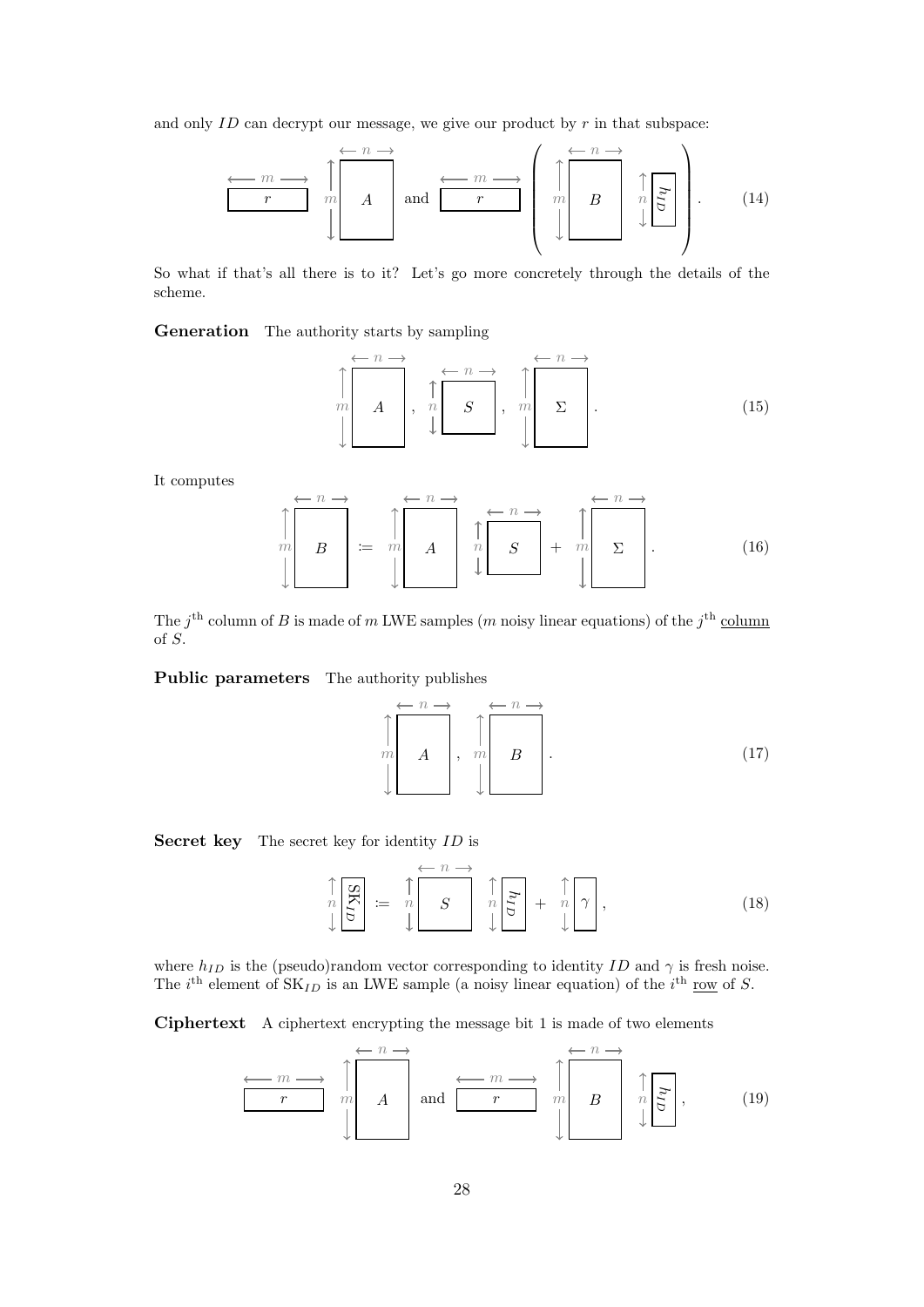where  $r$  is a small fresh random vector. A ciphertext encrypting the message bit 0 will have random elements.

**Decryption** The person who owns  $SK_{ID}$  can compute (written out in the case where the ciphertext encrypts 1):

$$
(rBh_{ID}) - (rA)SK_{ID} = r(AS + \Sigma)h_{ID} - rA(Sh_{ID} + \gamma)
$$
\n
$$
(20)
$$

$$
= r(\Sigma h_{ID} - A\gamma). \tag{21}
$$

Now, of course, we want this to be small, so our sampling challenges are still there. How do we make  $\Sigma h_{ID}$  and  $A\gamma$  small? On the one hand,  $\Sigma$  and  $\gamma$  can be small since they are LWE noise. On the other hand, both  $A$  and  $h_{ID}$  are the random coefficients that define the LWE samples, and they are supposed to be drawn uniformly in  $\mathbb{Z}_q$ . So we still have to use a sampling trick such as the one outlined in Section [7.1](#page-21-2) or rely on an assumption such as compact LWE to have a chance of making this work.

#### 8.3 A bird's eye view of the construction approach

It may be useful to note that  $h_{ID}$  and  $SK_{ID}$  play similar roles in this construction: they are n-dimensional vectors such that:

$$
\prod_{m=1}^{\infty} A \qquad \prod_{n=1}^{\infty} \prod_{\alpha=1}^{\infty} \approx \prod_{m=1}^{\infty} B \qquad \prod_{n=1}^{\infty} \frac{1}{n} \tag{22}
$$

where our notation of  $\approx$  indicates that the subtraction of these resulting m-dimensional vectors will have small entries. For arbitrary matrices  $A$  and  $B$  with these dimensions, such vectors  $h_{ID}$  and  $SK_{ID}$  would not necessarily exist. It is the way that A and B are jointly sampled that makes this possible, and also that forms the basis of the master secret key that allows the creation of a suitable  $SK_{ID}$  for an arbitrary choice of  $h_{ID}$ .

If we try to leverage the random oracle heuristic to prove security for such a scheme, we naturally ask: is there some way to use the reductions ability to choose  $h_{ID}$  (while simulating the oracle) in order to compute a suitable  $SK_{ID}$  without knowing anything secret about A and  $B$ ? This boils down to: we know that there exist vectors in the *n*-dimensional subspace spanned by the columns of  $A$  that are "close" to vectors in the  $n$ -dimensional subspace spanned by the columns of  $B$ . But without additional clues, it doesn't seem easy to find such vectors in the subspace spanned by  $A$ , even if we have the freedom to choose a target vector in the subspace spanned by B.

Zooming back in on the specifics of our construction, the hidden matrix S embedded in the relationship between A and B means that suitable values for  $SK_{ID}$  can be sampled as approximations to  $Sh_{ID}$ . We might hope to assemble an approximation to  $Sh_{ID}$  for a carefully chosen  $h_{ID}$  without knowing S by using noisy samples of S like  $AS + \Gamma$ , but there are two issues with this. One is the mismatch between rows and columns and  $S$  between  $Sh_{ID}$  and  $AS + \Gamma$ , and the other is the unwanted multiplications of noise terms with A and  $h_{ID}$  in the computation of  $ASK_{ID} - Bh_{ID}$  that is ultimately supposed to be small for correctness. One could resolve the first issue by requiring  $S$  to be symmetric. One could resolve the second issue by requiring all entries of  $A$  and  $h_{ID}$  to be small. However, as we shall see in the next section, imposing all of these requirements at once leads to a variant of the LWE assumption that is broken. And this is fundamental, as correct decryption capability for some identities will inherently distinguish the public parameters from random matrices.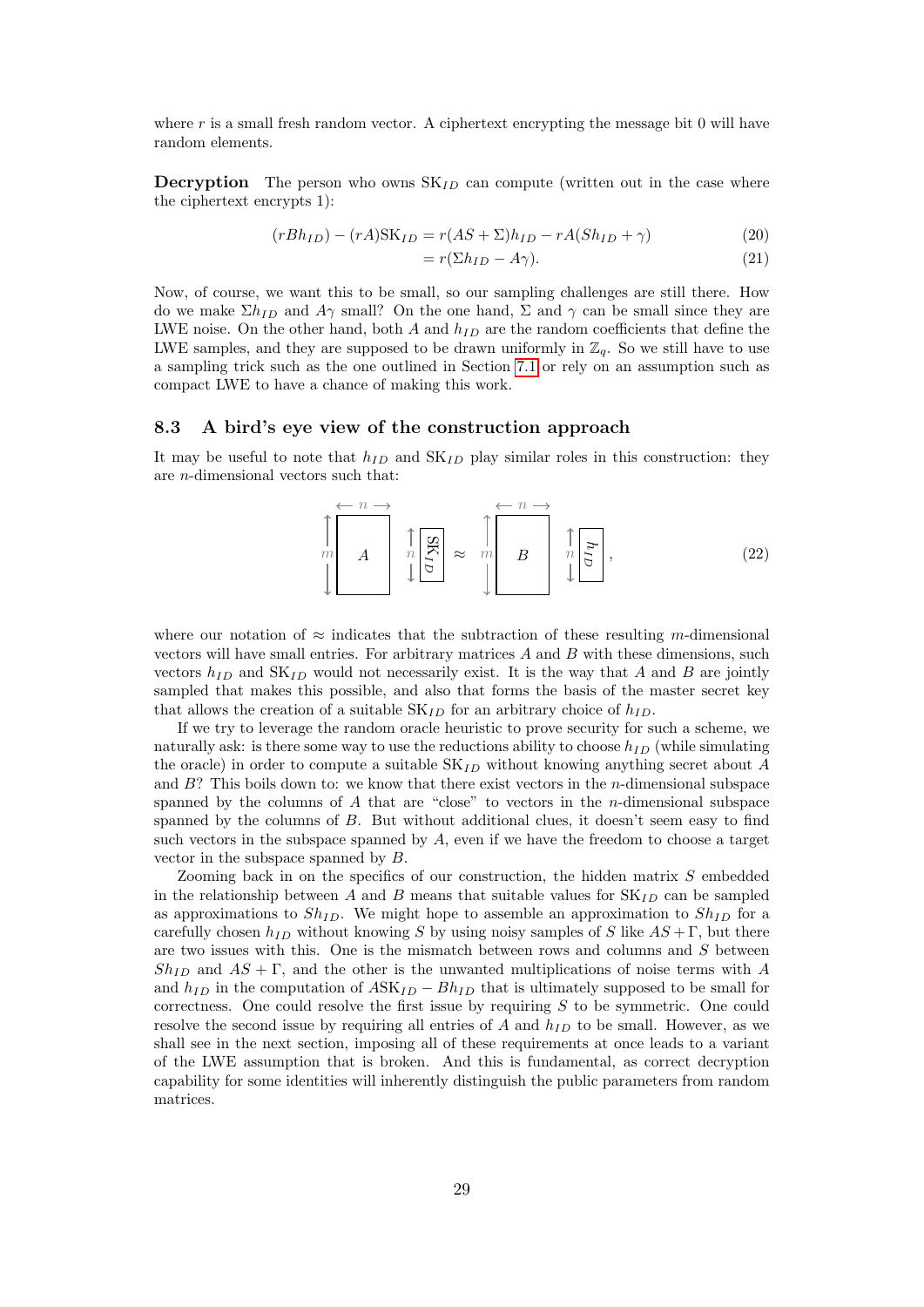Summary of barriers to security proofs Let's pause for a moment and summarize the barriers we see to proving security for IBE constructions like these. In our efforts, we consistently hit a tension between the largeness of the public parameters and the requirements we have for sampling our secret keys. In the basic PKE above, there are not multiple locations of LWE challenges, only the one in the public key A. It is clear that a security proof should proceed by replacing the LWE challenge embedded in the public key with a random vector. This is not a wholly promising step towards dual system encryption techniques, which will clearly require the flexibility to place an LWE challenge in keys and ciphertexts, not merely in the public parameters. This is not simply a quirk of dual system encryption, as it relates to a fundamental challenge of IBE: erecting a firewall between the master secret key and the identity secret keys. To do this in our constructions, we have tried to use a sort of nested structure in which one LWE challenges exist both in the public parameters/ciphertexts as well as in the secret keys for identities. But also, some multiplication of ciphertext with the secret key must be short in order to decrypt. If nothing is done to modify  $A$ , and it's a general random matrix as in a typical LWE instance, then it seems we open a door to a sampling hell in which one must magically sample the public parameter and secret key in such a way that nice short components pop out. We made some progress towards understanding this in Section [7,](#page-19-0) but not enough to yield a concrete approach for effectively embedding standard LWE into an IBE scheme with large secret keys.

However, there is a lot of LWE-like structure in our constructions. We can particularly see it in the terms  $AS + \Gamma$  and  $Sh_{ID} + \gamma$ . This looks like a variant of LWE where you take both noisy row and column samples of the hidden matrix S. To make this even simpler to study, we can force row and column samples to be the same and require S to be symmetric. This variant of LWE can be studied on its own, divorced from our IBE construction, as we do in the next section. But once combined with a stipulation that A and  $h_{ID}$  be short (the only obvious way to achieve correctness without succeeding at a more subtle joint sampling approach), this modification to LWE becomes deadly. This is not sheer bad luck: of course if you can create  $SK_{ID}$  and  $h_{ID}$  such that  $ASK_{ID} - Bh_{ID}$  is small, you can distinguish A and B from two random matrices. This is because such vectors  $SK_{ID}$  and  $h_{ID}$  will not generally exist. But this does not seem to immediately translate to an ability to distinguish  $rA, rBh_{ID}$ <sup>\*</sup> from a random for a different  $h_{ID}^*$  if there is some reason you cannot create a suitable  $SK_{ID}^*$ . Hence things remain for now in the unsatisfying state of having no proof for our IBE scheme, as well as no decisive break.

## <span id="page-29-0"></span>9 LWE variants: try to be the assumption you wish to see in the world?

[Aside: do not take this section title too seriously. That would be terrible advice.] Nonetheless, let's take a detour to study this variant of LWE where the secret vector s is replaced by a secret square matrix  $S$  that is constrained to be symmetric. We later demonstrate what happens when we mix this with the notion of "compact LWE," where the public matrix  $A$  is constrained to have small entries rather than being chosen uniformly at random. But first, we are able to show that hardness for our symmetric variant of LWE follows from hardness of the more standard LWE definition if we set the smaller dimension parameter  $n = 1$ .

#### 9.1 Symmetric-LWE

Now we introduce the decisional-symmetric-LWE assumption. First, we recall from section 2 that the standard decisional-LWE assumption takes a parameter n, that represents the dimension of the secret vector s. It is believed that n can take on any value in  $\mathbb{N}$ , as long as if the other parameters  $(q \text{ and the parameters of the discrete Gaussian})$  are set appropriately. The proof of our lemma below relies on this conjecture.

Now, we describe the distributions of symmetric-LWE. In this case, an attacker is given A drawn uniformly at random from  $\mathbb{Z}_q^{m \times n}$ , but is now asked to distinguish between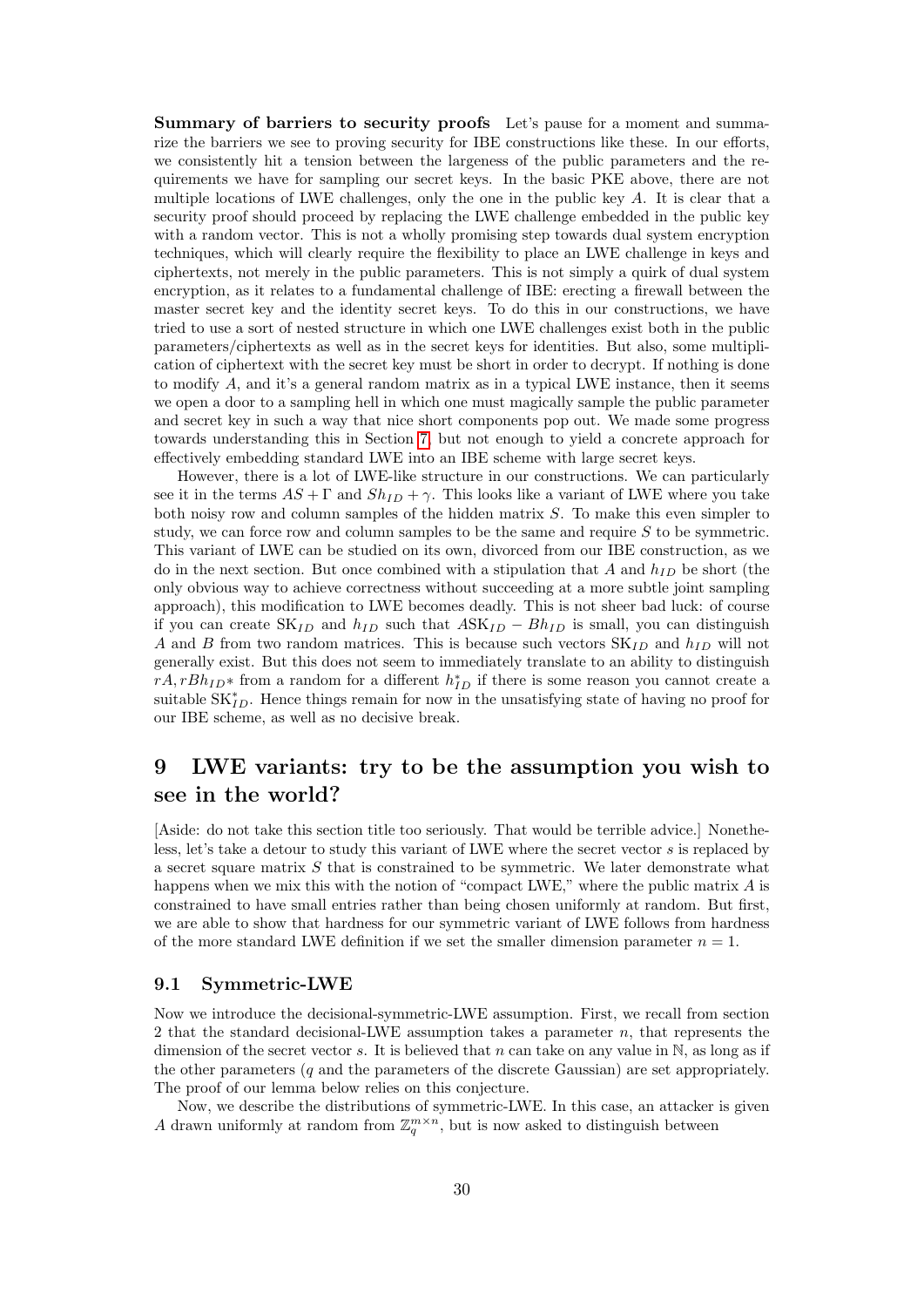- $B_0$  drawn uniformly at random from  $\mathbb{Z}_q^{m \times n}$ , and
- $B_1 = AS + \Sigma$  and, where the upper right triangle of  $(n \times n)$ -dimensional S is drawn uniformly at random from  $\mathbb{Z}_q$  and the rest is symmetrically filled in, and once again  $(m \times n)$ -dimensional  $\Sigma$  is drawn from the appropriate discrete Gaussian distribution.

We prove the following lemma:

**Lemma 5.** If every attacker  $A_{n-i}$  of the decisional-LWE problem with secret vector s of dimension  $(n-i)$  for  $i \in \{0,1,\ldots,n-1\}$  has advantage at most  $\epsilon_i$  in distinguishing between  $b_0$  and  $b_1$ , then there is no attacker  $\beta$  of the decisional-symmetric-LWE problem that has advantage greater than  $\sum_{i=1}^{n} \epsilon_i$ .

*Proof.* We proceed in a series of hybrids. In game 0, we start with  $B_0$  drawn uniformly at random from  $\mathbb{Z}_q^{m \times n}$ . In game n, we end with  $B_1 = AS + \Sigma$ , S symmetric.

In game *i*, we have that  $B = [AS_i + \Sigma_i]U(\mathbb{Z}_q^{m \times n-i})$ , where

$$
S_i = \begin{bmatrix} S_i^t \\ S_i^b \end{bmatrix},
$$

in which the upper right triangle of  $(i \times i)$ -dimensional  $S_i^t$  is drawn uniformly from  $\mathbb{Z}_q$  and the rest is symmetrically filled out,  $S_i^b$  is drawn uniformly from  $\mathbb{Z}_q^{n-i\times i}$ , and each element of the  $(m \times i)$ -dimensional  $\Sigma_i$  is drawn from the appropriate discrete Gaussian distribution.

So our hybrids deal with distinguishing:

$$
[AS_i + \Sigma_i | U(\mathbb{Z}_q^{m \times n-i})]
$$

and

$$
[AS_{i+1} + \Sigma_{i+1} | U(\mathbb{Z}_q^{m \times n-(i+1)}],
$$

given A, for  $i = 0$  to n (but this time,  $S_i, S_{i+1}$  are changed to denote a matrix of the form above).

Our reductions for games i and  $i+1$  is as follows: we again will build an adversary  $A_{n-i}$ for decisional-LWE given adversary B trying to distinguish between games i and  $i + 1$ .

- This time, the adversary  $\mathcal{A}_{n-i}$  receives an  $(n-i)$ -dimensional decisional-LWE challenge, i.e.  $\mathcal{A}_{n-i}$  is given  $A_{n-i}$  drawn uniformly from  $\mathbb{Z}_q^{m \times n-i}$ , and either  $b_0$  drawn uniformly at random from  $\mathbb{Z}_q^m$  or  $b_1 = A_{n-i}s + \varepsilon$ , where s is drawn uniformly from  $\mathbb{Z}_q^{n-i}$ , and each element of the m-dimensional  $\varepsilon$  is drawn from the appropriate discrete Gaussian distribution.
- $\mathcal{A}_{n-i}$  then draws  $A_i$  uniformly from  $\mathbb{Z}_q^{m \times i}$ ,  $S_i$  (as above) and  $\Sigma_i$  on its own, and sets  $A = [A_i | A_{n-i}],$  to form  $AS_i + \Sigma_i$ .
- They next take the *i* elements of the  $(i + 1)$ -th row of  $S_i$  (i.e., the first row of  $S_i^b$ ), denoted by  $s^*$ , and  $A_i$ , and compute  $b^* = b_\delta + A_i \cdot s^*$ .
- Finally, they construct the matrix

$$
B = [AS_i + \Sigma_i | b^* | U(\mathbb{Z}_q^{m \times n - (i+1)})]
$$

and send  $A, B$  to  $B$ .

• When B returns bit  $\delta'$  to  $\mathcal{A}_{n-i}$ ,  $\mathcal{A}_{n-i}$  returns  $\delta'$  to its challenger.

Observe that if  $\delta = 0$ , then  $b^* = b_0 + A_i \cdot s^*$ , where  $b_0$  is drawn uniformly at random, so each element of  $b^*$  is thus uniformly random as well (since the corresponding element of  $A_i \cdot s^*$ is displaced uniformly at random in  $\mathbb{Z}_q$ . Thus, we end up with B constructed according to the distribution for game  $i$ . We depict this case in Figure [2.](#page-31-0)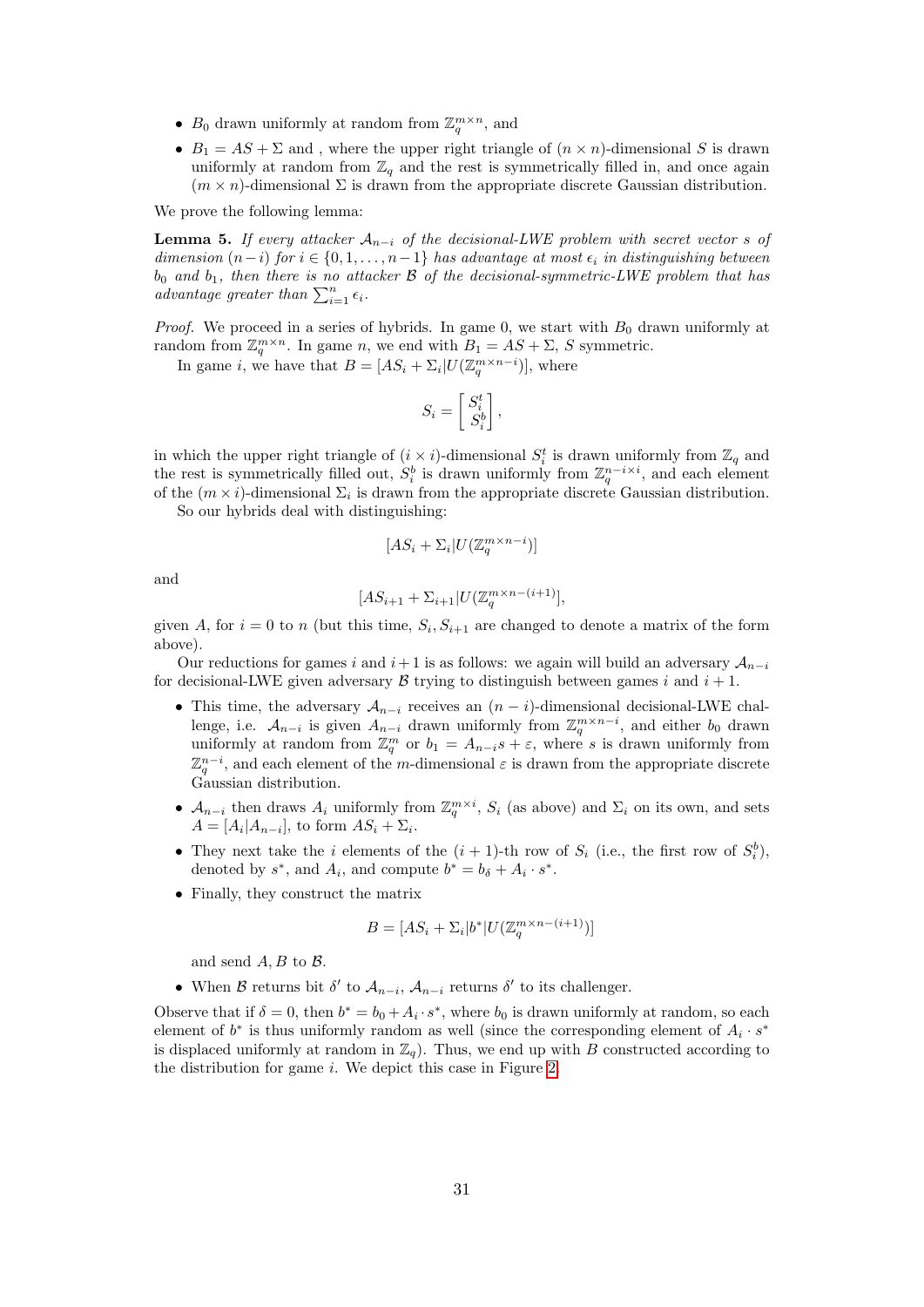

$$
b^* = b_0 + A_i \cdot s^* \in U\left(\mathbb{Z}_q^m\right)
$$

<span id="page-31-0"></span>Figure 2: Reduction for games i and  $i + 1$  in the proof of Lemma 2 for the case of  $\delta = 0$ .

If  $\delta = 1$ , then  $b^* = A_{n-i}s + \varepsilon + A_i \cdot s^* = As' + \varepsilon$ , where  $A = [A_i | A_{n-i}]$  as above and  $s' = [s^*||s]$  (|| denotes that s' is a column vector consisting of s<sup>\*</sup> on top of s). Thus, since the *i* elements of  $s^*$  are exactly the *i* elements of the  $(i + 1)$ -th row of  $S_i$ , and the  $n - i$ elements of s are drawn uniformly at random from  $\mathbb{Z}_q$ , if we form  $S_{i+1} = [S_i || s']$ , then the top  $((i + 1) \times (i + 1))$ -dimensional matrix of  $S_{i+1}$  is distributed the same way that  $S_{i+1}^t$ should be, and the bottom is distributed the same way that  $S_{i+1}^b$  should be. Therefore, since we also have the noise  $\varepsilon$  from  $b^*$  to represent the noise in the  $(i+1)$ -th column of  $\Sigma_{i+1}$ , in this case, we have  $B = [AS_{i+1} + \Sigma_{i+1} | U(\mathbb{Z}_q^{m \times n-(i+1)})]$ , so B is constructed according to the distribution for game  $i + 1$ . We depict this case in Figure [3](#page-32-1)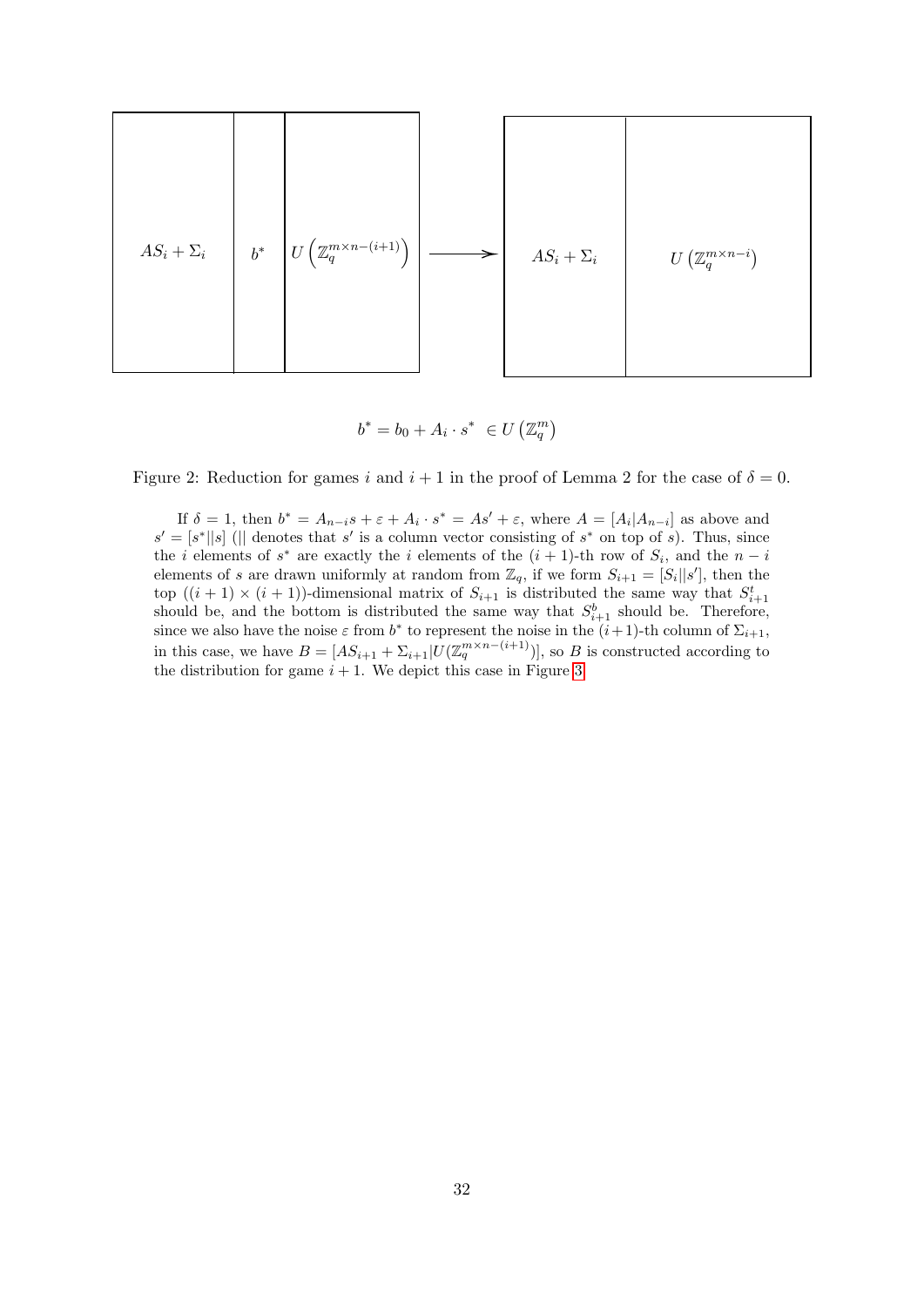

<span id="page-32-1"></span>
$$
b^*=b_1+A_i\cdot s^*\ =\ A\cdot [s^*\mid\mid s]+\varepsilon\Longrightarrow
$$





Thus, since  $A_{n-i}$  has a  $\leq \epsilon_i$  advantage in the decisional-LWE problem for  $i = 0$  to  $n-1$ , then games 0 and *n* are distinguishable with  $\leq \sum_{i=0}^{n-1} \epsilon_i$  advantage, which is still negligible in the security parameter.

Note that since the above reduction relies on a decisional-LWE instance with secret vector dimension as small as 1, we do not gain any extra security from increasing the dimension of the secret symmetric matrix  $S$ . We might as well use a scalar  $s$ , of dimension 1, which is inherently symmetric.

### <span id="page-32-0"></span>10 An attack on symmetric compact LWE

We can further define compact, symmetric LWE (CSLWE) as an instance of symmetric LWE where the lattice is described by a matrix with small entries. Consider an instance of CSLWE as follows, where an attacker is attempting to distinguish a proper CSLWE sample

$$
B_1 = \begin{array}{c} \uparrow \\ m \\ \downarrow \end{array} \qquad A \qquad \uparrow \\ A \qquad \uparrow \\ \downarrow \qquad B \qquad + \qquad m \\ \downarrow \qquad \qquad \downarrow \qquad \qquad \qquad (23)
$$

from a uniformly random  $m \times n$  matrix  $B_0$ .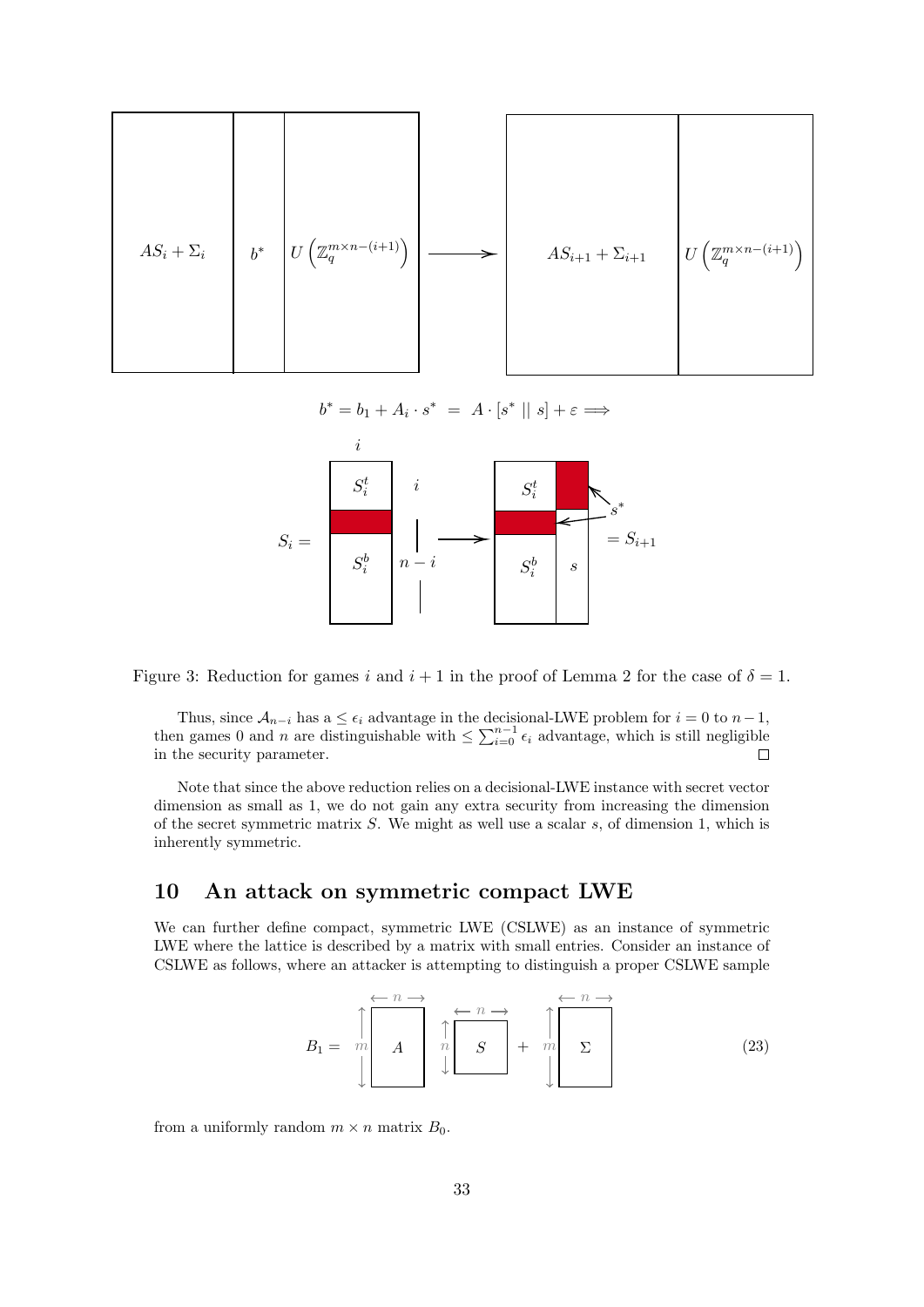Consider the following algebraic manipulation:

$$
B_1 A^T - A B_1^T
$$
  
=  $(AS + \Sigma)A^T - A(AS + \Sigma)^T$   
=  $ASA^T + \Sigma A^T - AS^T A^T - A \Sigma^T$   
=  $ASA^T + \Sigma A^T - ASA^T - A \Sigma^T$   
=  $\Sigma A^T - A \Sigma^T$  (24)

Since A and  $\Sigma$  are both matrices with small entries, so is  $B_1A^T - AB_1^T$ . However, with high probability  $B_0A^T - AB_0^T$  will not have small entries. Thus, as  $B_iA^T - AB_i^T$ can be computed in polynomial time, an attacker could efficiently distinguish these two distributions with non-negligible probability.

Note that this attack does not imply insecurity for compact LWE and symmetric LWE separately, as both the symmetry condition and the smallness condition are required for the proof.

#### 10.1 Implications for our IBE schemes

Our best ideas for a proof of security for the scheme outlined in section [8.2](#page-25-1) boil down to using compact, symmetric LWE in some capacity. This is because the scheme has LWE samples on both sides with small lattices. However, just because compact, symmetric LWE is broken in the decisional case does not immediately imply that the scheme is broken. One could imagine a proof that instead relied on a computational version of compact, symmetric LWE. Furthermore, if there is a concrete attack on computational, compact, symmetric LWE, then that can easily be transformed into an attack on this scheme as the master secret key would be essentially revealed. Worryingly, there is a reduction from computational LWE to decisional LWE discussed by Oded Regev in [\[32\]](#page-38-21). Furthermore, this reduction directly applies to the compact, symmetric case. However, this reduction does require that the order of the field is polynomial in the security parameter. Thus, it is paramount that the order of the field used in these IBE constructions be superpolynomial in the security parameter.

### <span id="page-33-0"></span>11 Back to the beginning, again

Having failed thus far to jump from a lattice PKE with large secret keys to a provably secure lattice IBE with large secret keys, we return to our starting point. Armed with the experience we've gained, we try to retrace our steps, and consider where we might take a different path. We began by examining the operation of exponentiation by a known scalar in the group setting and its role in the elegant Diffie-Hellman key exchange. In the group setting, two party key exchange and public key encryption are nearly synonymous. The El-Gamal PKE has a public key that corresponds to Alice's published element  $g^a$  in the Diffie-Hellman scheme, and a ciphertext is formed by choosing a random exponent b and computing:  $g^b$ ,  $Mg^{ab}$  where the message M is assumed to be a group element. In other words, the encryptor is Bob, and he publishes the element  $g<sup>b</sup>$  as before, along with the message hidden by the secret key he now shares with Alice. The Boneh-Franklin PKE, in contrast, has a different structure that is far less natural on its own. Its secret keys are group elements rather than exponents, a seemingly necessary feature to enable the boost to an IBE, but also a feature that forces the "shared key" between the encryptor and decryptor into the target group of a bilinear map.

Once we are in a bilinear setting, however, we need no longer limit non-interactive key exchange to two parties. Instead, we can have a non-interactive three party key exchange [\[22\]](#page-38-22) where Alice publishes  $g^a$ , Bob publishes  $g^b$ , Charlie publishes  $g^c$ , and the shared secret key is  $e(g, g)^{abc}$ . (Note that an adversary can compute  $e(g, g)^{ab}$ , or any other quadratic form of  $a, b, c$  in the exponent by using the published values and the bilinear map, but distinguishing the triple product abc in the exponent in  $G_T$  from a random element is assumed to be hard.)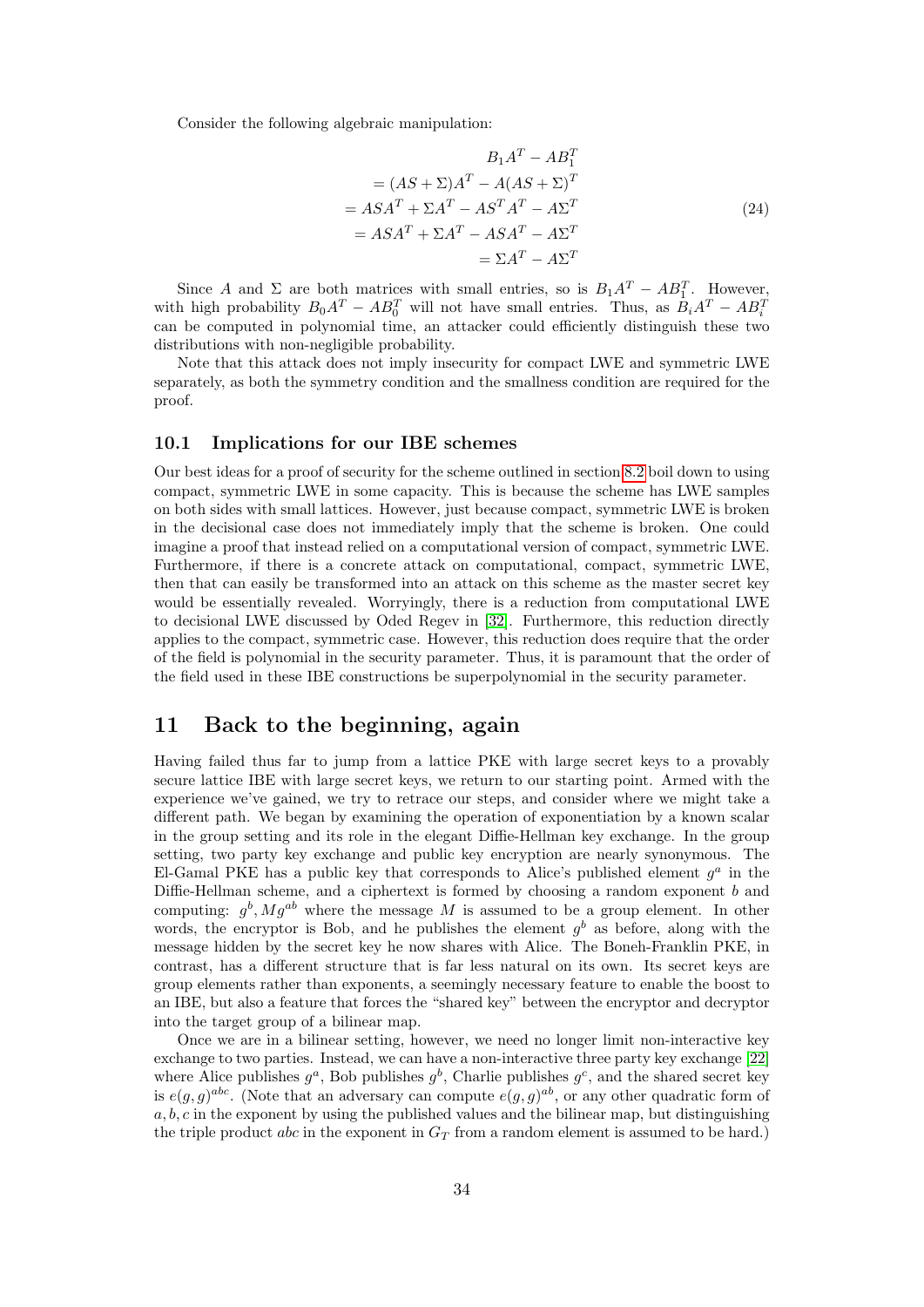This three party exchange is perhaps the right analog for the Boneh-Franklin PKE scheme. In fact, the three ways of getting to the triple product  $e(g, g)^{abc}$  (by knowing a and  $g^b, g^c$ , by knowing b and  $g^a, g^c$ , or by knowing c and  $g^a, g^b$ ) correspond roughly to the three ways of getting to a blinding factor computation in the extension to IBE: the legitimate secret key derivation by the master secret key holder, the (illegitimate but indistinguishable) approach of the reduction to creating keys by leveraging its strategic simulation of the random oracle, and the legitimate encryption algorithm.

In turns out we can formulate this relationship between non-interactive key exchange and random oracle IBE more abstractly. Next we define an augmented notion of non-interactive key exchange that suffices to imply IBE in the random oracle model.

### 11.1 A non-interactive key exchange and a random oracle walk into a bar...

The high level idea of this abstraction is codify a structure of three party key exchange that can generically map onto the three pieces of a random oracle security proof for IBE. These pieces are 1. The legitimate secret key derivation process from the master secret key, 2. The reduction's approach to responding to key requests, and 3. The encryption algorithm. We find it slightly more convenient to define this as a two-tiered exchange protocol rather than a straight three party protocol. More precisely, we imagine that we are first performing a key exchange between two parties, and their shared secret key goes on to behave like the new secret key for a single party in a final exchange with some new party. Since this is all non-interactive, this tiered structure is really just in our minds, but we find it clarifying nonetheless.

Let's first suppose we have a non-interactive two party key exchange with two algorithms: Generate and Construct. The Generate algorithm is used (symmetrically) by an individual party to produce two outputs: a public key PK and a secret key SK. The Construct algorithm takes in one public key and one secret key (produced by a opposite parties) and produces a shared secret key that we'll denote by  $SK_{12}$ . For now, we'll consider *Generate* to be a randomized algorithm, while *Construct* is assumed to be deterministic. We'll allow a negligible probability that Construct fails to produce the same shared secret key for the two parties when they each independently run *Generate* and publish the resulting public keys.

We'll next suppose that the distribution of  $SK_{12}$  induced by honestly running two independent instances of Generate and one instance of Construct is computationally indistinguishable from the distribution of  $SK^*_{12}$  produced by running  $Generator^*_{12}$ , an algorithm for another non-interactive two party key exchange scheme. This scheme may be asymmetric, so it also has an algorithm  $\mathit{Generate}^*_3$  for the other party to run, and separate construction algorithms  $Construct_{12}^*$  and  $Construct_3^*$ .

Furthermore, we suppose there is a publicly known and polynomial-time computable function f that takes in  $PK_1$  and  $PK_2$  generated by the two runs of the original Generate and outputs  $PK_{12}$  such that the joint distribution of  $PK_{12}$  and  $SK_{12}$  is computationally distinguishable from the output of  $\mathit{Generate}^*_{12}$ , i.e.

$$
(\rm{PK}_{12},\rm{SK}_{12})\approx_c(\rm{PK}^*_{12},\rm{SK}^*_{12})
$$

(This subsumes the prior requirement for  $SK_{12}^*$  alone.) The correctness condition for  $Construct_{12}^*$ ,  $Construct_3^*, Generate_{12}^*, Generate_3^*$  also allows for negligible failure.

Our security guarantee will be the starred scheme produces a shared key that is computationally difficult to distinguish from random, even in the presence of the publication of  $PK_1$  and  $PK_2$  (and not just  $PK_{12}$ ).

Finally, we'll suppose there is a random oracle  $H$  that can map identities to an output distribution that is computationally indistinguishable from the distribution of  $\mathrm{PK}^\ast_{12}$  induced by running  $\mathit{Generate}^*_{12}$  honestly.

With these ingredients, we'll build a R.O. secure IBE:

Generate<sub>IBE</sub>: Run Generate to produce  $SK_1$  and  $PK_1$ . Set  $MSK_{IBE} = SK_1$  and  $PP_{IBE} = PK_1$  as well as H.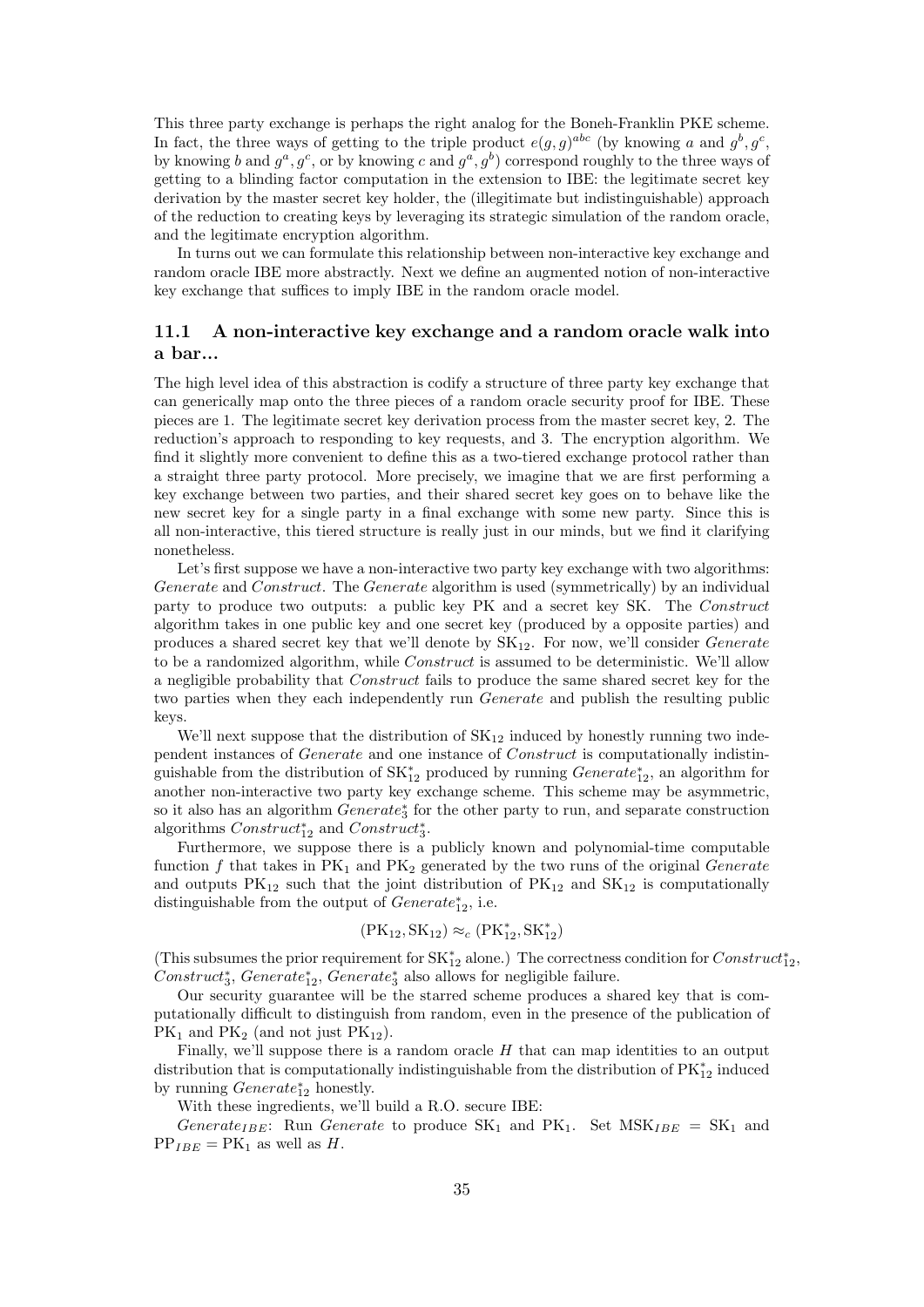$KeyGen_{IBE}(ID)$ : Run H to produce  $PK_2 := H(ID)$ . Compute:

$$
SK_{ID} := Construct(PK_2, SK_1).
$$

Encrypt(ID, M): Run H to produce  $PK_2 := H(ID)$ . Compute

$$
PK_{12} := f(PK_1, PK_2).
$$

Run Generate<sup>\*</sup><sub>3</sub> to produce  $SK^*_3, PK^*_3$ . Run  $Construct^*_3(PK_{12}, SK^*_3)$  to produce a value R. We'll assume the message  $M$  is the same length as  $R$ . The ciphertext is produced as:

$$
\mathrm{CT} := M \oplus R, \quad \mathrm{PK}_3,
$$

where ⊕ denotes a bitwise XOR.

 $Decrypt(CT, SK_{ID})$ : run  $Construct_{12}^*(PK_3, SK_{ID})$  to produce what is (whp) the value of R. Bitwise XOR to extract M.

Now's let's try to prove the IBE is secure in the RO model relying on the security guarantee we gave for the key exchange. Let's assume we have an IBE attacker  $\mathcal A$  who can succeed at distinguishing an encryption of  $M_0$  from an encryption of  $M_1$  with non-negligible advantage in the RO setting. We'll build a PPT algorithm  $\beta$  that attacks the underlying nested key exchange scheme, assuming  $B$  gets to act as the oracle for  $A$ . We'll make the simplifying assumption (WLOG) that  $A$  queries every identity to  $H$  that it references before it asks for the accompanying secret key or specifies it as the identity for the challenge ciphertext.

 $\mathcal B$  is given PK<sub>1</sub>, PK<sub>2</sub>, PK<sub>3</sub>, and a candidate value R that may or may not be the final shared key. It gives  $PK_1$  to  $A$  as the public parameters for the IBE scheme.

Over the course of the RO IBE security game, A will query a polynomial number of identities to the random oracle.  $\beta$  will guess which of these queries corresponds to the challenge identity. If  $\beta$  is wrong, it will abort the game with A and guess randomly on its own challenge. For what follows, we'll assume  $\beta$  guesses correctly.

Each time A makes an oracle query for an identity ID that is not the challenge,  $\beta$ runs Generate to produce SK, PK. It sets  $H(ID) := PK$ . If asked to provide SK<sub>ID</sub>, it runs Construct(SK,  $PK_1$ ) to produce  $SK_{ID}$ . By the correctness requirement on *Generate, Construct* and the distributional requirement above that  $SK_{12} \approx SK_{12}^*$ , this should be indistinguishable from the correct key distribution.

When it comes time to produce the challenge ciphertext,  $\mathcal{B}$  will set  $H(ID^*) = PK_2$  for the challenge identity  $ID^*$ , and will compute the ciphertext as:

$$
CT^* := R \oplus M_b, \quad PK_3
$$

 $\mathcal{A}$ 's success should be correlated with R being the correct shared key in  $\mathcal{B}$ 's challenge.

Boneh-Franklin IBE as an example We can recast the Boneh-Franklin IBE scheme and its random oracle security reduction as a particular implementation of this abstraction: Generate is defined to output SK :=  $a$ , PK :=  $g<sup>a</sup>$ , while Construct takes in  $b$ ,  $g<sup>a</sup>$ , outputs

 $g^{ab}$ .

Generate<sub>12</sub> produces  $SK_{12}^* := g^r$ ,  $PK_{12}^* := e(g,g)^r$ , while Generate<sub>3</sub><sup>\*</sup> is the same as Generate (in the source group of a bilinear group).  $Construct^*_{12}$  computes  $e(SK^*_{12}, PK_3)$ , while  $Construct_3^*$  computes  $PK_{12}$  raised to the power of  $SK_3^*$ .

f takes  $PK_1$  and  $PK_2$  and pairs them using the bilinear map. H hashes identities into the source group of a bilinear group.

Instantiating this framework in lattices? Perhaps what's most appealing about this structural view of Boneh-Franklin is that it shows how the identity secret keys  $SK_{ID}$ have come to inherit some computational hiding properties. Unlike the short lattice keys of the Agrawal-Boneh-Boyen LWE-based scheme, the secret keys of any lattice construction following this framework might naturally come with more guidance into how to eventually change their distributions in a dual system style hybrid proof.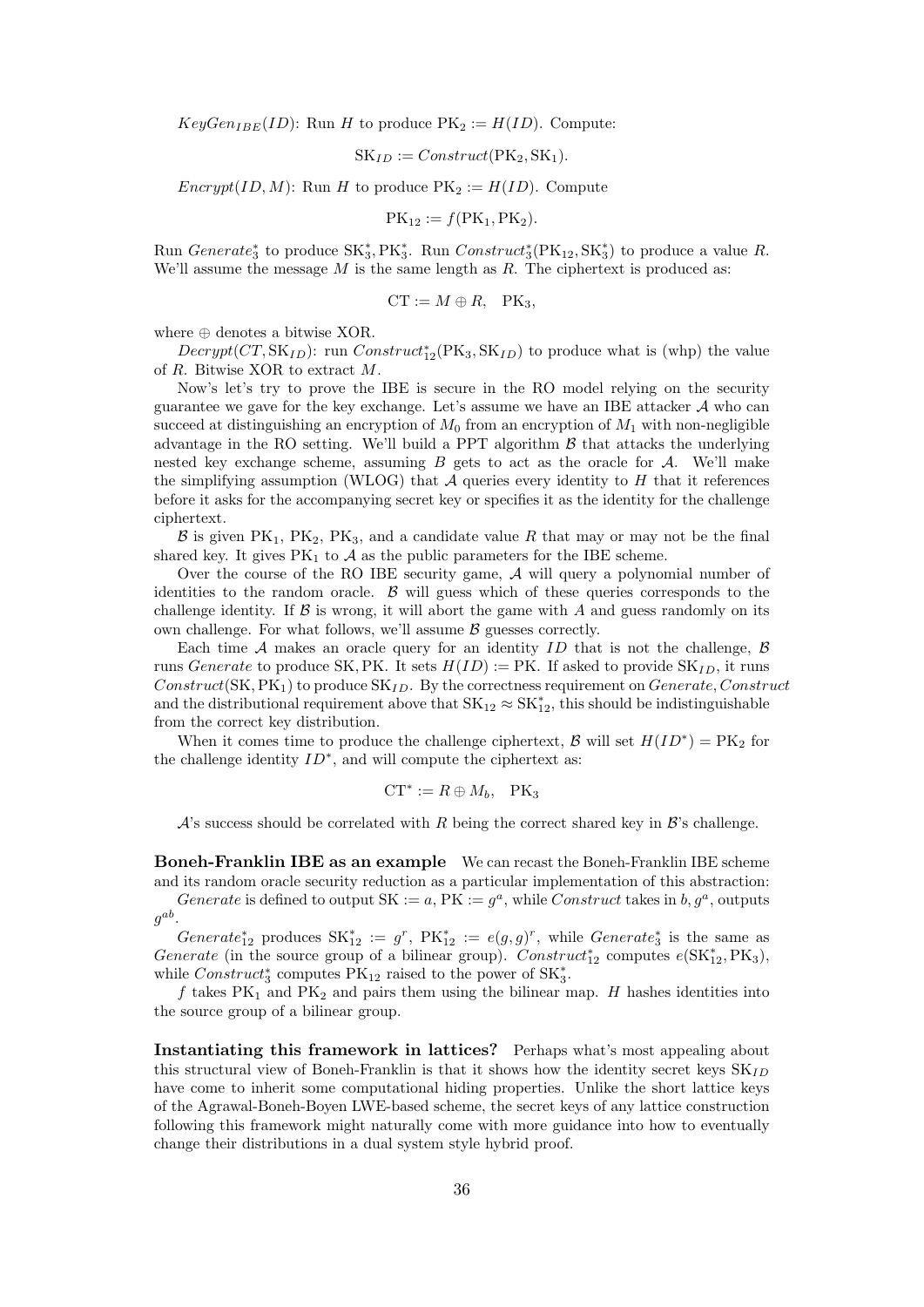This template also feels reasonably suited to the lattice setting, where homomorphic techniques may provide a guide for constructing suitable functions  $f$ . However, we have not yet been able to produce an instantiation.

#### 11.2 Non-conclusion

With the benefit of hindsight, a visualization of the attack on our extended cryptanalysis challenge feels like an appropriate visualization of the process of research as well:



We seem to go from one consistent high level goal to a bunch of potentially inconsistent sub-goals. As in the attack, the ultimate success of our efforts hinges upon finding instructive sanity checks that can help us efficiently sort through the branching possibilities to narrow in on the extensible path. The sanity checks that we have tried to use for this purpose reside in the structural connections that underpin concrete applications of (bilinear) groups and lattices, namely key exchange, public key encryption, identity based encryption, and beyond. Along the way we've amassed a fuller understanding of the relationships between these primitives, their security proofs, and the features/necessities of their constructions.

Here is a rough map of what we've explored:



This map is not intended to be comprehensive (e.g. there are other ways of getting fully secure IBE besides dual system techniques). The highlighted parts here are the ones we still find the most unsatisfying: the persistent lack of a provably secure lattice IBE scheme with non-short secret keys, and the surprising lack of insight we seem to get from non-short key PKEs in the lattice world, when the group equivalent contained a powerful bilinear map, a power that continued to drive development up the pictured chain and far beyond. And yet the lattice world has FHE, its own powerful engine that has yet to have a clear word to say about any of this.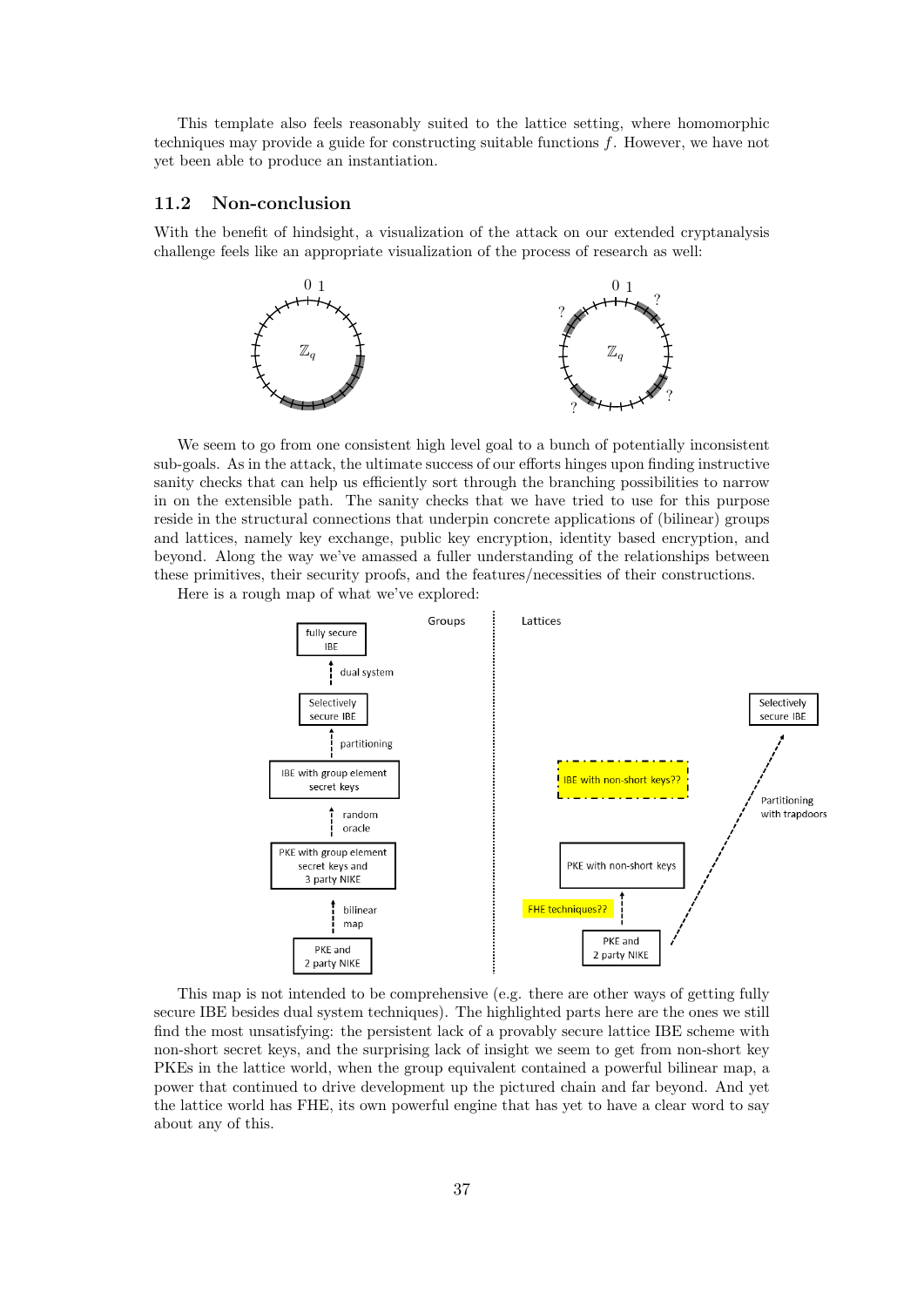We can't shake the feeling that there's much more here to discover. And so, while others may chase further dreams past identity based encryption into functional encryption, obfuscation, multi-linear maps, and beyond, we stay here, slowly searching. Searching for the entrance to the tunnel that will connect the two worlds. It should be easier to spot here near the beginning, at the fork in the road before the paths too widely diverge. Before we take up the heavy burdens of success.

### Acknowledgements

We would like to thank Steven Galbraith for kindly pointing out to us several relationships between the problems we discuss here and other works that we were not aware of.

### References

- <span id="page-37-3"></span>[1] S. Agrawal, D. Boneh, and X. Boyen. Efficient lattice (h)ibe in the standard model. In EUROCRYPT, pages 553–572, 2010.
- <span id="page-37-13"></span>[2] A. Akavia, S. Goldwasser, and S. Safra. Proving hard-core predicates using list decoding. In FOCS, 2003.
- <span id="page-37-12"></span>[3] W. Alexi, B. Chor, O. Goldreich, and C. P. Schnorr. Rsa and rabin functions: Certain parts are as hard as the whole. SIAM Journal on Computing, 17(2):194–209, 1988.
- <span id="page-37-11"></span>[4] M. Ben-Or, B. Chor, and A. Shamir. On the cryptographic security of single rsa bits. In STOC, 1983.
- <span id="page-37-15"></span>[5] A. Bishop, L. Kowalczyk, T. Malkin, V. Pastro, M. Raykova, and K. Shi. In pursuit of clarity in obfuscation. In CFAIL, 2019.
- <span id="page-37-2"></span>[6] D. Boneh and X. Boyen. Efficient selective-id secure identity based encryption without random oracles. In EUROCRYPT, pages 223 – 238, 2004.
- <span id="page-37-0"></span>[7] D. Boneh and M. Franklin. Identity based encryption from the weil pairing. In CRYPTO, pages 213–229, 2001.
- <span id="page-37-6"></span>[8] J. H. Cheon, K. Han, C. Lee, H. Ryu, and D. Stehl´e. Cryptanalysis of the multilinear map over the integers. In EUROCRYPT, 2015.
- <span id="page-37-14"></span>[9] J. H. Cheon and D. Stehl´e. Fully homomorphic encryption over the integers revisited. IACR Cryptology ePrint Archive, 2016:837, 2016.
- <span id="page-37-7"></span>[10] J. Coron, C. Gentry, S. Halevi, T. Lepoint, H. K. Maji, E. Miles, M. Raykova, A. Sahai, and M. Tibouchi. Zeroizing without low-level zeroes: New MMAP attacks and their limitations. In CRYPTO, 2015.
- <span id="page-37-8"></span>[11] J. Coron, M. S. Lee, T. Lepoint, and M. Tibouchi. Cryptanalysis of GGH15 multilinear maps. In CRYPTO, 2016.
- <span id="page-37-9"></span>[12] J. Coron, M. S. Lee, T. Lepoint, and M. Tibouchi. Zeroizing attacks on indistinguishability obfuscation over CLT13. In PKC, 2017.
- <span id="page-37-5"></span>[13] J. Coron, T. Lepoint, and M. Tibouchi. Practical multilinear maps over the integers. In CRYPTO, 2013.
- <span id="page-37-10"></span>[14] W. Diffie and M. E. Hellman. New directions in cryptography. IEEE Trans. Information Theory, 22(6), 1976.
- <span id="page-37-4"></span>[15] S. Garg, C. Gentry, and S. Halevi. Candidate multilinear maps from ideal lattices. In  $EUROCRYPT$ , pages 1–17, 2013.
- <span id="page-37-16"></span>[16] C. Gentry. Computing on the edge of chaos: Structure and randomness in encrypted computation. IACR Cryptology ePrint Archive, 2014:610, 2014.
- <span id="page-37-1"></span>[17] C. Gentry, C. Peikert, and V. Vaikuntanathan. Trapdoors for hard lattices and new cryptographic constructions. In Proceedings of the 40th annual ACM Symposium on Theory of Computing, pages 197–206, 2008.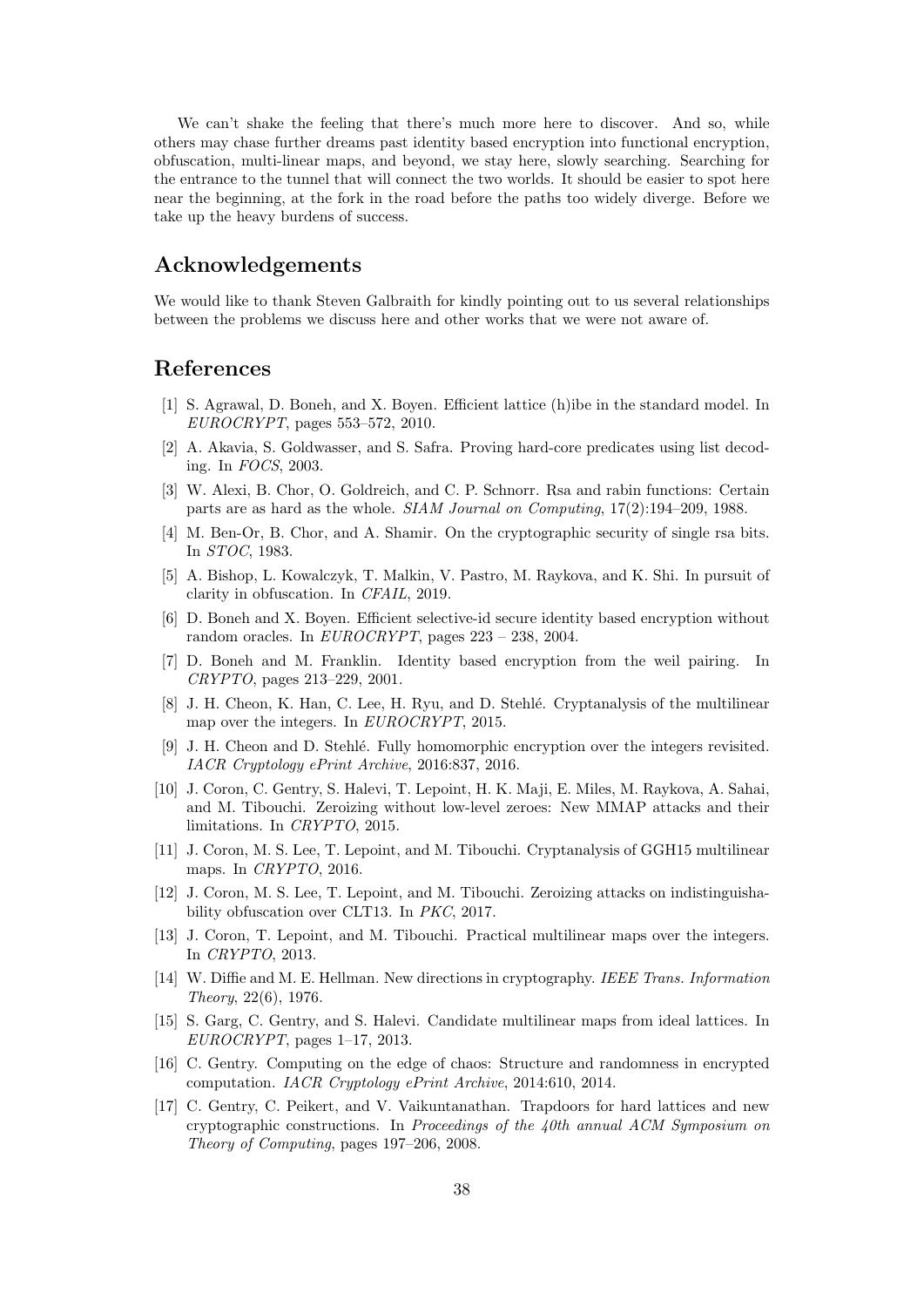- <span id="page-38-1"></span>[18] C. Gentry, A. Sahai, and B. Waters. Homomorphic encryption from learning with errors: Conceptually-simpler, asymptotically-faster, attribute-based. In CRYPTO, 2013.
- <span id="page-38-4"></span>[19] J. Hastad and M. Näslund. The security of all rsa and discrete log bits. *Journal of the* ACM, 51(2):187–230, 2003.
- <span id="page-38-5"></span>[20] N. A. Howgrave-Graham. Approximate integer common divisors. In CALC, 2001.
- <span id="page-38-7"></span>[21] X. Lin J. Ding, X. Xie. A simple provably secure key exchange scheme based on the learning with errors problem. IACR Cryptology ePrint Archive, 2012:688, 2012.
- <span id="page-38-22"></span>[22] A. Joux. A one round protocol for tripartite diffie-hellman. In ANTS-IV, 2000.
- <span id="page-38-15"></span>[23] A. Lewko, T. Okamoto, A. Sahai, K. Takashima, and B. Waters. Fully secure functional encryption: Attribute-based encryption and (hierarchical) inner product encryption. In  $EUROCRYPT$ , pages 62–91, 2010.
- <span id="page-38-14"></span>[24] A. Lewko and B. Waters. New techniques for dual system encryption and fully secure hibe with short ciphertexts. In TCC, pages 455–479, 2010.
- <span id="page-38-18"></span>[25] A. Lewko and B. Waters. Decentralizing attribute-based encryption. In EUROCRYPT, pages 568–588, 2011.
- <span id="page-38-17"></span>[26] A. Lewko and B. Waters. Unbounded hibe and attribute-based encryption. In EURO-CRYPT, pages 547–567, 2011.
- <span id="page-38-19"></span>[27] S. Ling, D. H. Phan, D. Stehlé, and R. Steinfeld. Hardness of k-lwe and applications in traitor tracing. In CRYPTO, 2014.
- <span id="page-38-0"></span>[28] E. Miles, A. Sahai, and M. Zhandry. Annihilation attacks for multilinear maps: Cryptanalysis of indistinguishability obfuscation over GGH13. In CRYPTO, 2016.
- <span id="page-38-16"></span>[29] T. Okamoto and K. Takashima. Fully secure functional encryption with general relations from the decisional linear assumption. In CRYPTO, pages 191–208, 2010.
- <span id="page-38-8"></span>[30] C. Peikert. Lattice cryptography for the internet. In *PQCrypto*, 2014.
- <span id="page-38-20"></span>[31] O. Regev. On lattices, learning with errors, random linear codes, and cryptography. In STOC, 2005.
- <span id="page-38-21"></span>[32] O. Regev. The learning with errors problem (invited survey). In CCC, 2010.
- <span id="page-38-11"></span>[33] A. Shamir. Identity-based cryptosystems and signature schemes. In CRYPTO, pages 47–53, 1984.
- <span id="page-38-2"></span>[34] B. Shani. Hidden number problems. doctoral thesis, The University of Auckland, 2017.
- <span id="page-38-6"></span>[35] M. van Dijk, C. Gentry, S. Halevi, and V. Vaikuntanathan. Fully homomorphic encryption over the integers. In EUROCRYPT, 2010.
- <span id="page-38-3"></span>[36] M.I. González Vasco and M. Näslund. A survey of hard core functions. *Progress in* Computer Science and Applied Logic, 20:227–255, 2001.
- <span id="page-38-10"></span>[37] G. Wang, M. Wan, Z. Liu, and D. Gu. Dual system in lattice: Fully secure abe from lwe assumption. IACR Cryptology ePrint Archive, 2020:064, 2020.
- <span id="page-38-12"></span>[38] B. Waters. Efficient identity-based ecnryption without random oracles. In EURO-CRYPT, pages 114–127, 2005.
- <span id="page-38-13"></span>[39] B. Waters. Dual system encryption: realizing fully secure ibe and hibe under simple assumptions. In CRYPTO, pages 619–636, 2009.

### <span id="page-38-9"></span>A Proof of lemma [2](#page-12-1)

We first introduce a convenient variant of the LWE assumption and, for completeness, show that its hardness is inherited from the hardness of standard LWE.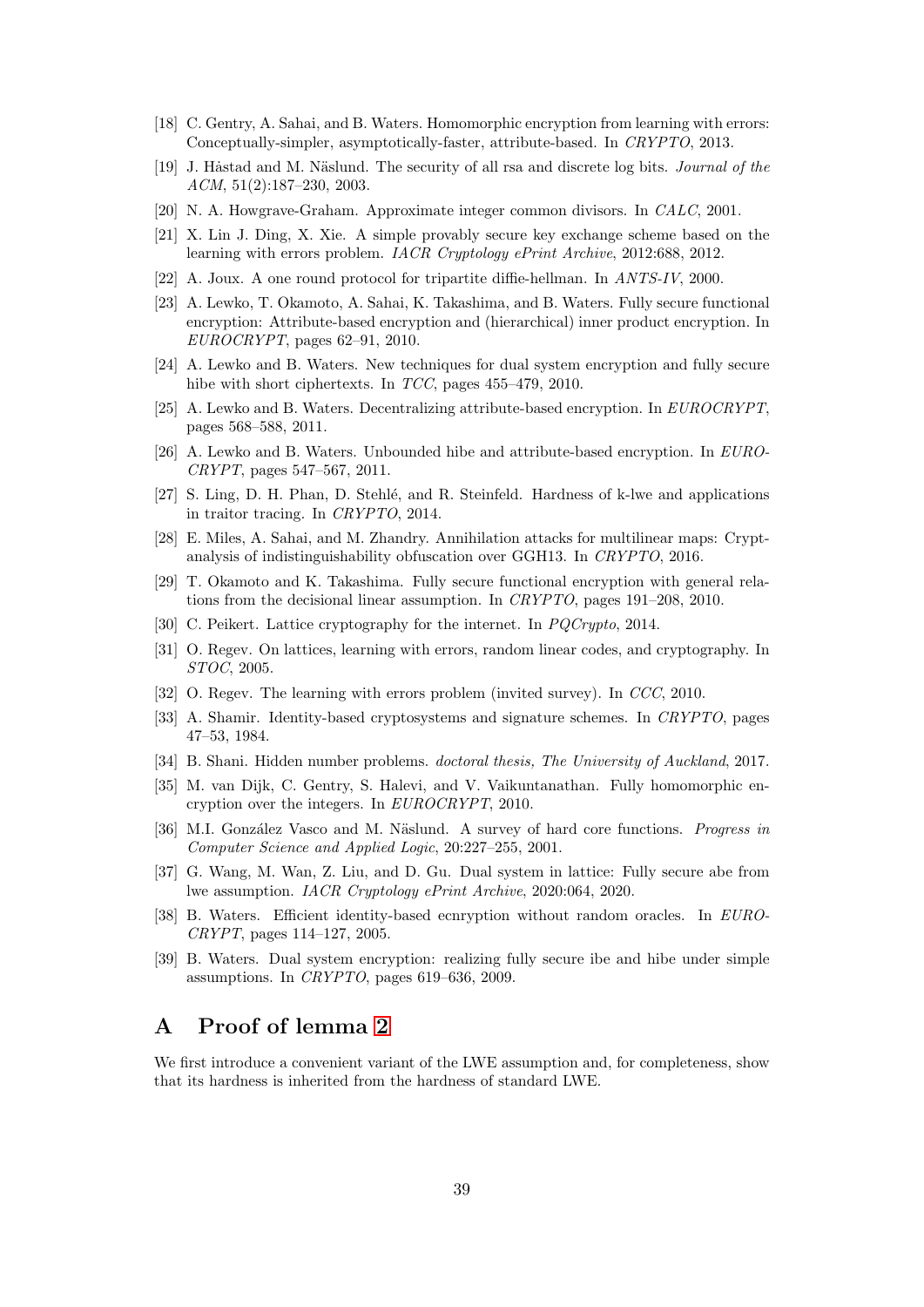#### <span id="page-39-0"></span>A.1 Matrix-LWE

The first simple LWE extension, which has been seen in the literature, is that of matrix-LWE. In the standard definition of the decisional-LWE assumption used in the cryptography literature, an attacker is given A drawn uniformly at random from  $\mathbb{Z}_q^{m \times n}$ . They are then given one of either:

- $b_0$ , which is drawn uniformly at random from  $\mathbb{Z}_q^m$ , or
- $b_1 = As + \varepsilon$ , where s is uniformly random in  $\mathbb{Z}_q^n$  and each element of the m-dimensional  $\varepsilon$  is drawn from some appropriate discrete Gaussian distribution,

and are asked to distinguish between the two.

It of course is assumed that an attacker only has advantage of  $\epsilon$ , where  $\epsilon$  is negligible in the security parameter, in distinguishing between these two distributions, and thus the problem is deemed to be hard.

We consider a variant of the standard decisional-LWE assumption, called the decisionalmatrix-LWE assumption. In this case, an attacker is once again given A drawn uniformly at random from  $\mathbb{Z}_q^{m \times n}$ , but this time is asked to distinguish between

- $B_0$ , which is drawn uniformly at random from  $\mathbb{Z}_q^{m \times n}$ , and
- $B_1 = AS + \Sigma$ , where S is uniformly random in  $\mathbb{Z}_q^{n \times n}$  and each element of the  $(m \times n)$ dimensional matrix  $\Sigma$  is drawn from some appropriate discrete gaussian distribution.

We prove the following lemma:

**Lemma 6.** If every attacker A of the decisional-LWE problem has advantage at most  $\epsilon$  in distinguishing between  $b_0$  and  $b_1$ , then there is no attacker  $\beta$  of the decisional-matrix-LWE problem that has advantage greater than  $n \cdot \epsilon$ .

Now we are ready to prove Lemma [2.](#page-12-1)

We proceed in a series of hybrids. In game 0, we start with  $B_0$  drawn uniformly at random from  $\mathbb{Z}_q^{m \times n}$ ). In game n, we end with  $B_1 = AS + \Sigma$ . In game i, we have that  $B=[AS_i+\Sigma_i]\dot{U}(\mathbb{Z}_q^{m\times n-i})],$  where  $S_i$  is drawn uniformly from  $\mathbb{Z}_q^{n\times i}$ , and each element of the  $(m \times i)$ -dimensional  $\Sigma_i$  is drawn from some the appropriate discrete Gaussian distribution (observe the notation).

Thus, our hybrids deal with distinguishing  $[AS_i + \sum_i |U(\mathbb{Z}_q^{m \times n-i})]$  and  $[AS_{i+1} + \sum_{i+1} |U(\mathbb{Z}_q^{m \times n-(i+1)}],$ given A, for  $i = 0$  to n.

Our reduction for games i and  $i+1$  is as follows: we build an adversary A for decisional-LWE given adversary  $\beta$  trying to distinguish between games i and  $i + 1$ .

• Given A and  $b_0$  drawn uniformly at random from  $\mathbb{Z}_q^m$ , or  $b_1 = As + \varepsilon$ , A constructs the matrix

$$
B = [AS_i + \Sigma_i | b_\delta | U(\mathbb{Z}_q^{m \times n - (i+1)})],
$$

by drawing  $S_i$  and  $\Sigma_i$  on its own from the proper distributions.

- A then sends  $A, B$  to  $B$ .
- When A returns bit  $\delta'$  (0 if game i, 1 if game  $i+1$ ) to B, B returns  $\delta'$  to its challenger.

Observe that if  $\delta = 0$ , B gets B for game i, but if  $\delta = 1$ , then B gets B for game  $i + 1$ .

Therefore, since A has  $\leq \epsilon$  advantage in the decisional-LWE problem, games 0 and n are  $\leq (n \cdot \epsilon)$ -distinguishable, which is still negligible in the security parameter.

A wants to distinguish

$$
A, B, (o_a^1 := B^t v_a^1 + \varepsilon_a^1, o_b^1 = A^t v_b^1 + \varepsilon_b^1), \dots, (o_a^n := B^t v_a^n + \varepsilon_a^n, o_b^n = A^t v_b^n + \varepsilon_b^n), u
$$

from

$$
A, B, (o_a^1 := B^t v_a^1 + \varepsilon_a^1, o_b^1 = A^t v_b^1 + \varepsilon_b^1), \dots, (o_a^n := B^t v_a^n + \varepsilon_a^n, o_b^n = A^t v_b^n + \varepsilon_b^n), r
$$

If we organize the vectors  $v_a^i$  for  $i \in [n]$  to be columns of an  $(n \times n)$ -dimensional matrix  $V_a$ , do the same for the vectors  $v_b$  to get matrix  $V_b$ , again the same for vectors  $\varepsilon_b^i$ ,  $\varepsilon_a^i$  to get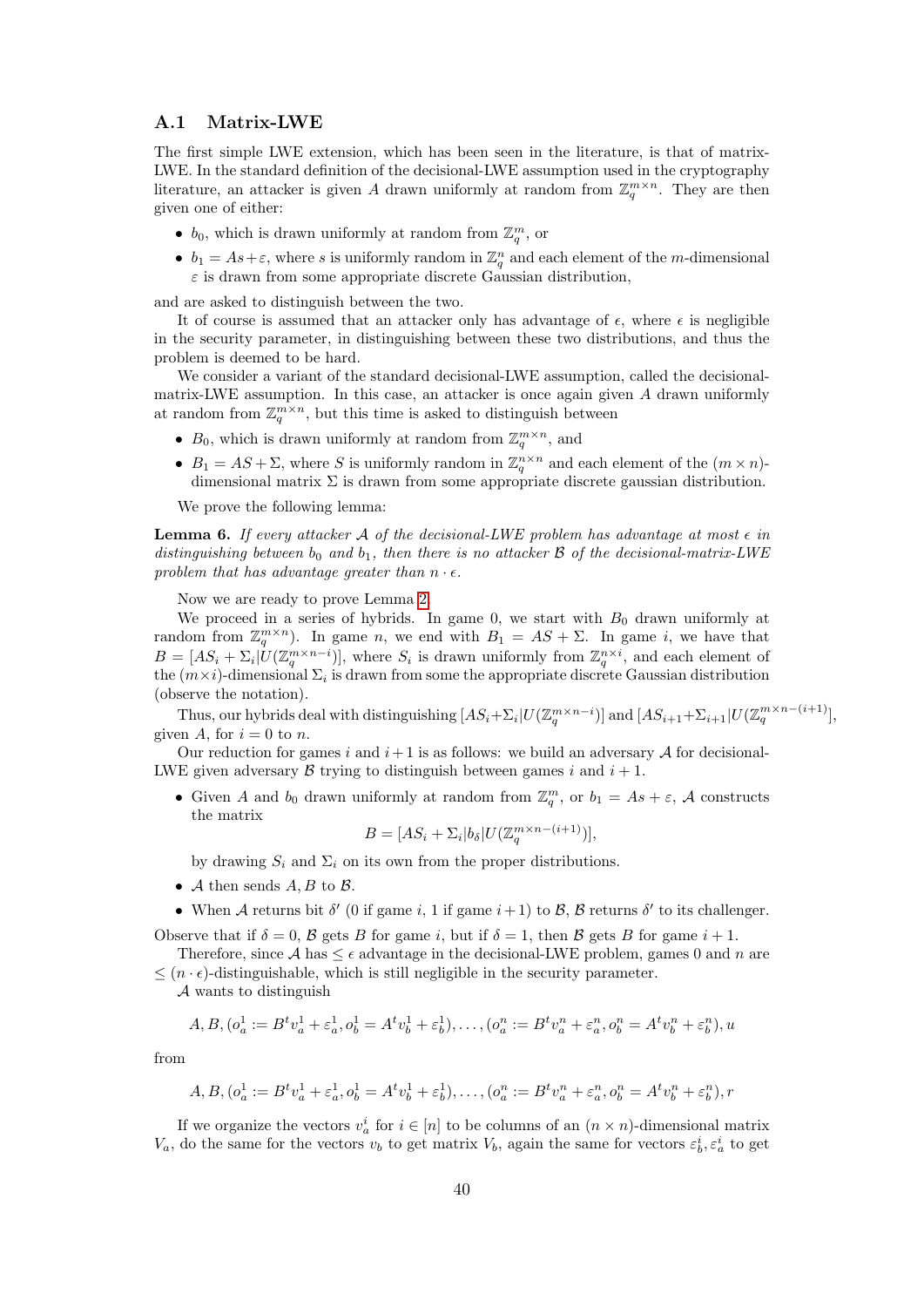$(m \times n)$ -dimensional matrices  $\Sigma_a$ ,  $\Sigma_b$ , and finally, the same for vectors  $o_a^i$ ,  $o_b^i$  to get  $(m \times n)$ dimensional matrices  $O_a$ ,  $O_b$ , then we can equivalently state the problem as distinguishing between

$$
A, B, O_a := B^t V_a + \Sigma_a, O_b := A^t V_b + \Sigma_b, u
$$

and

$$
A, B, O_a := B^t V_a + \Sigma_a, O_b := A^t V_b + \Sigma_b, r
$$

We can also group together the secret vectors  $s_a^i, s_b^i$  for  $i \in [n]$  as columns in  $(m \times n)$ dimensional matrices  $S_a$ ,  $S_b$ . Therefore, using Claim 5.3 from [\[31\]](#page-38-20), since  $m > n \log q$  and  $S_a$ is only used to calculate  $V_a := AS_a$ , we have that  $(A, V_a)$  is statistically indistinguishable from  $(A, R_a)$ , where  $R_a$  is chosen uniformly from  $\mathbb{Z}_q^{n \times n}$ . The same holds for  $V_b$ . Therefore, the attacker is equivalently distinguishing

$$
A, B, O_a := B^t R_a + \Sigma_a, O_b := A^t R_b + \Sigma_b, u'
$$

from

$$
A, B, O_a := B^t R_a + \Sigma_a, O_b := A^t R_b + \Sigma_b, r
$$

where u' is determined by the approximate dot products  $R_a^i \cdot R_b^i$ , where  $R_a^i$  is the *i*-th column of  $R_a$ , and  $R_b^i$  is symmetrically defined.

We observe that this problem is only easier if  $R_a$  is given outright instead of  $O_a$ , since each entry  $u'_i$  of u' is determined by the dot product of  $R_a^i$  with  $R_b^i$ , and  $O_a$  only attempts to hide the columns of  $R_a$ . Thus, it is at least as easy to distinguish

<span id="page-40-1"></span>
$$
A, B, R_a, O_b := A^t R_b + \Sigma_b, u'
$$
\n
$$
(25)
$$

from

<span id="page-40-0"></span>
$$
A, B, R_a, O_b := A^t R_b + \Sigma_b, r \tag{26}
$$

From Matrix LWE (see appendix [A.1\)](#page-39-0), we know that [\(26\)](#page-40-0) is computationally indistinguishable from

<span id="page-40-2"></span>
$$
A, B, R_a, R, r,\tag{27}
$$

where R is a uniformly random matrix in  $\mathbb{Z}_q^{m \times n}$ .

Similarly, we can provide a reduction from Matrix LWE to show that [\(25\)](#page-40-1) is also indistinguishable from [\(27\)](#page-40-2):

Claim 7. Equation [\(25\)](#page-40-1) is computationally indistinguishable from [\(27\)](#page-40-2) for any PPT adversary  $\mathcal{B}_1$ .

*Proof.* Assume that  $\mathcal{B}_2$  is an adversary attacking Matrix LWE using  $\mathcal{B}_2$ .

- if  $\delta = 0$  for the Matrix LWE game,  $\mathcal{B}_2$  receives from its challenger  $(A, O_0 := A^t R_b + \Sigma_b)$ , where A is uniform random in  $\mathbb{Z}_q^{n \times m}$ ,  $R_b$  is uniformly random in  $\mathbb{Z}_q^{n \times n}$ , and  $(m \times n)$ . dimensional  $\Sigma_b$  is drawn from the proper discrete Gaussian.
- if  $\delta = 1$  for the Matrix LWE game,  $\mathcal{B}_2$  receives from its challenger  $(A, O_1)$ , where A is uniform random in  $\mathbb{Z}_q^{n \times m}$  and  $O_1$  is uniformly random in  $\mathbb{Z}_q^{m \times n}$ .
- $\mathcal{B}_2$  then samples uniformly at random  $B \leftarrow \mathbb{Z}_q^{n \times m}, S_a \leftarrow \mathbb{Z}_q^{m \times n}$  and sets  $R_a := AS_A$ .
- For each column of  $O_\delta$ ,  $S_a$ ,  $\mathcal{B}_2$  will compute  $O_\delta^i \cdot S_a^i$  and round it according to the key exchange protocol to obtain an n-dimensional bit vector  $u_{\delta}$ .
- $\mathcal{B}_2$  will then send  $(A, B, R_a, O_\delta, u)$  to  $\mathcal{B}_1$ , receive back a bit  $\delta'$  and forward this to the matrix LWE challenger.

Observe that if  $\delta = 0$ , then  $O_0^i \cdot S_a^i$  is an approximation of  $R_a^i \cdot R_b^i$ . Since we use it to determine  $u_0$ ,  $u_0$  is distributed equivalently to u' in [\(25\)](#page-40-1). If  $\delta = 1$ , then  $O_1^i \cdot S_a^i$  is some random value in  $\mathbb{Z}_q$ , and thus  $u_1$  is some random *n*-dimensional bit vector that is distributed equivalently to  $r$  in  $(27)$ .

Moreover, since we showed above that there does not exist any PPT adversary  $B_2$  that can win the matrix LWE game, there must not exist any PPT adversary  $B_1$  that can distinguish between  $(25)$  and  $(27)$  $\Box$